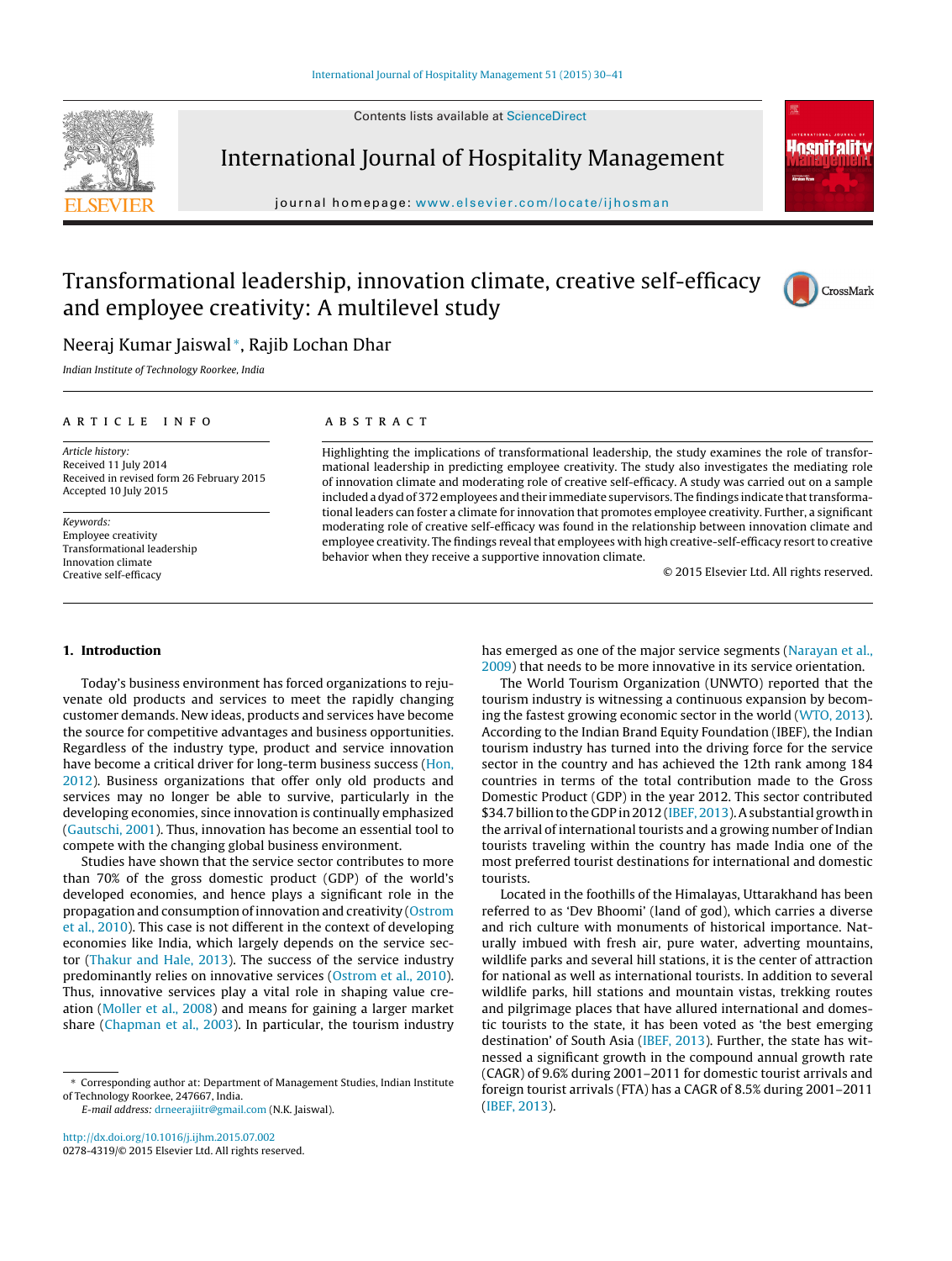The growth prospects and future industry projection indicate that the Indian tourism industry has enough potential to become a global leader in this sector. Tourist hotels, which are an important component of the tourism industry, can act as a catalyst for this growth by providing novel tourism experiences ([IBEF,](#page-10-0) [2013\)](#page-10-0) that enhance customer value by offering standard facilities and creative services. Thus, the role of service innovation becomes more crucial in a highly interactive business environment like hotels where customers spend their leisure time.

Innovation and creativity are intrinsically linked ([Robinson](#page-10-0) [and](#page-10-0) [Beesley,](#page-10-0) [2010\),](#page-10-0) where creativity is the emergence of new ideas ([Beesley](#page-10-0) [and](#page-10-0) [Cooper,](#page-10-0) [2008\),](#page-10-0) innovation requires the implementation of those creative ideas ([Robinson](#page-10-0) [and](#page-10-0) [Beesley,](#page-10-0) [2010\).](#page-10-0) Thus, to develop a sound business framework, organizations must promote creative behavior among their employees ([Nieves](#page-10-0) et [al.,](#page-10-0) [2014\).](#page-10-0)

Nourishing creativity among employees in view of innovative results is a primary concern for leaders. [Shalley](#page-10-0) et [al.](#page-10-0) [\(2004\)](#page-10-0) argued that the employee creativity is attributed to the individual factors and the context in which they work. Similar to this, previous studies have identified several antecedents of employee creativity (see [Table](#page-2-0) 1).

Creativity researchers have established that leaders can have a deep contextual impact on an employee's performance to deliver creative and innovative results [\(Shalley](#page-10-0) [and](#page-10-0) [Gilson,](#page-10-0) [2004\).](#page-10-0) This has been studied as the supervisor's leadership style [\(Wang](#page-11-0) et [al.,](#page-11-0) [2013;](#page-11-0) [Gupta](#page-11-0) et [al.,](#page-11-0) [2012;](#page-11-0) [Zhang](#page-11-0) [and](#page-11-0) [Bartol,](#page-11-0) [2010;](#page-11-0) [Gong](#page-11-0) et [al.,](#page-11-0) [2009\).](#page-11-0) For example, [Amabile](#page-10-0) et [al.](#page-10-0) [\(2004\)](#page-10-0) reported that a leader's behavior is a key factor in the work environment that determines creativity among the individuals. Further, individual level variables play a significant role in nourishing employee creativity ([Shalley](#page-10-0) [and](#page-10-0) [Gilson,](#page-10-0) [2004;](#page-10-0) [Sun](#page-10-0) et [al.,](#page-10-0) [2012\).](#page-10-0) The present study utilizes both approaches to introduce a comprehensive model to predict employee creativity.

For innovation and creativity, organizations need to be blended with leaders who can address complex problems with innovative solutions ([Williams](#page-11-0) [and](#page-11-0) [Foti,](#page-11-0) [2011\).](#page-11-0) Fostering employee creativity through a specific leadership style has been the focus of many researchers (e.g., see [Reiter-Palmon](#page-10-0) [and](#page-10-0) [Illies,](#page-10-0) [2004;](#page-10-0) [Mumford](#page-10-0) et [al.,](#page-10-0) [2002;](#page-10-0) [Gupta](#page-10-0) et [al.,](#page-10-0) [2012\).](#page-10-0) In recent creativity studies, transformational leadership has emerged as a strong predictor of employee creativity (see [Wang](#page-11-0) et [al.,](#page-11-0) [2013;](#page-11-0) [Wang](#page-11-0) [and](#page-11-0) [Rode,](#page-11-0) [2010;](#page-11-0) [Gong](#page-11-0) et [al.,](#page-11-0) [2009;](#page-11-0) [Gumusluoglu](#page-11-0) [and](#page-11-0) [Ilsev,](#page-11-0) [2009a\).](#page-11-0) For example, transformational leadership engenders a supportive innovation climate [\(Jung](#page-10-0) et [al.,](#page-10-0) [2003\)](#page-10-0) and mobilizes the necessary contextual resources for subordinates to exert creative behavior. However, very few studies have addressed the subject of creativity in the Indian context. For example, [Gupta](#page-10-0) et [al.](#page-10-0) [\(2012\)](#page-10-0) has found significant impact of leaders on employee creativity.

In their study on Indian setting, [Sinha](#page-10-0) [and](#page-10-0) [Sinha](#page-10-0) [\(1990\)](#page-10-0) have found that in India, the leader–subordinate relationship is guided by deference (Shraddha) and affection (Sneh) and subordinates always seek support, assistance, attention and suggestion from leaders even when they are capable enough ([Sinha,](#page-10-0) [2008\).](#page-10-0) Thus, while demonstrating the four behavioral components of transformational leadership i.e., inspirational motivation, intellectual stimulation, idealized influence and individualized consideration ([Avolio](#page-10-0) et [al.,](#page-10-0) [1999\)](#page-10-0) a transformational leader can easily fulfill these subordinates' needs and encourage them for creative performance ([Gupta](#page-10-0) [and](#page-10-0) [Singh,](#page-10-0) [2013\).](#page-10-0)

In addition, studies have empirically shown that supportive innovation climate motivates for higher levels of creativity among employees [\(Charbonnier-Voirin](#page-10-0) et [al.,](#page-10-0) [2010;](#page-10-0) [Wang](#page-10-0) et [al.,](#page-10-0) [2013\).](#page-10-0) Nonetheless, limited literatures on innovation climate have integrated to advance a more precise role of innovative climate at different levels, which limits our understanding of innovation climate as a multilevel phenomenon [\(Wang](#page-11-0) et [al.,](#page-11-0) [2013;](#page-11-0) [Chen](#page-11-0) et [al.,](#page-11-0)

[2013\).](#page-11-0) Recent multilevel studies have demonstrated that individual creativity positively relates to group level variables including leadership style, supportive coworker ([Hon,](#page-10-0) [2011\),](#page-10-0) support for innovation [\(Chen](#page-10-0) et [al.,](#page-10-0) [2013\)](#page-10-0) These advance findings signify the importance of multilevel consideration of innovation climate. However, as innovation climate is a broad concept, very limited studies have address cross-level issues, including whether group climate motivates individual level creativity ([Charbonnier-Voirin](#page-10-0) et [al.,](#page-10-0) [2010;](#page-10-0) [Wang](#page-10-0) et [al.,](#page-10-0) [2013\).](#page-10-0)

Past studies have also found that an employee's creative self-efficacy has a significant effect on the individual's creative behavior [\(Tierney](#page-11-0) [and](#page-11-0) [Farmer,](#page-11-0) [2002;](#page-11-0) [Gong](#page-11-0) et [al.,](#page-11-0) [2009\).](#page-11-0) In their study, [Gong](#page-10-0) et [al.](#page-10-0) [\(2009\)](#page-10-0) found a significant mediating role of creative self-efficacy in predicting employee creativity. Further, although [Bandura](#page-10-0) [\(1997\)](#page-10-0) has highlighted the reciprocal relationship between creative behavior and creative self-efficacy, there is hardly any study that investigates the interaction effect of creative self-efficacy in predicting employee creative behavior. [Richter](#page-10-0) et [al.](#page-10-0) [\(2012\)](#page-10-0) also recommended to study the interaction effect of creative self-efficacy. They also believed that a strong belief in creative-self extensively motivates individuals to seek consultation and guidance in applying creative behavior. In response to [\(Richter](#page-10-0) et [al.,](#page-10-0) [2012\),](#page-10-0) this study is an attempt to address this gap by investigating the moderating function of creative self-efficacy in the relationship between innovative climate and employee creativity.

Utilizing both, individual-level and group-level pathways in the present model, the present study will add to the existing literature and managerial practices in several ways. First, the main contribution of the present research is the delineation of multilevel effects of group-level variables on individual-level variables to foster creative performance. The study expect that transformational leadership behavior of the group supervisor foster a positive perception about the group innovation climate among the followers which in turn encourage them to perform creatively. Second, we introduce creative self-efficacy as a moderating mechanism to promote individual creativity. The findings of the study will guide to the managers who were constantly devoting their managerial and financial resources in promoting creativity among their employees. The next sections present theoretical support to build up the hypotheses followed by research method, data analysis and results. Finally, we discuss, implications, conclusions and limitations of the study.

#### **2. Theoretical foundation and hypotheses formulation**

# 2.1. Transformational leadership and innovation climate

Transformational leadership has been conceptualized as a multi-dimensional concept ([Bass,](#page-10-0) [1985\).](#page-10-0) In their study, [Avolio](#page-10-0) et [al.](#page-10-0) [\(1999\)](#page-10-0) came up with a more precise concept of transformational leadership that fused individualized consideration, idealize influence and intellectual stimulation inspirational motivation. Using idealize influence, leader inspires the inherent thoughts of followers by acting as a role model to gain respect, admiration and loyalty, which generates a sense of collectivity among the followers. Through one-to-one relationships with each follower in the collective setting, the leader institutionalizes the confidence of *indi*vidualized consideration in which he is always concerned about the needs of each follower. By inspirational motivation, a leader not only steers a vision for the future, but also shows the path for achieving goals and helps the followers to realize that they can do it. Through intellectual stimulation, the leader makes available the necessary cognitive resources to the followers and stimulates them to work differently ([Avolio](#page-10-0) et [al.,](#page-10-0) [1999\).](#page-10-0)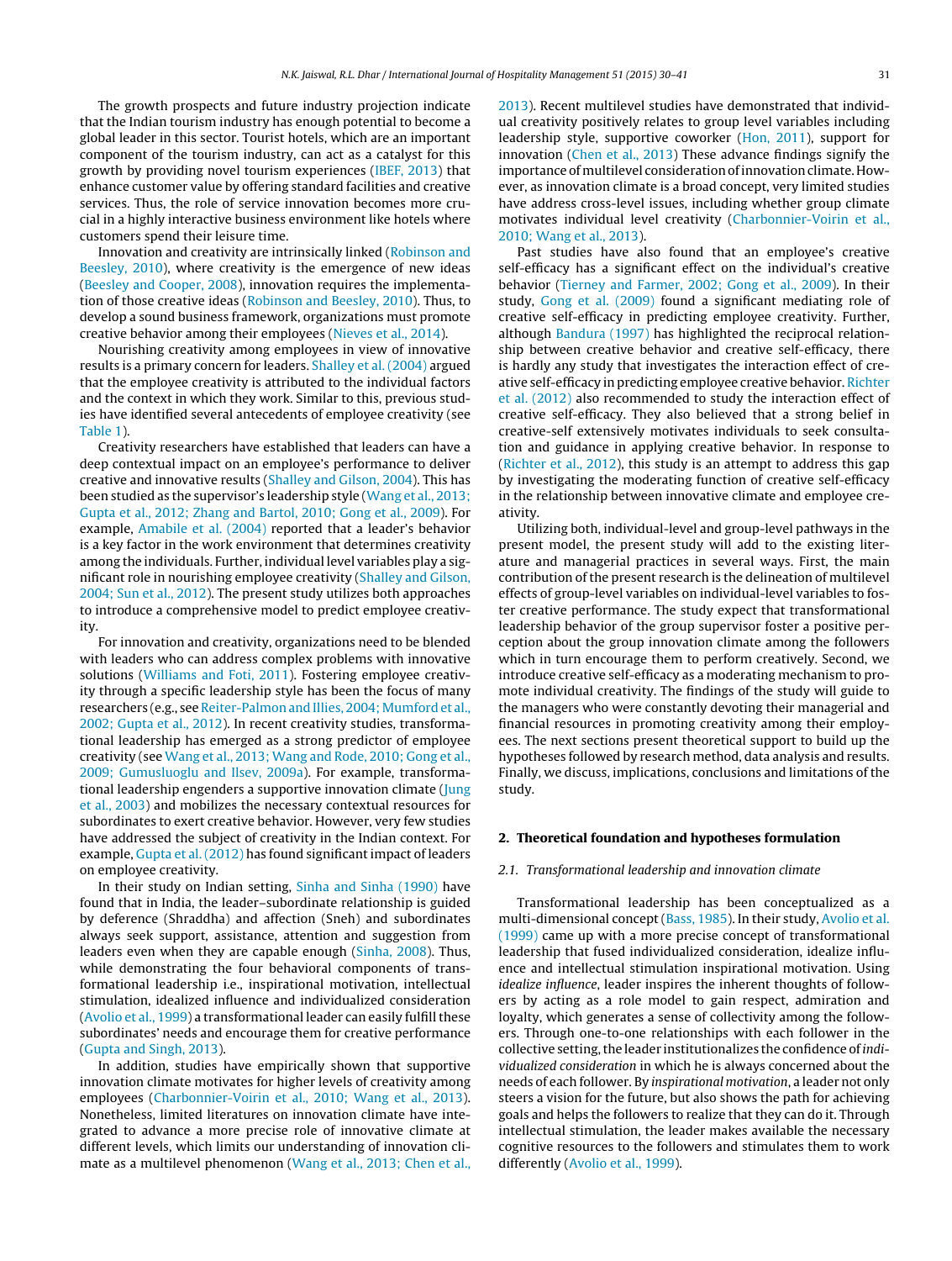<span id="page-2-0"></span>Antecedents of employee creativity.

| Challenge-related stress, hindrance-related stress, task feedback<br>Hon et al. (2013)<br>Competency-based pay, individual characteristics<br>Hon $(2012)$<br>Employee self-concordance<br>Hon $(2011)$<br>Job-related motivators<br>Wong and Ladkin (2008)<br>Support for creativity<br>Diliello et al. (2011)<br>Wang et al. (2014), Richter et al. (2012), Zhou et al. (2012), Diliello et al.<br>Creative self-efficacy<br>(2011), Tierney and Farmer (2011), Lemons (2010), Gong et al. (2009) |
|-----------------------------------------------------------------------------------------------------------------------------------------------------------------------------------------------------------------------------------------------------------------------------------------------------------------------------------------------------------------------------------------------------------------------------------------------------------------------------------------------------|
|                                                                                                                                                                                                                                                                                                                                                                                                                                                                                                     |
|                                                                                                                                                                                                                                                                                                                                                                                                                                                                                                     |
|                                                                                                                                                                                                                                                                                                                                                                                                                                                                                                     |
|                                                                                                                                                                                                                                                                                                                                                                                                                                                                                                     |
|                                                                                                                                                                                                                                                                                                                                                                                                                                                                                                     |
|                                                                                                                                                                                                                                                                                                                                                                                                                                                                                                     |
|                                                                                                                                                                                                                                                                                                                                                                                                                                                                                                     |
| Wang et al. (2014)<br>Creative role identity, job complexity                                                                                                                                                                                                                                                                                                                                                                                                                                        |
| Employee learning orientation<br>Gong et al. (2009)                                                                                                                                                                                                                                                                                                                                                                                                                                                 |
| Training & development; support and motivation from the top, open policy,<br>Wong and Pang (2003)                                                                                                                                                                                                                                                                                                                                                                                                   |
| recognition; autonomy and flexibility                                                                                                                                                                                                                                                                                                                                                                                                                                                               |
| Intrinsic motivation, psychological needs, support for innovation<br>Gumusluoglu and Ilsev (2009a)                                                                                                                                                                                                                                                                                                                                                                                                  |
| Proactive personality, job creativity requirement, supervisor support<br>Kim et al. (2009)                                                                                                                                                                                                                                                                                                                                                                                                          |
| Binyamin and Carmeli (2010)<br>Human resource management                                                                                                                                                                                                                                                                                                                                                                                                                                            |
| Problem-solving demand, intrinsic motivation<br>Zhou et al. (2012)                                                                                                                                                                                                                                                                                                                                                                                                                                  |
| Leadership<br>Wang et al. (2014), Ma et al. (2013), Wang et al. (2013), Gupta and Singh                                                                                                                                                                                                                                                                                                                                                                                                             |
| (2013), Gupta et al. (2012), Slatten et al. (2011), Wang and Rode (2010),                                                                                                                                                                                                                                                                                                                                                                                                                           |
| Gumusluoglu and Ilsev (2009a), Gong et al. (2009), Reiter-Palmon and                                                                                                                                                                                                                                                                                                                                                                                                                                |
| Illies $(2004)$                                                                                                                                                                                                                                                                                                                                                                                                                                                                                     |
| Ma et al. (2013)<br>Knowledge sharing and self-efficacy                                                                                                                                                                                                                                                                                                                                                                                                                                             |
| Sousa and Coelho (2011)<br>Personal values, organizational commitment, Customer orientation                                                                                                                                                                                                                                                                                                                                                                                                         |
| Wang et al. (2013), Slatten et al. (2011), Wang and Rode (2010), Cangemi<br>Innovation climate                                                                                                                                                                                                                                                                                                                                                                                                      |
| and Miller (2007)                                                                                                                                                                                                                                                                                                                                                                                                                                                                                   |
| Identification with leader<br>Wang and Rode (2010)                                                                                                                                                                                                                                                                                                                                                                                                                                                  |

Note: Literature of the last 10 years was searched with the key word 'employee creativity' from EBSCO, ScienceDirect, PROQUEST and Google Scholer database.

An organization's innovation climate is defined as a set of employee perceptions about the organization's work environment that encourages risk-taking behavior, allocates sufficient resources and provides a challenging work environment for using a creative approach at work [\(Scott](#page-10-0) [and](#page-10-0) [Bruce,](#page-10-0) [1994\).](#page-10-0) The construct innovation climate has received a great amount of attention by behavioral researchers (see [Sarros](#page-10-0) et [al.,](#page-10-0) [2008\)](#page-10-0) since it plays a vital role in shaping the creative behavior of employees. For example, [Cerne](#page-10-0) et [al.](#page-10-0) [\(2013\)](#page-10-0) found that a supportive innovation climate holds the notion that stimulating a supporting and safe climate promotes employee creativity.

Transformation leadership itself is an important antecedent of organizational climate (see [Jung](#page-10-0) et [al.,](#page-10-0) [2003;](#page-10-0) [Gumusluoglu](#page-10-0) [and](#page-10-0) [Ilsev,](#page-10-0) [2009a\).](#page-10-0) For instance, [Jung](#page-10-0) et [al.](#page-10-0) [\(2003\)](#page-10-0) believed that transformational leaders tend to establish a climate that empowers their followers and provides enough support for innovation. It can be observed from the theory of transformational leadership that leaders possess the necessary essentials that are instrumental in making innovation oriented work climate and inspire their followers by motivating them to learn and develop new ways of doing things.

For building positive employee' perception about supportive innovation climate, the four unique behavioral components of transformational leadership demonstrated by immediate supervisors, i.e., inspirational motivation, individualized consideration, intellectual stimulation and idealized influence [\(Avolio](#page-10-0) et [al.,](#page-10-0) [1999\)](#page-10-0) positively influence the subordinates' interpretations of the work environment ([Jung](#page-10-0) et [al.,](#page-10-0) [2003\).](#page-10-0) For instance, through inspirational motivation, the leader signals to subordinates about the expectations for potential creative behavior and organization's intention of being supportive for innovation and hence encourage to take risks and champion innovation [\(Wang](#page-11-0) et [al.,](#page-11-0) [2013\).](#page-11-0) Similarly, through intellectual stimulation, the leader provides necessary cognitive inputs to subordinates to generate new ideas and encourage them for the experimentation of those ideas to find better solutions for the existing problems [\(Bass](#page-10-0) et [al.,](#page-10-0) [2003\).](#page-10-0) Leaders' individualized consideration reflects leaders' commitment to fulfill the developmental needs of each subordinate. Finally, through idealize influence, a transformational leader demonstrates appropriate behavior to project himself as a creative role model and cater the implementation of innovative changes ([Bass](#page-10-0) et [al.,](#page-10-0) [2003\).](#page-10-0) Further, in a study on an Indian sample, [Krishnan](#page-10-0) [\(2004\)](#page-10-0) has found that transformational leadership is the best predictor of friendliness, which is considered to be an inherent characteristic of supportive innovation climate ([Scott](#page-10-0) [and](#page-10-0) [Bruce,](#page-10-0) [1994\).](#page-10-0)

Thus, conceptually a close relationship exists between transfor-mational leadership and innovation climate. Although [Jung](#page-10-0) et [al.](#page-10-0) [\(2003\)](#page-10-0) has found empirical support for this relationship while considering organization as a whole; yet they call for the examination of such relationship at the subunit level. This argument is also supported by the fact that individuals' perception of climate arises from his/her own interpretation of organizational policies and prac-tices [\(Scott](#page-10-0) and Bruce, [1994\).](#page-10-0) As an immediate supervisor is a salient representative of the organization, subordinates working under the same supervisor tend to generalize their perceptions of supervisor to their organization at large. Thus, the leadership behavior of immediate supervisors is an important factor determining subordinates' perceptions of the work climate [\(Wang](#page-11-0) et [al.,](#page-11-0) [2013\).](#page-11-0) The social interactionist approach also posits that group members' observed leadership behaviors and group relation affect group members' perceptions of an "innovation climate" [\(Scott](#page-10-0) [and](#page-10-0) [Bruce,](#page-10-0) [1994,](#page-10-0) p. 581). Given the effects of leadership behaviors on subordinates' interpretation of their work climate, employees working under transformational leaders are likely to have higher levels of innovation climate perceptions. Therefore, this study hypothesizes the positive relationship between transformational leadership and innovation climate at group level. Accordingly, we propose Hypothesis 1.

**Hypothesis 1.** Transformational leadership positively relates to innovation climate.

#### 2.2. Innovative climate and employee creativity

Employee creativity is an individual level phenomenon defined as a production of novel and organizationally valued ideas [\(Amabile,](#page-10-0) [1995\).](#page-10-0) An organization's climate has been identified as one of the most dominant predictors of employee creativity (see [Mumford](#page-10-0) et [al.,](#page-10-0) [2002\)](#page-10-0) and a supportive climate in this instance is an integral aspect that can help employees maintain their creative path and utilize their creative potential [\(Williams](#page-11-0) [and](#page-11-0) [Foti,](#page-11-0)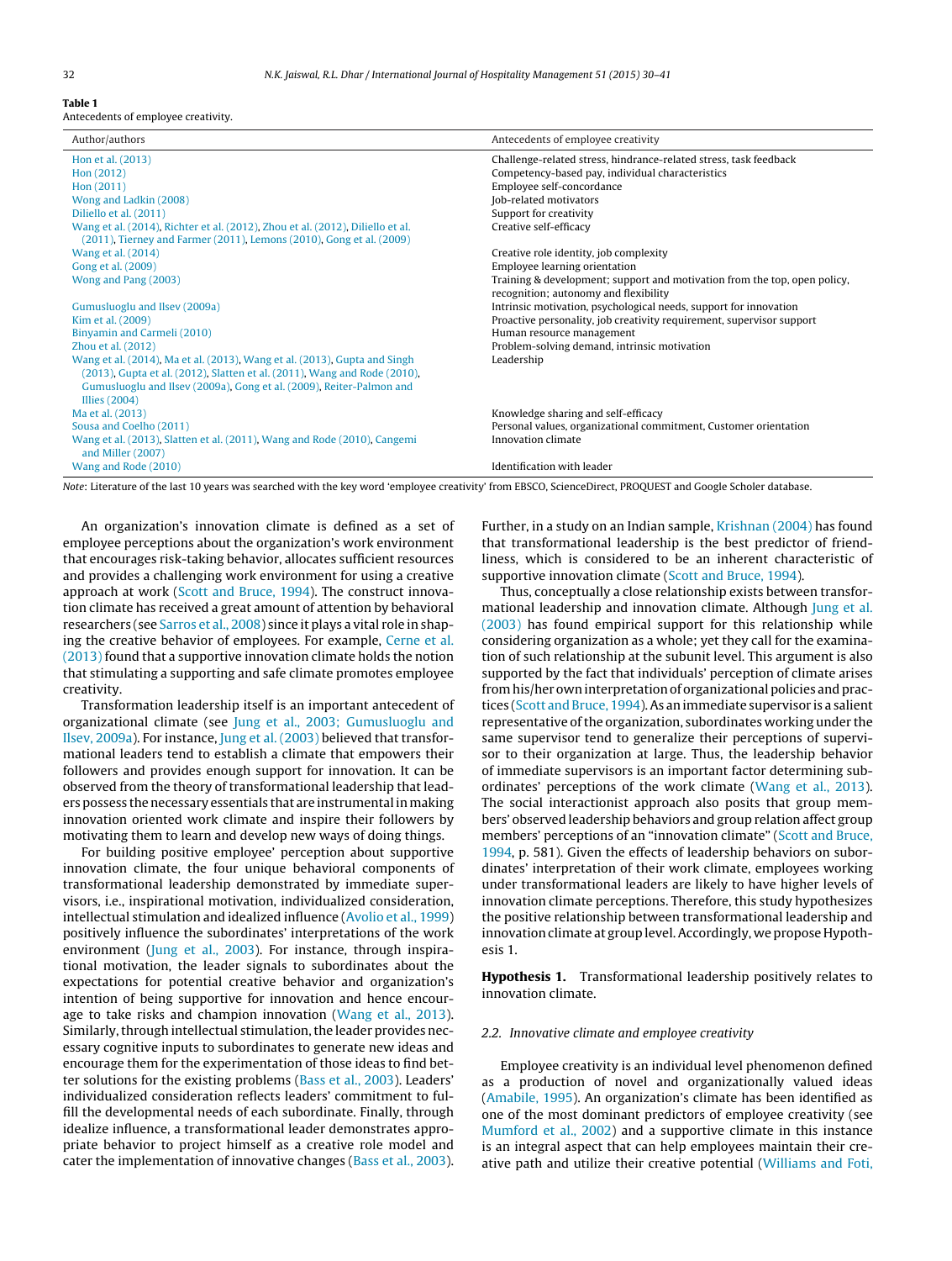[2011\).](#page-11-0) More specifically, an organization's supportive innovation climate can positively influence an employee's creative and inno-vative behavior ([Jung](#page-10-0) et [al.,](#page-10-0) [2003\).](#page-10-0)

It is believed that individuals of groups that have successfully developed innovation climate are exposed to the policies and practices that welcome the expression of new ideas [\(Charbonnier-](#page-10-0)Voirin et [al.,](#page-10-0) [2010\).](#page-10-0) [Cerne](#page-10-0) et [al.](#page-10-0) [\(2013\)](#page-10-0) have indicated that support for innovation plays a significant mediating role in stimulating creativity among individuals. Thus, individuals working in a climate that values experimentation and tolerates occasional flaws, exhibits higher levels of creative behaviors. Consistent with the findings of previous studies, [Wang](#page-11-0) et [al.](#page-11-0) [\(2013\)](#page-11-0) also found that innovation climate predicts employee creativity more substantially when the innovation climate strength is high. Additionally, to get support from their group, members may develop and adopt the behaviors expected by the group's innovation climate ([Dragoni,](#page-10-0) [2005\).](#page-10-0) Thus, it is rational to propose that group's innovation climate will have a positive relationship with employee creativity.

**Hypothesis 2.** Innovative climate has a positive relationship with employee creativity

#### 2.3. Mediating role of innovation climate

Behavioral researchers are often interested in the relationship between leadership and employee creativity ([Liu](#page-10-0) et [al.,](#page-10-0) [2012;](#page-10-0) [Gupta](#page-10-0) et [al.,](#page-10-0) [2012;](#page-10-0) [Zhang](#page-10-0) [and](#page-10-0) [Bartol,](#page-10-0) [2010;](#page-10-0) [Reiter-Palmon](#page-10-0) [and](#page-10-0) [Illies,](#page-10-0) [2004\).](#page-10-0) Further, creativity scholars have also shown a growing interest in studying the relationship between transformational leadership and employee creativity. For example, [Wang](#page-11-0) et [al.](#page-11-0) [\(2013,](#page-11-0) [2014\)](#page-11-0) and [Gumusluoglu](#page-10-0) [and](#page-10-0) [Ilsev](#page-10-0) [\(2009a\)](#page-10-0) have found that transformational leaders play an important role in predicting employee creativity. Further, past studies have established that transformational leaders develop an innovation climate ([Jung](#page-10-0) et [al.,](#page-10-0) [2003\)](#page-10-0) that determines the mobilization of organizational resources and motivate individuals to work toward creative outcomes [\(Moghimi](#page-10-0) [and](#page-10-0) [Subramaniam,](#page-10-0) [2013\).](#page-10-0) The relationship between theses contextual factors, i.e., transformational leadership and innovation climate, have led creativity scholars to investigate the indirect effect of transformational leadership on employee creativity through innovation climate ([Wang](#page-11-0) et [al.,](#page-11-0) [2013;](#page-11-0) [Wang](#page-11-0) [and](#page-11-0) [Rode,](#page-11-0) [2010\).](#page-11-0) The results of these studies are mixed. For example, in their study on a Turkish sample [Gumusluoglu](#page-10-0) [and](#page-10-0) [Ilsev](#page-10-0) [\(2009b\)](#page-10-0) found an insignificant mediating effect of innovation climate in between transformational leadership and employee creativity. In another study on a Chinese sample [Gumusluoglu](#page-10-0) [and](#page-10-0) [Ilsev](#page-10-0) [\(2009a\)](#page-10-0) found support for the mediating role of innovation climate between the same. However, in their both studies, Gumusluoglu and Ilsev failed to demonstrate the convergent validity for the full version of Scott and Bruce' innovation climate scale [\(Scott](#page-10-0) [and](#page-10-0) [Bruce,](#page-10-0) [1994\)](#page-10-0) and hence their results are debatable.

In a recent study, [Wang](#page-11-0) et al.  $(2013)$  also found that the relationship between transformational leadership and employee creativity is mediated by organizations' innovation climate. [Scott](#page-10-0) [and](#page-10-0) [Bruce](#page-10-0) [\(1994\)](#page-10-0) have observed that employees' perceptions about the positive climate which provides easy accessibility of organizational resources, mediates the effects of leadership on employee' creative performance. The existence of such climate at the group level, facilitates an edge to the transformational leaders in promoting subordinate's performance ([Charbonnier-Voirin](#page-10-0) et [al.,](#page-10-0) [2010\).](#page-10-0) "An individual's perception about innovation climate emerge out of the interaction of group members and supervisor" ([Scott](#page-10-0) [and](#page-10-0) [Bruce,](#page-10-0) [1994,](#page-10-0) p. 586). As an immediate supervisor is a salient representative of the organization, subordinates working under the same supervisor tend to generalize their perceptions of supervisor to their organization at large ([Scott](#page-10-0) [and](#page-10-0) [Bruce,](#page-10-0) [1994\).](#page-10-0) Based

on the above literature, we propose that innovation climate of the group mediates the relationship between transformational leadership and employee creativity.

**Hypothesis 3.** Group innovation climate mediates the relationship between transformation leadership and employee creativity.

#### 2.4. Creative self-efficacy as a moderator

Creative self-efficacy has been defined as the degree of an individual's belief about his or her ability to produce creative outcomes [\(Tierney](#page-11-0) [and](#page-11-0) [Farmer,](#page-11-0) [2002\).](#page-11-0) Based on the self-efficacy theory [\(Bandura,](#page-10-0) [1997\),](#page-10-0) the concept of creative self-efficacy has been derived from the notion of belief about self-capacity in terms of the essential knowledge, skill and ability required for a specific creative performance. In their study on manufacturing settings, [Tierney](#page-11-0) [and](#page-11-0) [Farmer](#page-11-0) [\(2002\)](#page-11-0) were the first to study the role of creative selfefficacy in determining employee creativity in an organizational setting. It is the intensifying role of creative self-efficacy in determining employee creativity that has stimulated recent creativity studies to showcase the role of creative self-efficacy in mobilizing the creative effort among employees ([Gong](#page-10-0) et [al.,](#page-10-0) [2009;](#page-10-0) [Tierney](#page-10-0) [and](#page-10-0) [Farmer,](#page-10-0) [2011;](#page-10-0) [Diliello](#page-10-0) et [al.,](#page-10-0) [2011;](#page-10-0) [Wang](#page-10-0) et [al.,](#page-10-0) [2013\).](#page-10-0)

More specifically, in a recent study, it was identified that employees with higher creative self-efficacy are more likely to mobilize their creative potentials into creative outcomes [\(Diliello](#page-10-0) et [al.,](#page-10-0) [2011\).](#page-10-0) Further, the creative self-efficacy plays an intensified role in increasing employee creativity [\(Wang](#page-11-0) et [al.,](#page-11-0) [2013\)](#page-11-0) and past researchers have investigated it as a mediating variable between transformational leadership and employee creativity [\(Gong](#page-10-0) et [al.,](#page-10-0) [2009;](#page-10-0) [Wang](#page-10-0) et [al.,](#page-10-0) [2013;](#page-10-0) [Mittal](#page-10-0) [and](#page-10-0) [Dhar,](#page-10-0) [2015\).](#page-10-0) However, past researchers have not shown interest in investigating the moderating role of creative self-efficacy. Virtually no studies have investigated the moderating role of creative self-efficacy between innovation climate and employee creativity.

The dynamics of the self-efficacy theory in determining creative performance could be understood in a way that self-efficaciousness brings intrinsic belief and motivation to perform the task successfully ([Bandura,](#page-10-0) [1997\).](#page-10-0) The potential arguments for the moderating role of creative self-efficacy is that although in an organizational setting, individual behavior has been subjected to the contextual factors; yet an individual's belief about creative self caters positive confidence and zeal to exert creative behavior [\(Tierney](#page-11-0) [and](#page-11-0) [Farmer,](#page-11-0) [2011\).](#page-11-0)

Further, according to [Bandura](#page-10-0) [\(1997\)](#page-10-0) the self-efficacy theory falls between general to specific continuum. Normally, generalized self-efficacy is stable. As it moves toward specificity, self efficacy becomes sensitive toward personal and contextual factors [\(Bandura,](#page-10-0) [1997\).](#page-10-0) In Bandura's two continuum concept, "the creative self-efficacy theory falls within the continuum of specificity" [\(Tierney](#page-11-0) [and](#page-11-0) [Farmer,](#page-11-0) [2002,](#page-11-0) p. 1138). Thus, creative self-efficacy is subjected to the personal and contextual factors ([Yang](#page-11-0) [and](#page-11-0) [Cheng,](#page-11-0) [2009;](#page-11-0) [Chong](#page-11-0) [and](#page-11-0) [Ma,](#page-11-0) [2010;](#page-11-0) [Mathisen,](#page-11-0) [2011\)](#page-11-0) and may fall within the high and low continuum, which may moderate the mechanisms adopted for fostering creativity among the employees.

Thus, it will be insightful here to investigate the effects of high vs low creative self-efficacy on the mediating path of transformational leadership and innovation climate on employee creativity and therefore, we propose that high creative self-efficacy strengthen the effects of innovation climate on employee creativity (see  $Fig. 1$  $Fig. 1$ ).

**Hypothesis 4.** Creative self-efficacy moderates the effect of innovation climate on employee creativity in a way that the relationship is strengthened when creative self-efficacy is higher rather than lower.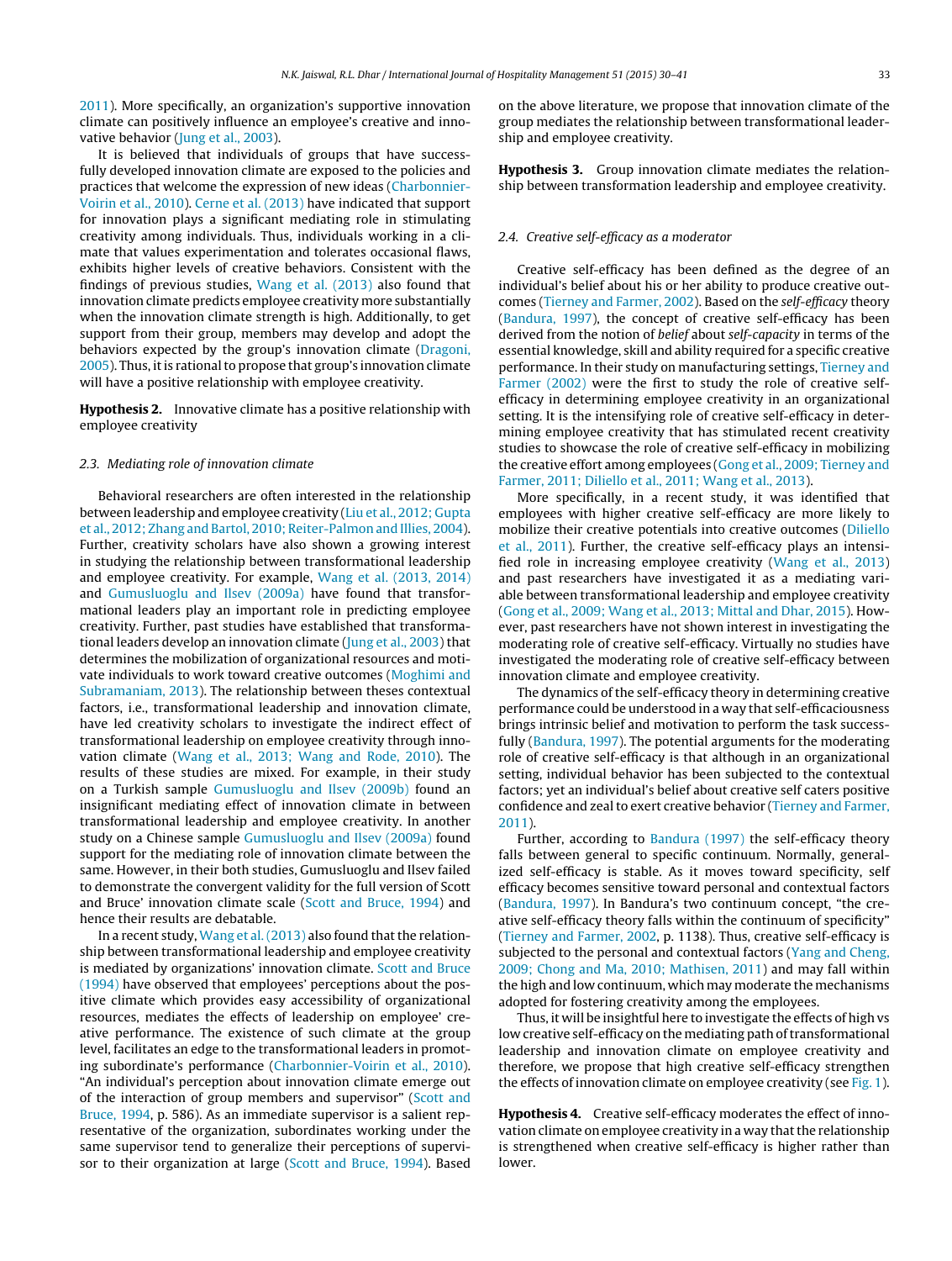<span id="page-4-0"></span>

**Fig. 1.** Hypothesized model.

#### **3. Research method**

#### 3.1. Sample selection and data collection

The study adopted a threefold data collection process. For the purpose of this study, initially, 18 tourist hotels located in the state of Uttrakhand, Republic of India were contacted. To stipulate their participation in the study, a presentation to the top management of each hotel was delivered to inform them about the need and significance of the study, emphasizing its managerial implications. The hotel authorities from 16 hotels showed their willingness to participate in the study. Next, with the cooperation of the management, a special orientation session for the customer contact employees and their immediate supervisors was organized at each participating hotel. In the sessions, participants were informed about the importance of their careful observation of each survey item. At the end of each session, two different types of sealed envelopes (employee survey and supervisor survey) containing a questionnaire, cover letter and return envelope were hand-delivered and the participants were requested to personally complete it and return it in a sealed envelope to their HR department. The questionnaires handed to the customer contact employees consisted of items for transformational leadership, innovation climate and creative self-efficacy, whereas the supervisors provided information regarding the creative behavior of their subordinates. Total 500 questionnaires to customer contact employees and 500 questionnaires to supervisors were given. The aggregate sample included a dyad of 372 customer contact employees and their immediate supervisors with a response rate of 74.4%, in which 46 supervisors responded to the questionnaire on the creative behavior of 372 subordinates.

# 3.2. Measures

All the study variables were measured on a seven-point Likert scale, with 1 representing strongly disagree to 7 representing strongly agree.We translated the English scales into Hindi. To verify the translation, a bilingual expert conducted the translation from English to Hindi and then back to English to ensure the quality of the conversation.

To measure employees' perception about their leader's transformational leadership style, a short version of the multifactor leadership questionnaire (MLQ) ([Avolio](#page-10-0) et [al.,](#page-10-0) [1999\)](#page-10-0) was used, which included four items for each behavioral component, i.e., individualized consideration, idealized influence, intellectual stimulation and inspirational motivation ( $\alpha$ =0.94). A sample item is "My supervisor articulates a compelling vision of the future" (inspirational motivation). The items of idealized influence (attributed) have not been included in the study because past studies have not considered it as an aspect of leadership behavior [\(Kark](#page-10-0) et [al.,](#page-10-0) [2003;](#page-10-0)

[Wang](#page-10-0) [and](#page-10-0) [Rode,](#page-10-0) [2010\).](#page-10-0) Although the literature signifies that the TL construct consists of four distinct components, consistent with the recent leadership studies, we found a high inter-correlation between the four dimensions of transformational leadership where the average  $r$  is 0.72 [\(Gumusluoglu](#page-10-0) et [al.,](#page-10-0) [2013;](#page-10-0) [Wang](#page-10-0) et al., [2013\).](#page-10-0) This leads to the construction of a higher order construct [\(Li](#page-10-0) et [al.,](#page-10-0) [2013\).](#page-10-0) Hence, we combined all the items into a single scale. A confirmatory factor analysis (CFA) of the final scale yielded a good fit  $(\chi^2 \ (93) = 251.16, \text{ GFI} = 0.922, \text{ CFI} = 0.961, \text{ NFI} = 0.944,$ RMSE = 0.068). Previous studies have found that leaders direct the behavior of subordinates toward the group as a whole ([Wang](#page-11-0) [and](#page-11-0) [Walumbwa,](#page-11-0) [2007;](#page-11-0) [Wang](#page-11-0) et [al.,](#page-11-0) [2013\).](#page-11-0) Thus, the transformational leadership has been modeled as a group level construct and the subordinate rated transformational leadership was aggregated to formulate a group level transformational leadership. A oneway ANOVA showed transformational leadership to have a high between group variation and within-group agreement  $(F = 13.18,$  $p < 0.001$ ; average  $r_{wg} = 0.83$ ; ICC1 = 0.43; ICC2 = 0.69).

To assess the innovation climate, we adopted [Scott](#page-10-0) [and](#page-10-0) [Bruce's](#page-10-0) [\(1994\)](#page-10-0) 16-item innovation climate scale. A sample item is "Creativity is encouraged here" ( $\alpha$  = 0.93). An individual' perception about innovation climate represents a collective mental model [\(Hofmann](#page-10-0) et [al.,](#page-10-0) [2003;](#page-10-0) [Wang](#page-10-0) et [al.,](#page-10-0) [2013\).](#page-10-0) Thus, innovation climate has been aggregated at group level (For detail items see [Table](#page-5-0) 2). A one-way ANOVA showed innovation climate to have a significant between group variation and within-group agreement ( $F = 6.64$ ,  $p < 0.001$ ; average  $r_{wg} = 0.78$ ; ICC[1] = 0.45; ICC[2] = 0.67).

A three-item scale, developed by [Tierney](#page-11-0) [and](#page-11-0) [Farmer](#page-11-0) [\(2002\),](#page-11-0) was used to measure creative self-efficacy. A sample item is "I feel that I am good at generating novel ideas" ( $\alpha$  = 0.87).

To measure employee creativity, we adopted a four-item scale used by [Tierney](#page-11-0) [and](#page-11-0) [Farmer](#page-11-0) [\(2011\).](#page-11-0) This scale was originally devel-oped by [Tierney](#page-11-0) et [al.](#page-11-0) [\(1999\)](#page-11-0) to assess the creative performance of the employees through their supervisors. A sample item was "This subordinate identifies opportunities for new ways of dealing with work" ( $\alpha$  = 0.93).

Following recent creativity studies, we controlled for employees' age, gender, education and experience due to their confound relation that may lead to task domain expertise or knowledge, which in turn could play role in determining creative performance [\(Gong](#page-10-0) et [al.,](#page-10-0) [2009;](#page-10-0) [Richter](#page-10-0) et [al.,](#page-10-0) [2012\).](#page-10-0) The study also controlled for supervisors' age, gender and education.

#### **4. Results**

#### 4.1. Convergent and discriminant validity

To examine the fit of the four-factor model, we performed a CFA before testing the hypothesis. The four-factor model included transformational leadership, innovation climate, creative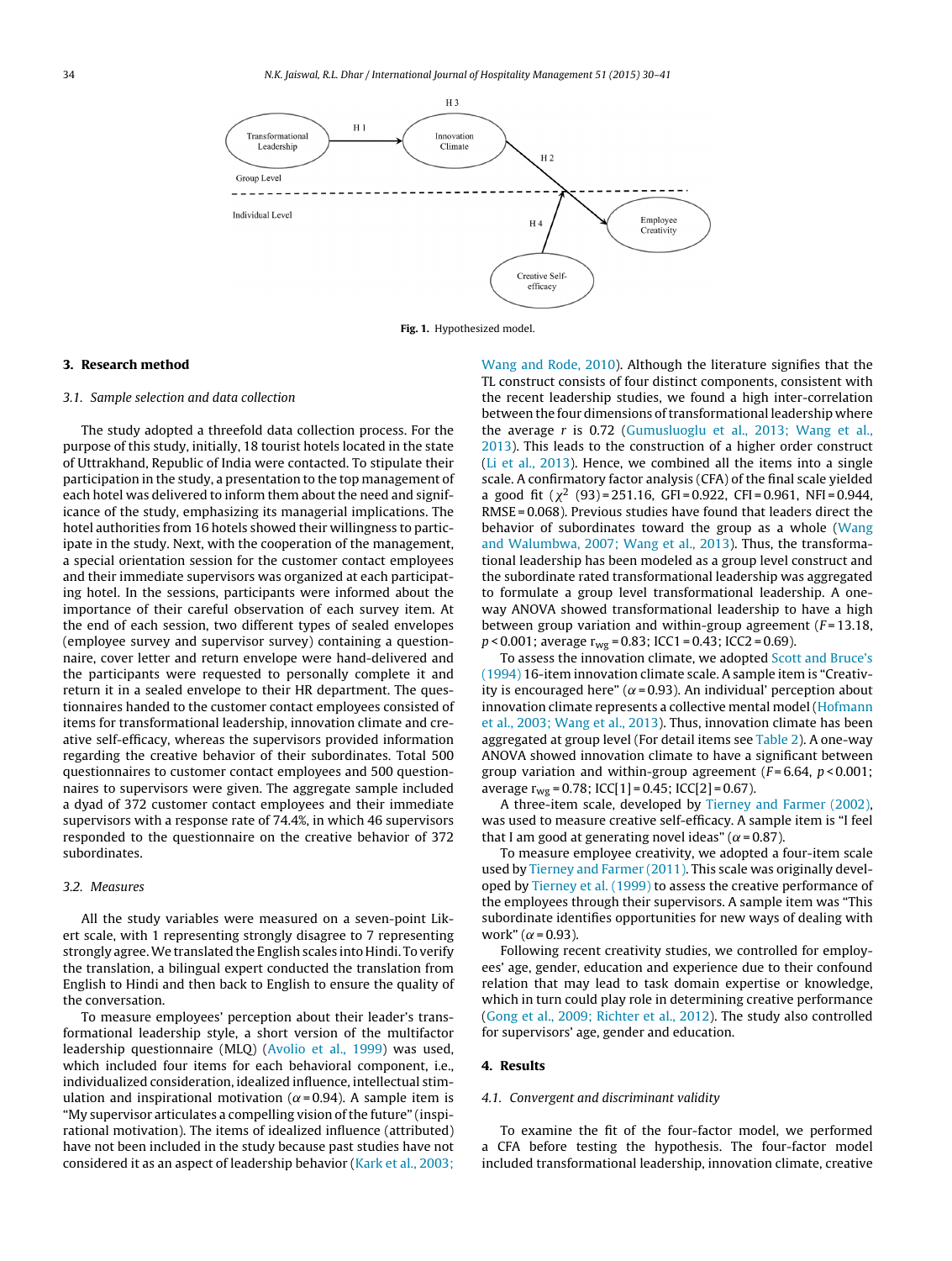<span id="page-5-0"></span>Overall reliability of the constructs and factor loadings of indicators.

| Construct & indicators                                                                                              | A. V. E. | Cronbach's $\alpha$ /CR | Loading | $t$ -Value   |
|---------------------------------------------------------------------------------------------------------------------|----------|-------------------------|---------|--------------|
| <b>Transformational leadership</b>                                                                                  | 0.525    | 0.94/0.946              |         |              |
| My supervisor talks to us about his/her most important values and beliefs                                           |          |                         | 0.753   | $8.697***$   |
| My supervisor expresses his/her confidence that we will achieve our goals                                           |          |                         | 0.719   | $10.091***$  |
| My supervisor emphasizes the importance of having a collective sense of mission                                     |          |                         | 0.689   | 9.879***     |
| My supervisor has strong purpose                                                                                    |          |                         | 0.633   | 9.444        |
| My supervisor expresses his/her confidence that we will achieve our goals                                           |          |                         | 0.640   | 9.502        |
| My supervisor articulates a compelling vision of the future                                                         |          |                         | 0.644   | $9.529***$   |
| My supervisor talks optimistically about the future                                                                 |          |                         | 0.615   | $9.289$ ***  |
| My supervisor talks enthusiastically about what needs to be accomplished                                            | 0.661    | $9.663***$              |         |              |
| My supervisor seeks differing perspectives when solving problems                                                    | 0.681    | $9.818***$              |         |              |
| My supervisor re-examines critical assumptions, whether they are appropriate                                        | 0.772    | $10.437***$             |         |              |
| My supervisor got me to look at the task from many different angles                                                 | 0.701    | 9.965***                |         |              |
| My supervisor suggests new ways of doing work                                                                       |          |                         | 0.761   | $10.363$ *** |
| My supervisor spends time in teaching and coaching me                                                               |          |                         | 0.800   | $10.603$ *** |
| My supervisor helps group members to develop their strengths                                                        |          |                         | 0.809   | $10.653***$  |
| My supervisor treats me as an individual rather than as a member of the group                                       |          |                         | 0.811   | 10.668       |
| My supervisor considers me as having different needs                                                                |          |                         | 0.790   | 10.544***    |
| <b>Innovation climate</b>                                                                                           | 0.511    | 0.93/0.930              |         |              |
| Creativity is encouraged here                                                                                       |          |                         | 0.773   | 11.696***    |
| Our ability to function creatively is respected by the supervisor                                                   |          |                         | 0.776   | 11.728***    |
| Around here, people are allowed to try to solve the same problems in different ways                                 |          |                         | 0.794   | $11.877$ *** |
| The main function of members in this organization is to follow orders, which come down through channels. (Reversed) | 0.816    | $12.051$ ***            |         |              |
| Around here, a person can get in a lot of trouble by being different. (Reversed)                                    | 0.804    | $11.957***$             |         |              |
| This organization can be described as flexible and continually adapting to change                                   | 0.822    | $12.102***$             |         |              |
| A person cannot do things that are too different around here without provoking anger. (Reversed)                    | 0.784    | $11.792$ ***            |         |              |
| The best way to get along in this organization is to think the way the rest of the group does. (Reversed)           | 0.654    | 10.566***               |         |              |
| People around here are expected to deal with problems in the same way. (Reversed)                                   | 0.774    | 11.704***               |         |              |
| This organization is open and responsive to change                                                                  | 0.761    | $11.598$ ***            |         |              |
| The people in charge around here usually get credit for others' ideas                                               |          |                         | 0.554   | $9.437***$   |
| In this organization, we tend to stick to tried and true ways                                                       |          |                         | 0.615   | $10.149***$  |
| This place seems to be more concerned with the status quo than with change                                          |          |                         | 0.573   | $9.658***$   |
| The reward system here encourages innovation                                                                        |          |                         | 0.599   | $9.969***$   |
| This organization publicly recognizes those who are innovative                                                      |          |                         | 0.612   | $10.111***$  |
| The reward system here benefits mainly those who don't rock the boat. (Reversed)                                    |          |                         | 0.645   | 10.474***    |
| <b>Creative self-efficacy</b>                                                                                       | 0.766    | 0.87/0.874              |         |              |
| I have confidence in my ability to solve problems creatively                                                        |          |                         | 0.833   | 12.504**     |
| I feel that I am good at generating novel ideas                                                                     |          |                         | 0.833   | 12.498***    |
| I have a knack for further developing the ideas of others                                                           |          |                         | 0.889   | 12.954***    |
| <b>Employee creativity</b>                                                                                          | 0.874    | 0.93/0.935              |         |              |
| This subordinate identifies opportunities for new ways of dealing work                                              |          |                         | 0.846   | 12.629***    |
| This subordinate seeks new ideas and ways to solve problems                                                         |          |                         | 0.788   | $12.133***$  |
| This subordinate generates novel, but operable work-related ideas                                                   |          |                         | 0.975   | $13.554$ *** |
| This subordinate demonstrates originality in his/her work                                                           |          |                         | 0.975   | $13.553$ *** |
|                                                                                                                     |          |                         |         |              |

Notes: AVE represents the average variance extracted. CR represents construct or composite reliability.

 $n < 0.001$ .

self-efficacy and employee creativity. The proposed model demonstrated an acceptable fit ( $\chi^2$  (673)=997.75, p=0.000, GFI=0.885,  $CFI = 0.967$ , NFI =  $0.907$ , RMSEA =  $0.036$ ). All the factor loadings were found to be significant at 0.001 levels (see Table 2), demonstrating a convergent validity. In order to examine the discriminant validity, we compared the four-factor model with seven alternative models; four three-factor models, two two-factor and one one-factor model. The first two-factor model was obtained by combining innovation climate, creative self-efficacy and employee creativity into one latent factor, because in the four-factor model, these three had the highest correlation. The second two-factor model was obtained by combining transformational leadership, innovation climate and creative self-efficacy into one latent factor, because the data for these three variables were taken from employees (subordinates). The one-factor model was constituted by blending all the items of the four constructs into a single factor.

The distinctiveness of the models was based on chi-square statistics and the fit indices of RMSEA and CFI. The CFA results for the alternative models (see [Table](#page-6-0) 3) showed a poorer fit than the proposed four-factor model. Additionally, Harman's one-factor test was performed to check the common method bias. The 16 items of TL, 16 items of IC and the three items measuring CE were entered in a principal component factor analysis. The results yielded that the first factors in the model explained 35.86% of the variance. Therefore, here, the common method bias was not an issue.

Further, we also conducted variance inflation factors (VIF) test to detect the presence of multi-collinearity ([Neter](#page-10-0) et [al.,](#page-10-0) [1996\).](#page-10-0) The values of VIF ranged from 1.241 to 1.317, which show that multi-collinearity is not an issue in the study. [Table](#page-6-0) 4 presents the mean, standard deviation and correlation among all the study variables.

#### 4.2. Hypothesis testing

A multilevel Hierarchical Linear Modeling (HLM) analysis was conducted to test the hypotheses. [\(Wang](#page-11-0) et [al.,](#page-11-0) [2011\).](#page-11-0) Multilevel analysis has been found to be more appropriate for the analysis of cross-level data ([Hox,](#page-10-0) [2002\).](#page-10-0) First, a null model was analyzed to check the presence of between-group variance in employee creativity and test the significance of the level 2 residual variance. The results of the null model suggested that the between-group variance is significant ( $\sigma_{u0}^2 = 0.298$ , p < 0.0001). The ICC1 value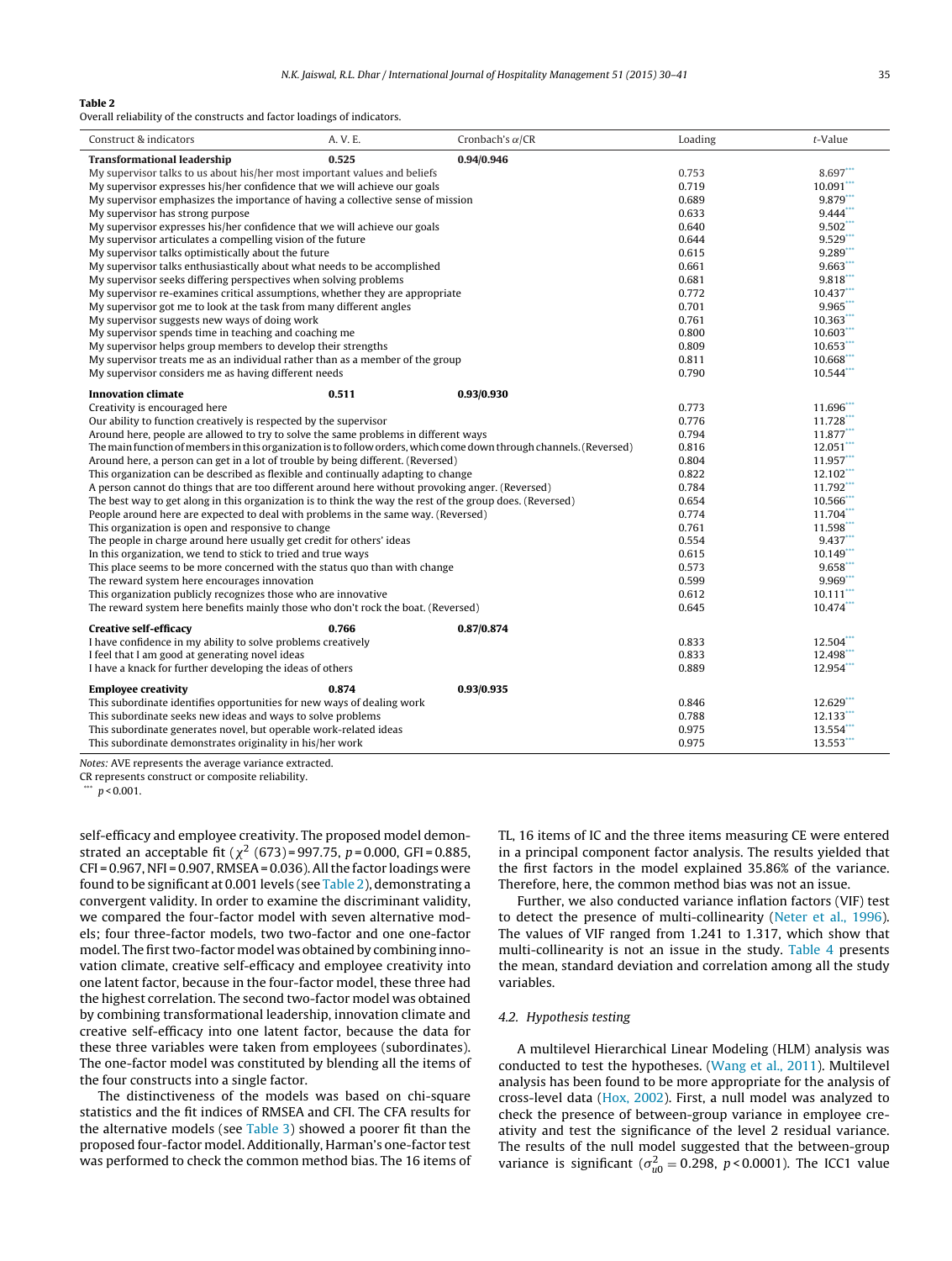<span id="page-6-0"></span>Results of confirmatory factor analysis.

| Model                                                                                                                                   | $\chi^2$ | df  | <b>CFI</b> | RMSE  |
|-----------------------------------------------------------------------------------------------------------------------------------------|----------|-----|------------|-------|
| Four factor model                                                                                                                       | 997.75   | 673 | 0.967      | 0.036 |
| <b>Three factor model</b><br>Transformational leadership and innovation climate were blended                                            | 3197.99  | 684 | 0.748      | 0.099 |
| <b>Three factor model</b><br>Innovation climate and creative self-efficacy were blended                                                 | 2451.48  | 691 | 0.823      | 0.083 |
| <b>Three factor model</b><br>Employee creativity and creative self-efficacy were blended                                                | 1985.03  | 693 | 0.870      | 0.071 |
| <b>Three factor model</b><br>Transformational leadership and employee creativity were blended                                           | 2043.31  | 688 | 0.864      | 0.073 |
| <b>Two factor model</b><br>Innovation climate, employee creativity and creative self-efficacy were blended                              | 2795.28  | 693 | 0.789      | 0.090 |
| <b>Two factor model</b><br>Transformational leadership innovation climate, and creative self-efficacy were blended                      | 4043.97  | 686 | 0.663      | 0.115 |
| <b>One factor model</b><br>Transformational leadership, innovation climate, employee creativity and creative self-efficacy were blended | 4452.17  | 691 | 0.623      | 0.121 |

df, degree of freedom; CFI, confirmatory fit indices; RMSE, root mean square error of approximation.

#### **Table 4**

Correlations, means and standard deviations.

| $N = 372$                      | M    | S.D. |          | 2        | 3           | 4                    | 5           | 6     |       | 8           | 8     | 10    | 11    |  |
|--------------------------------|------|------|----------|----------|-------------|----------------------|-------------|-------|-------|-------------|-------|-------|-------|--|
| 1. Age                         | 2.07 | 0.62 |          |          |             |                      |             |       |       |             |       |       |       |  |
| 2. Gender                      | 1.13 | 0.34 | 0.001    |          |             |                      |             |       |       |             |       |       |       |  |
| 3. Education                   | 2.51 | 1.03 | 0.205    | 0.029    |             |                      |             |       |       |             |       |       |       |  |
| 4. Experience                  | 2.10 | 0.80 | 0.210    | $-0.003$ | 0.173       |                      |             |       |       |             |       |       |       |  |
| 5. Supervisor' age             | 1.45 | 0.68 | 0.012    | 0.013    | 0.005       | 0.003                |             |       |       |             |       |       |       |  |
| 6. Supervisor' gender          | 1.15 | 0.36 | 0.023    | $-0.008$ | 0.022       | 0.006                | 0.017       |       |       |             |       |       |       |  |
| 7. Supervisor' education       | 1.84 | 0.76 | 0.011    | 0.006    | 0.017       | 0.019                | $0.210^{*}$ | 0.014 |       |             |       |       |       |  |
| 8. Transformational leadership | 2.98 | 1.81 | 0.065    | $-0.076$ | 0.133       | $0.328$ <sup>*</sup> | 0.031       | 0.003 | 0.021 | 0.525       |       |       |       |  |
| 9. Innovation climate          | 2.46 | 1.52 | 0.020    | $-0.052$ | 0.077       | 0.072                | 0.019       | 0.007 | 0.151 | $0.356^{*}$ | 0.511 |       |       |  |
| 10. Creative self-efficacy     | 2.70 | 1.70 | $-0.011$ | $-0.093$ | 0.253       | $-0.090$             | 0.009       | 0.015 | 0.021 | 0.087       | 0.161 | 0.766 |       |  |
| 11. Employee creativity        | 2.16 | 1.60 | 0.048    | $-0.116$ | $0.180^{*}$ | $-0.036$             | 0.022       | 0.018 | 0.023 | 0.197       | 0.438 | 0.731 | 0.874 |  |
|                                |      |      |          |          |             |                      |             |       |       |             |       |       |       |  |

 $\binom{p}{1}$  p < 0.05.  $p < 0.01$ .

The bold numbers are the AVEs.

Age: 1 = below 20 years (13.2%), 2 = 20–29 years (68.5%), 3 = 30–39 years (15.6%), 4 = 40 years and above (2.7%).

Gender: 1 = male (86.3%), 2 = female (13.7%).

Education: 1 = below higher secondary school (18%), 2 = higher secondary school (33.1%), 3 = senior secondary (309%), 4 = under graduate (15.6%), 5 = post graduate (2.4%). Experience: 1 = below 1 year (23.9%), 2 = 1–5 years (44.9%), 3 = 5–10 years (28%), 4 = 10 years and above (3.2%).

Supervisor' age: 1 = 21–30 years (65.2%), 2 = 31–40 years (23.9%), 3 = 41–50 years (10.9%).

Supervisor' gender: 1 = male (84.8%), 2 = female (15.2%).

Supervisor' education: 1 = diploma (36.96%), 2 = graduate (41.30%): 3 = post graduate (21.74%).

indicated that 30% of the variance in employee creativity occurred between groups, thus fulfilling the condition of the multi-level analysis (Fig. 2).

[Tables](#page-7-0) 5 and 6 contain the results of the HLM analysis. Hypothesis 1 proposed that transformational leadership positively relates to innovation climate. As shown in [Table](#page-7-0) 5, transformational leadership is positively related to innovation climate ( $\gamma$ =0.30, SE = 0.079,  $p < 0.0001$ , Step 1), supporting Hypothesis 1. As shown in [Table](#page-7-0) 5, innovation climate is positively related to employee creativity ( $\gamma$  = 0.33, SE = 0.087, p < 0.001, Step 3). This regression



**Fig. 2.** Path results of hypothesized model.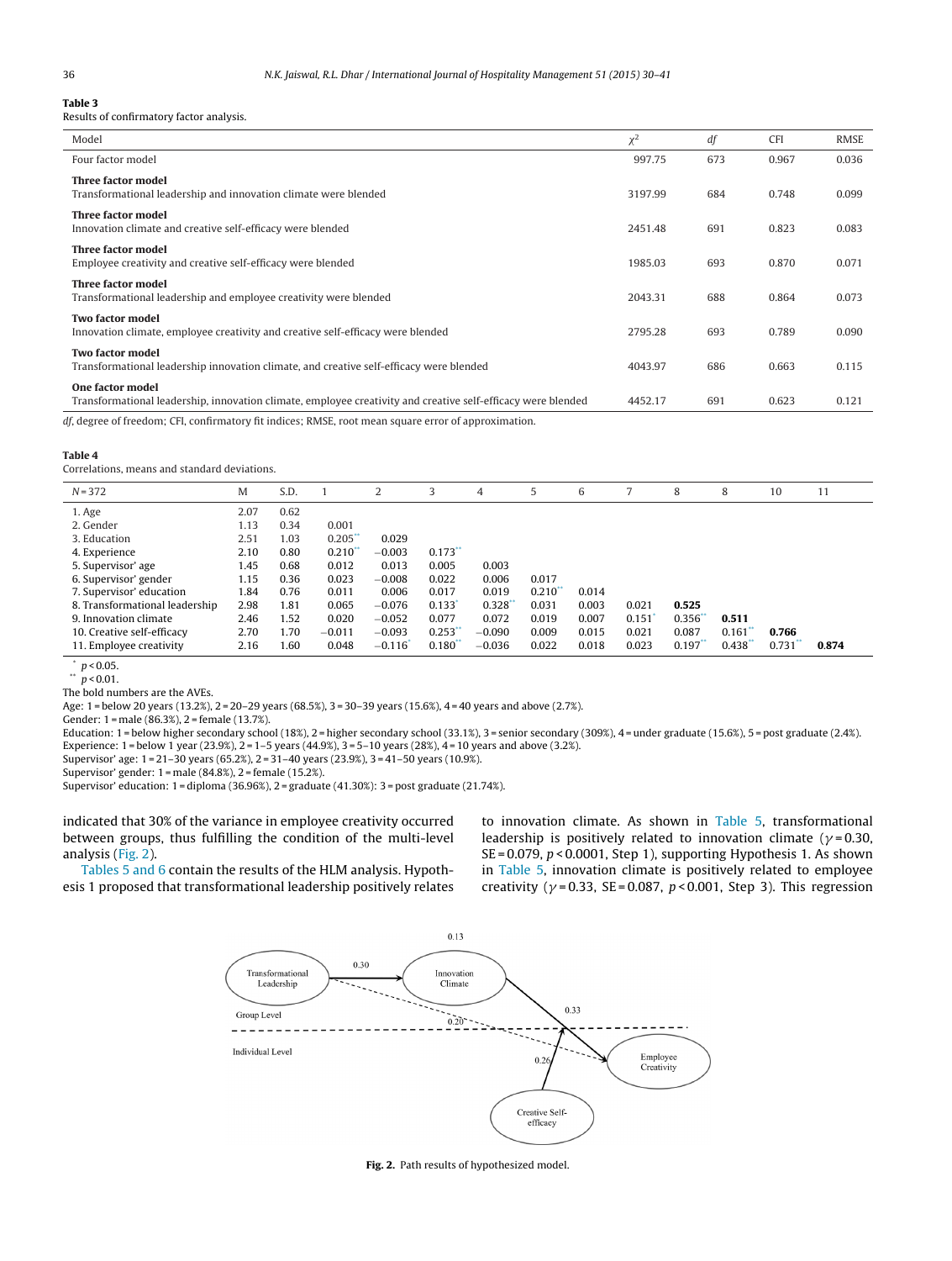<span id="page-7-0"></span>Results of hierarchical linear modeling.

| Step $1 \rightarrow DV$ = innovation climate (intercept = 0.21 <sup>**</sup> )<br>Level 1 variables ( $n = 372$ )<br>$-0.073$<br>0.082<br>$-0.90$<br>Age<br>Gender<br>0.019<br>0.128<br>0.16<br>0.11<br>0.028<br>0.043<br>0.66<br>Education<br>0.013<br>0.065<br>0.21<br>Experience<br>Level 2 variables ( $n = 46$ )<br>$2.54$ **<br>0.126<br>0.043<br>Supervisor' age<br>0.021<br>0.56<br>0.44<br>Supervisor' gender<br>0.16 |  |
|--------------------------------------------------------------------------------------------------------------------------------------------------------------------------------------------------------------------------------------------------------------------------------------------------------------------------------------------------------------------------------------------------------------------------------|--|
|                                                                                                                                                                                                                                                                                                                                                                                                                                |  |
|                                                                                                                                                                                                                                                                                                                                                                                                                                |  |
|                                                                                                                                                                                                                                                                                                                                                                                                                                |  |
|                                                                                                                                                                                                                                                                                                                                                                                                                                |  |
|                                                                                                                                                                                                                                                                                                                                                                                                                                |  |
|                                                                                                                                                                                                                                                                                                                                                                                                                                |  |
|                                                                                                                                                                                                                                                                                                                                                                                                                                |  |
|                                                                                                                                                                                                                                                                                                                                                                                                                                |  |
|                                                                                                                                                                                                                                                                                                                                                                                                                                |  |
| 0.39<br>$2.10$ **<br>Supervisor' education<br>0.114                                                                                                                                                                                                                                                                                                                                                                            |  |
| $3.38***$<br>Transformational leadership<br>0.304<br>0.079                                                                                                                                                                                                                                                                                                                                                                     |  |
| Step 2 $\rightarrow$ DV = employee creativity (intercept = 0.16 <sup>**</sup> )                                                                                                                                                                                                                                                                                                                                                |  |
| Level 1 variables ( $n = 372$ )                                                                                                                                                                                                                                                                                                                                                                                                |  |
| $-0.110$<br>0.086<br>$-1.28$<br>Age                                                                                                                                                                                                                                                                                                                                                                                            |  |
| Gender<br>$-0.153$<br>0.135<br>$-1.13$                                                                                                                                                                                                                                                                                                                                                                                         |  |
| 0.02<br>$3.17$ <sup>**</sup><br>0.147<br>0.046<br>Education                                                                                                                                                                                                                                                                                                                                                                    |  |
| 0.037<br>0.068<br>0.55<br>Experience                                                                                                                                                                                                                                                                                                                                                                                           |  |
| Level 2 variables ( $n = 46$ )                                                                                                                                                                                                                                                                                                                                                                                                 |  |
| 0.009<br>Supervisor' age<br>0.028<br>0.11                                                                                                                                                                                                                                                                                                                                                                                      |  |
| Supervisor' gender<br>0.018<br>0.032<br>0.36                                                                                                                                                                                                                                                                                                                                                                                   |  |
| 0.11<br>Supervisor' education<br>0.107<br>0.039<br>1.61                                                                                                                                                                                                                                                                                                                                                                        |  |
| $2.13$ **<br>0.091<br>Transformational leadership<br>0.203                                                                                                                                                                                                                                                                                                                                                                     |  |
|                                                                                                                                                                                                                                                                                                                                                                                                                                |  |
| Step $3 \rightarrow DV$ = employee creativity (intercept = 0.13 <sup>**</sup> )<br>Level 1 variables ( $n = 372$ )                                                                                                                                                                                                                                                                                                             |  |
| $-0.036$<br>0.078<br>$-0.46$<br>Age                                                                                                                                                                                                                                                                                                                                                                                            |  |
| $-1.27$<br>Gender<br>$-0.154$<br>0.121                                                                                                                                                                                                                                                                                                                                                                                         |  |
| 0.09<br>3.42<br>0.143<br>0.041<br>Education                                                                                                                                                                                                                                                                                                                                                                                    |  |
| 0.037<br>0.062<br>0.61<br>Experience                                                                                                                                                                                                                                                                                                                                                                                           |  |
|                                                                                                                                                                                                                                                                                                                                                                                                                                |  |
| Level 2 variables ( $n = 48$ )                                                                                                                                                                                                                                                                                                                                                                                                 |  |
| 0.017<br>0.103<br>0.26<br>Supervisor' age                                                                                                                                                                                                                                                                                                                                                                                      |  |
| 0.008<br>0.173<br>Supervisor' gender<br>0.16                                                                                                                                                                                                                                                                                                                                                                                   |  |
| Supervisor' education<br>0.093<br>0.092<br>1.01<br>0.15                                                                                                                                                                                                                                                                                                                                                                        |  |
| Transformational leadership<br>0.082<br>1.58<br>0.130                                                                                                                                                                                                                                                                                                                                                                          |  |
| Innovation climate<br>0.332<br>0.087<br>$4.10*$                                                                                                                                                                                                                                                                                                                                                                                |  |

Note:

\*\*  $p < 0.001$ .

 $p < 0.0001$ .

equation controlled transformational leadership and supported Hypothesis 2.

Hypothesis 3 proposed that Innovative climate mediates the relationship between transformation leadership and employee creativity. This hypothesis was tested through the asymmetric con-fidence limit method with the help of a RMediation package ([Tofighi](#page-11-0)

#### **Table 6**

Results of hierarchical linear modeling.

| Variable                                                                                          | $\mathbf{r}$ | <b>SE</b> |            | Within groups $R^2$ | Between groups $R^2$ |
|---------------------------------------------------------------------------------------------------|--------------|-----------|------------|---------------------|----------------------|
| Step $4 \rightarrow DV$ = employee creativity (intercept = 0.06 <sup><math>\degree</math></sup> ) |              |           |            |                     |                      |
| Level 1 variables ( $n = 372$ )                                                                   |              |           |            |                     |                      |
| Age                                                                                               | 0.087        | 0.049     | 1.77       |                     |                      |
| Gender                                                                                            | $-0.043$     | 0.079     | $-0.55$    |                     |                      |
| Education                                                                                         | $-0.014$     | 0.028     | $-0.52$    | 0.70                |                      |
| Experience                                                                                        | 0.038        | 0.039     | 0.96       |                     |                      |
| Creative self-efficacy                                                                            | 0.662        | 0.030     | $21.48***$ |                     |                      |
| Level 2 variables ( $n = 46$ )                                                                    |              |           |            |                     |                      |
| Supervisor' age                                                                                   | 0.015        | 0.113     | 0.022      |                     |                      |
| Supervisor' gender                                                                                | 0.007        | 0.182     | 0.13       |                     |                      |
| Supervisor' education                                                                             | 0.083        | 0.092     | 0.80       |                     | 0.78                 |
| Transformational leadership                                                                       | 0.062        | 0.044     | 1.45       |                     |                      |
| Innovation climate                                                                                | 0.218        | 0.047     | $5.02***$  |                     |                      |
| Cross-level effects                                                                               |              |           |            |                     |                      |
| Innovation climate $\times$ creative self-efficacy                                                | 0.261        | 0.030     | $8.45***$  |                     |                      |
|                                                                                                   |              |           |            |                     |                      |

[and](#page-11-0) [MacKinnon,](#page-11-0) [2011\).](#page-11-0) The RMediation package computes the confidence intervals (CIs) for a nonlinear function of the model parameters in both single–level and multilevel models [\(Tofighi](#page-11-0) [and](#page-11-0) [MacKinnon,](#page-11-0) [2011\).](#page-11-0) The results of cross level mediation were summarized in the step 2 and step 3. Transformational leadership was positively related to employee creativity ( $\gamma$  = 0.20, SE = 0.091,

Note:

 $p < 0.05$ .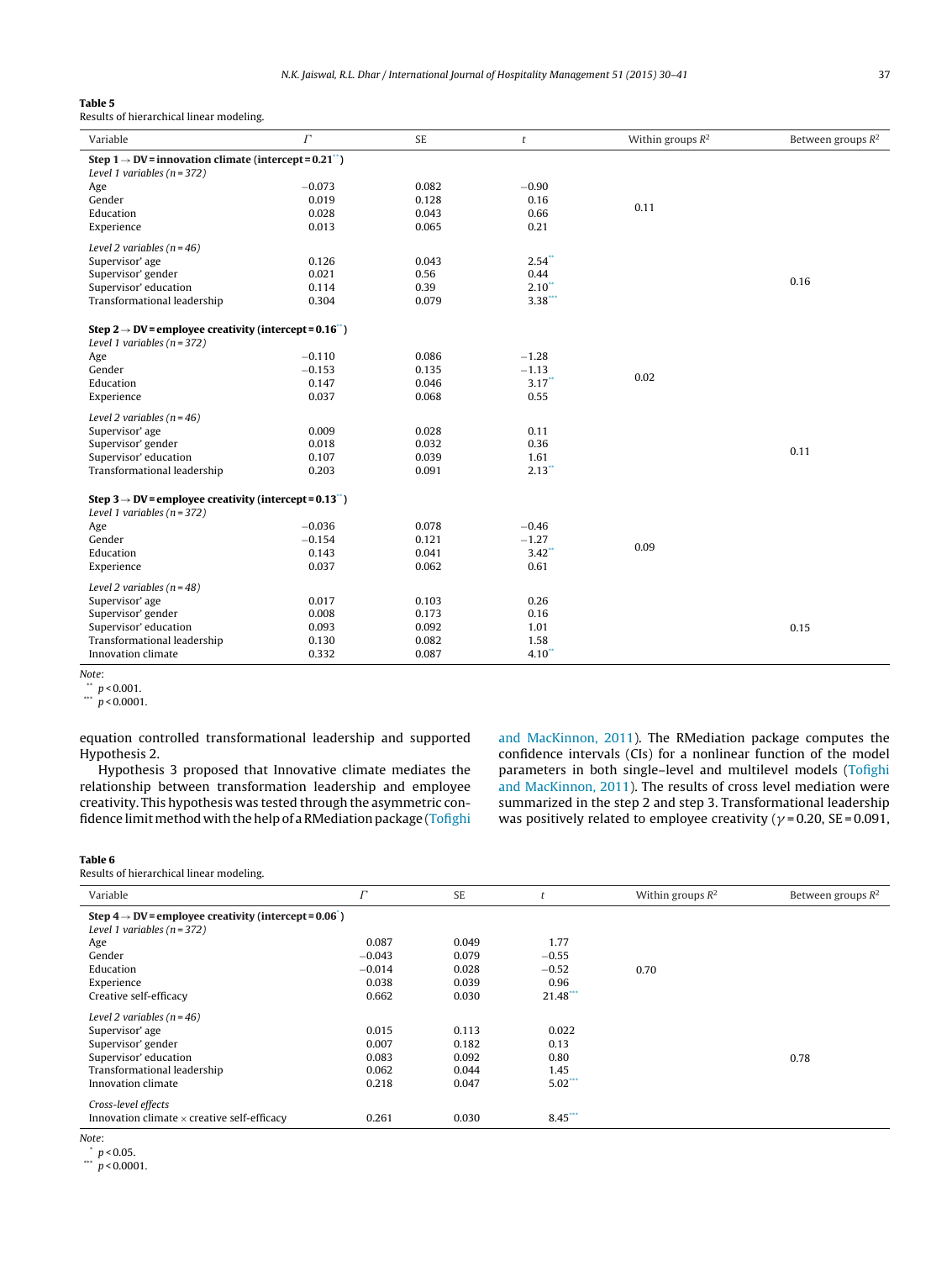<span id="page-8-0"></span>

**Fig. 3.** Two-way interaction.

 $p$  < 0.001, Step 2) and after controlling for transformational leadership, innovation climate was positively related with employee creativity ( $\gamma$  = 0.33, SE = 0.087, p < 0.001, Step). Thus the indirect effect (0.20  $\times$  0.33) of transformational leadership on employee creativity was 0.07 with 95% confidence limits between lower confidence level  $(LL)$  = 0.012 to upper confidence level  $(UL)$  = 0.17. Thus, the results supported the inference of mediation. The direct effect of transformational leadership on employee creativity became insignificant, indicating full mediation.

Hypothesis 4 proposed that creative self-efficacy moderates the effect of innovation climate on employee creativity in a way that the relationship is strengthened when creative self-efficacy is higher rather than lower. To test Hypothesis 4, an interaction term was included in the step 4 (see [Table](#page-7-0) 6). The results revealed significant interaction term ( $\gamma$ =0.26, SE=0.030, p <0.001). The results indicated that creative self-efficacy significantly moderates the relationship between innovation climate and employee creativity, providing support for Hypothesis 4. A simple slope analysis ([Preacher](#page-10-0) et [al.,](#page-10-0) [2007\)](#page-10-0) was performed to locate employee creativity in innovation climate within high and low creative self-efficacy. Fig. 3 showed the nature of the interaction, which was obtained by plotting the estimates plus and minus one standard deviation of the means of creative self-efficacy to represent high versus low creative self-efficacy on innovation climate. As anticipated, the results showed that when creative self-efficacy is low, innovation climate has less impact on employee creativity and when creative selfefficacy is high, the relationship is strengthened.

Further, to calculate the  $R^2$  (*R*-Square) measures for Two-Level HLM, HLMRSQ SAS macro ([Recchia,](#page-10-0) [2010;](#page-10-0) [Poteat](#page-10-0) [and](#page-10-0) [Anderson,](#page-10-0) [2012\)](#page-10-0) was used. This measure of effect size is analogous to the measure of explained variance ( $R^2$  statistics), traditionally used in linear regression. In the final model, the  $R^2$  value for level 1 is 0.70 and the  $R^2$  value for level 2 is 0.78.

## **5. Discussion**

The increasing importance of employee creativity in all types of business organizations has fostered researchers to search out the mechanisms that stimulate creativity among employees. There is a consistent gap in the literature about what constitute mediating and moderating effect on the process of predicting employee creativity through various antecedents. The present study delves into the process of promoting employee creativity through transformational leadership and innovation climate and the role of employee's creative self-efficacy in determining the strength of the relationship. The study empirically supports that an employee's perception about his/her leader's transformational way of leading,

supportive innovation climate and beliefs about his/her ability to perform creatively influence their creative performance.

In line with recent studies ([Wang](#page-11-0) et [al.,](#page-11-0) [2014\),](#page-11-0) it was revealed that transformational leaders promote creativity among their subordinate employees. Extending the findings of [Gupta](#page-10-0) et [al.](#page-10-0) [\(2012\),](#page-10-0) this study found a positive relationship between transformational leadership and individual creativity. Consistent with the findings of [Gumusluoglu](#page-10-0) [and](#page-10-0) [Ilsev](#page-10-0) [\(2009a\),](#page-10-0) the findings of the present study provide empirical support for the notion that transformational leadership is more favorably embedded in collectivist cultures like India ([Gumusluoglu](#page-10-0) [and](#page-10-0) [Ilsev,](#page-10-0) [2009a\).](#page-10-0) Thus, while demonstrating the transformational leadership in a collective setting, leaders are able to provide what their subordinates always seek from them, i.e., support, assistance, attention and suggestion ([Sinha,](#page-10-0) [2008\).](#page-10-0)

Moreover, it has been established that followers, who share a personalized relationship with their supervisor, more likely to demonstrate obedience and deference ([Howell](#page-10-0) [and](#page-10-0) [Shamir,](#page-10-0) [2005\).](#page-10-0) Traditionally, in a collective setting such as India, subordinates prefer dependent personalized relationships with their supervisors ([Sinha,](#page-10-0) [1984\).](#page-10-0) While considering each subordinate as having different needs (individualized consideration), a transformational leader establishes a strong personalized relationship with each subordinate. Transformational leaders not only exercise the organizational authority just as a boss, but they also carry a benevolent source on which subordinates can rely for their personalized needs such as teaching coaching to perform creatively ([Bass](#page-10-0) et [al.,](#page-10-0) [2003\).](#page-10-0) Thus, the findings of the study extend that in India, where the leader-subordinate relationship is guided by deference and affection ([Sinha](#page-10-0) [and](#page-10-0) [Sinha,](#page-10-0) [1990\),](#page-10-0) transformational leaders can receive deference and affection from their subordinates which in turn help them to extract creative performance from their subordinates.

Further, the study found empirical support for cross level effect of group's innovation climate in determining an employee's creative behavior. Similar to the findings of [Wang](#page-11-0) et [al.](#page-11-0) [\(2013\),](#page-11-0) the results empirically support our prediction that innovation climate of group positively relates to with employee creativity. Additionally, we found a significant mediating role of innovation climate between transformational leadership and employee creativity. Thus, the study reveals that transformational leaders can more effectively engage their subordinates in creative behavior if their subordinates perceive supportive climate for innovation from their organization. This affirms that individuals perform better in terms of creativity under transformational leaders when they perceive enough support for innovation in terms of resource availability, motivation and recognition. In addition, the evidence regarding the cross level effect of group's innovation climate supports that the agreement within the group on appropriate behavioral patterns and shared perception of positive innovation climate put great pressure on members to maintain harmony [\(Dragoni,](#page-10-0) [2005\)](#page-10-0) and strengthen the members' motivation to the instrumental support for individual's efforts for creative endeavors. Thus, the study also confirms that at the workplace, group membership has signif-icant impact over individual attitude and behavior ([Wang](#page-11-0) et [al.,](#page-11-0) [2013;](#page-11-0) [Hon](#page-11-0) et [al.,](#page-11-0) [2013\).](#page-11-0) Hence, the individual related variable could not be studied all alone without considering the group effects.

Since employee creativity is strengthened through high creative self-efficacy, our results revealed that an individual's perception about transformational leadership and a supportive innovation climate predicts a substantial improvement in employee creativity only when an individual's belief about his or her ability to deliver creative outcomes is higher rather than lower. This study reveals that an individual requires a strong sense of efficacy to persist creative endeavors. Extending the findings of [Tierney](#page-11-0) [and](#page-11-0) [Farmer](#page-11-0)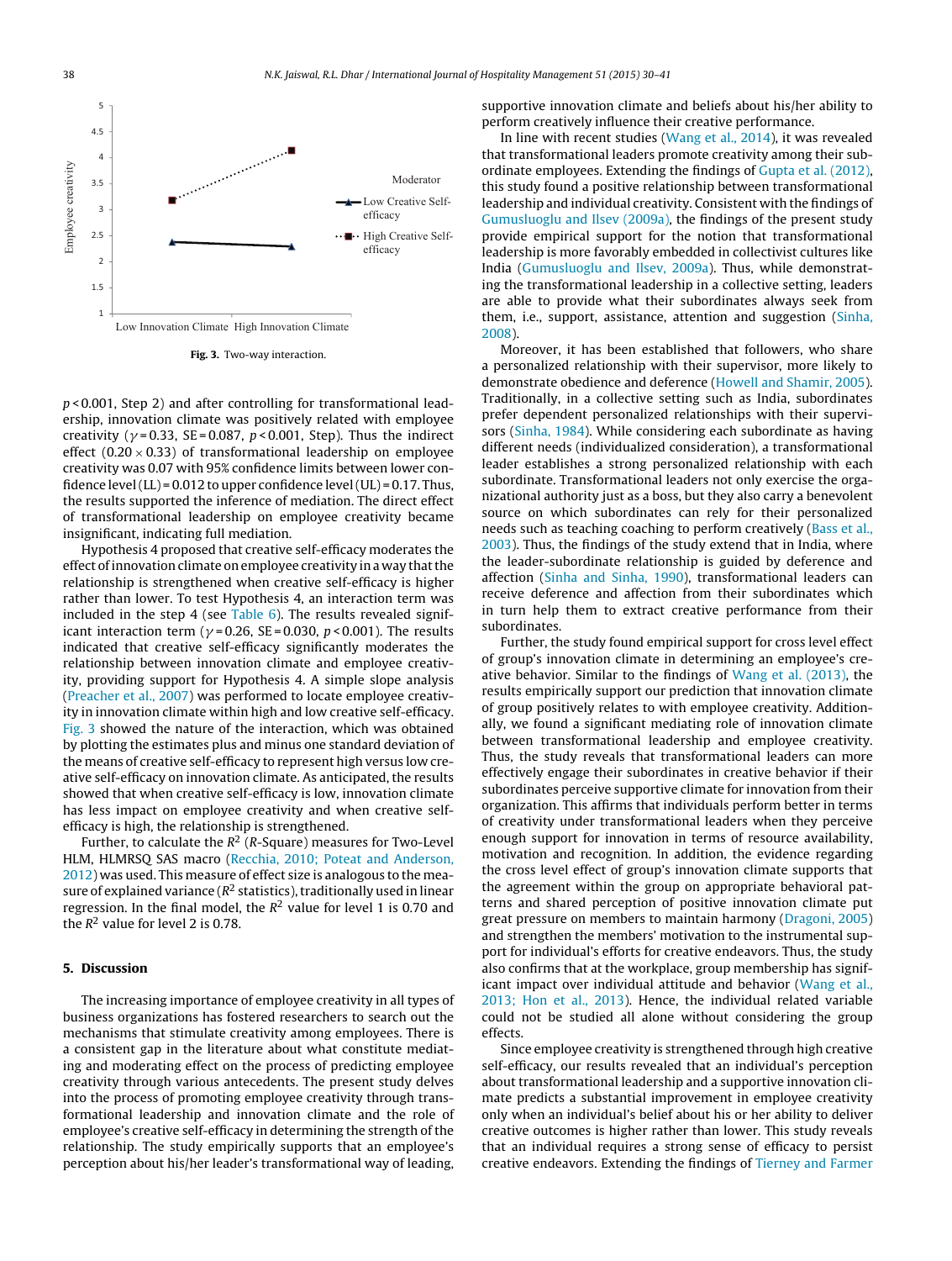[\(2011\),](#page-11-0) the study results confirmed that employee creativity is easily influenced by self and social context related factors even in a collectivist culture.

Although recent studies have found a mediating effect of creative self-efficacy on employee creative performance [\(Wang](#page-11-0) et [al.,](#page-11-0) [2014;](#page-11-0) [Zhou](#page-11-0) et [al.,](#page-11-0) [2012\),](#page-11-0) yet previous studies on creativity have rarely tested the effects of creative self-efficacy (low and high score) on creativity. Hence, this study contributes by extending the existing theory of self-efficacy [\(Bandura,](#page-10-0) [1997\)](#page-10-0) and creative self-efficacy ([Tierney](#page-11-0) [and](#page-11-0) [Farmer,](#page-11-0) [2002\)](#page-11-0) while establishing the significant moderating role of creative self-efficacy in predicting employee creativity.

The findings draw support about the functional dependency of creative behavior on creative self-efficacy. The specificity of the creative self-efficacy [\(Bandura,](#page-10-0) [1997\)](#page-10-0) makes it very flexible due to which the degree of an individual's belief about his or her creative capability is easily affected by contextual factors like innovation climate. These factors may not directly linked with creative selfefficacy, but they may act via two way interaction (see [Fig.](#page-8-0) 3). Thus, nonexistence of supportive innovation climate negatively affects the individual's belief about his or her creative capability even when he or she is capable enough. In this way, the findings of the study call for a viable debate about the potential moderating role of creative self-efficacy in determining the effect of different contextual factors in predicting individual creative behavior.

#### 5.1. Implications

The present study has both theoretical and managerial implications. This study is first to investigate the interactive role of creative self-efficacy in predicting employee creativity through transformational leadership and innovation climate. In addition, this study has tried to contribute to the literature through integrating the theory of transformational leadership and organizations' innovation climate. More specifically, the study highlighted the significant implications of transformational leadership. Transformational leaders on the foundation of optimism and enthusiasm, provide intellectual ingredients, make themselves readily available to support their followers and encourage them to work differently to discharge routine tasks. Through the organizations' rewards system, they facilitate promotion and recognition for creative performance and assure stability to their follower in case of any failure while working differently. Thus, it is extremely important for hotel managers to have a sound understanding about the theoretical and practical relationship that exist between transformational leadership and employee creativity. While adopting a transformational way of leading they can exploit creative ability of their employees productively to obtain innovative solutions for their routine problems.

The evidence regarding the moderating role of creative selfefficacy is practically important for at least two reasons. Firstly, organizational strategies for promoting employee creativity may not last if an employee has a weak belief about his/her creative self. Secondly, enhanced creative self-efficacy acts as a multiplier for different antecedents of employee creativity. In this regard, the present study has provided an appropriate strategy for managers who are interested in maximizing creativity in their subordinates' work, to simultaneously construct a supportive innovation climate and enhance the self-efficacy of their employees by providing them training and coaching on a regular basis.

The quality of service delivered by tourist hotels depends on customer-contact employees and the findings of the study bring forward significant suggestions to bring creative approaches in their services. While offering services in tourist hotels, highly interactive service transactions occur between customers and customer-contact employees. In this, the creativity of customer contact employees plays a vital role in enhancing a customer's loyalty and satisfaction ([Costa](#page-10-0) et [al.,](#page-10-0) [2004\).](#page-10-0) Thus, managers need to understand that their transformational way of leading has significant implications in determining creative performance of customer contact employees. They need to adhere to an individualized approach for each subordinate and understand their needs and perceptions to facilitate appropriate resources and support for them. Hotel managers, while expressing confidence in their subordinates, can compel a vision for creative performance. They must provide regular coaching to their subordinates that will act as a catalyst to strengthen their skills and enable them to possess a creative approach toward their work.

It is noteworthy that the innovation climate of the tourist hotels has been ranked relatively low. Thus, it is equally important to build a fearless and trustworthy climate [\(Slatten](#page-10-0) et [al.,](#page-10-0) [2011\).](#page-10-0) Thus, tourist hotels need to provide a secure and supportive climate to encourage their employees to act in non-conventional ways to gain customer value. Here, it is considerable that the finding of the study reveals that absence of creative self-efficacy may reduce the effects of transformational leadership and supportive innovation climate in predicting employee creativity. Thus, while managers may exhibit individualized consideration and provide intellectual stimulation, they must provide the necessary ingredients through training and development activities [\(Dhar,](#page-10-0) [2015\)](#page-10-0) to sharpen their creative potential and belief of creative self to solve routine problems in creative ways.

#### 5.2. Limitations and directions for future research

The present study has few limitations that must be highlighted. First, the study was survey based and cross-sectional in nature, making it difficult to draw a casual relationship between the different variables of the study. Thus, future studies may adopt a longitudinal approach to study the effect of change in supervisors' leadership style and innovation climate on employee creativity. Further, this study did not give much consideration to the various cultural aspects while testing the hypothesized model. Hence, future studies may draw deeper insights from comparative study between individualistic and collectivistic sample. Next, the study was conducted in the tourist hotel industry. In order to generalize the findings of the study, it needs to be replicated in other industries such as airline, resort and travel services. In addition, future studies might be conducted to understand other factors that might be responsible for motivating individuals to indulge in creative behavior. Apart from examining the causes that influence employee creatively, it would be more specific to study the causes and consequences of creative behavior in the context of the hospitality industry.

# **6. Conclusion**

In conclusion, this study attempted to examine the role of transformational leadership in predicting creativity among customer contact employees of tourist hotels. Additionally, it studied the intervening role of innovation climate and creative self-efficacy. The findings provide directions for hotel managers to reform their policies and work environment in such a way that employees perceive support from their organizations and their immediate supervisors, in view of performing creatively. In this context, hotel managers need to design training programs and counseling sessions for their customer contact employees so that they are able to work creatively.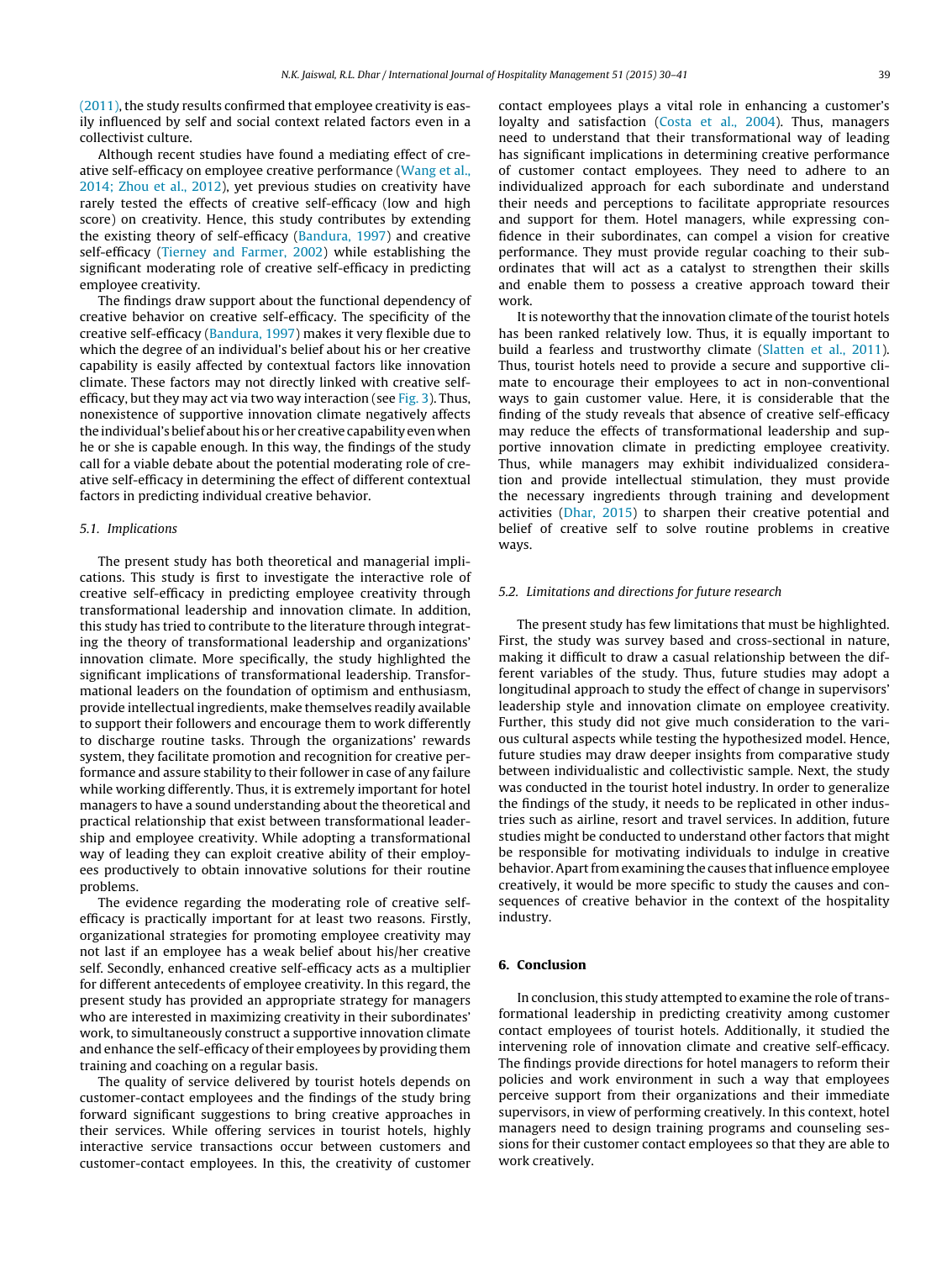# <span id="page-10-0"></span>**Appendix A. Supplementary data**

Supplementary data associated with this article can be found, in the online version, at [http://dx.doi.org/10.1016/j.ijhm.2015.07.](http://dx.doi.org/10.1016/j.ijhm.2015.07.002) [002](http://dx.doi.org/10.1016/j.ijhm.2015.07.002).

#### **References**

- Amabile, T.M., 1995. [Attributions](http://refhub.elsevier.com/S0278-4319(15)00102-4/sbref0005) [of](http://refhub.elsevier.com/S0278-4319(15)00102-4/sbref0005) [creativity:](http://refhub.elsevier.com/S0278-4319(15)00102-4/sbref0005) [what](http://refhub.elsevier.com/S0278-4319(15)00102-4/sbref0005) [are](http://refhub.elsevier.com/S0278-4319(15)00102-4/sbref0005) [the](http://refhub.elsevier.com/S0278-4319(15)00102-4/sbref0005) [consequences?](http://refhub.elsevier.com/S0278-4319(15)00102-4/sbref0005) [Creat.](http://refhub.elsevier.com/S0278-4319(15)00102-4/sbref0005) [Res.](http://refhub.elsevier.com/S0278-4319(15)00102-4/sbref0005) [J.](http://refhub.elsevier.com/S0278-4319(15)00102-4/sbref0005) [8](http://refhub.elsevier.com/S0278-4319(15)00102-4/sbref0005) [\(4\),](http://refhub.elsevier.com/S0278-4319(15)00102-4/sbref0005) [423](http://refhub.elsevier.com/S0278-4319(15)00102-4/sbref0005)–[426.](http://refhub.elsevier.com/S0278-4319(15)00102-4/sbref0005)
- Amabile, T.M., Schatzel, E.A., Moneta, G.B., Kramer, S.J., 2004. [Leader](http://refhub.elsevier.com/S0278-4319(15)00102-4/sbref0010) [behaviors](http://refhub.elsevier.com/S0278-4319(15)00102-4/sbref0010) [and](http://refhub.elsevier.com/S0278-4319(15)00102-4/sbref0010) [the](http://refhub.elsevier.com/S0278-4319(15)00102-4/sbref0010) [work](http://refhub.elsevier.com/S0278-4319(15)00102-4/sbref0010) [environment](http://refhub.elsevier.com/S0278-4319(15)00102-4/sbref0010) [for](http://refhub.elsevier.com/S0278-4319(15)00102-4/sbref0010) [creativity:](http://refhub.elsevier.com/S0278-4319(15)00102-4/sbref0010) [perceived](http://refhub.elsevier.com/S0278-4319(15)00102-4/sbref0010) [leader](http://refhub.elsevier.com/S0278-4319(15)00102-4/sbref0010) [support.](http://refhub.elsevier.com/S0278-4319(15)00102-4/sbref0010) [Leadersh.](http://refhub.elsevier.com/S0278-4319(15)00102-4/sbref0010) [Q.](http://refhub.elsevier.com/S0278-4319(15)00102-4/sbref0010) [15](http://refhub.elsevier.com/S0278-4319(15)00102-4/sbref0010) [\(1\),](http://refhub.elsevier.com/S0278-4319(15)00102-4/sbref0010) [5](http://refhub.elsevier.com/S0278-4319(15)00102-4/sbref0010)–[32.](http://refhub.elsevier.com/S0278-4319(15)00102-4/sbref0010)
- Avolio, B.J., Bass, B.M., Jung, D.I., 1999. [Re-examining](http://refhub.elsevier.com/S0278-4319(15)00102-4/sbref0015) [the](http://refhub.elsevier.com/S0278-4319(15)00102-4/sbref0015) [components](http://refhub.elsevier.com/S0278-4319(15)00102-4/sbref0015) [of](http://refhub.elsevier.com/S0278-4319(15)00102-4/sbref0015) [transformational](http://refhub.elsevier.com/S0278-4319(15)00102-4/sbref0015) [and](http://refhub.elsevier.com/S0278-4319(15)00102-4/sbref0015) [transactional](http://refhub.elsevier.com/S0278-4319(15)00102-4/sbref0015) [leadership](http://refhub.elsevier.com/S0278-4319(15)00102-4/sbref0015) [using](http://refhub.elsevier.com/S0278-4319(15)00102-4/sbref0015) [the](http://refhub.elsevier.com/S0278-4319(15)00102-4/sbref0015) [Multifactor](http://refhub.elsevier.com/S0278-4319(15)00102-4/sbref0015) [Leadership.](http://refhub.elsevier.com/S0278-4319(15)00102-4/sbref0015) [J.](http://refhub.elsevier.com/S0278-4319(15)00102-4/sbref0015) [Occup.](http://refhub.elsevier.com/S0278-4319(15)00102-4/sbref0015) [Org.](http://refhub.elsevier.com/S0278-4319(15)00102-4/sbref0015) [Psychol.](http://refhub.elsevier.com/S0278-4319(15)00102-4/sbref0015) [72](http://refhub.elsevier.com/S0278-4319(15)00102-4/sbref0015) [\(4\),](http://refhub.elsevier.com/S0278-4319(15)00102-4/sbref0015) [441–462.](http://refhub.elsevier.com/S0278-4319(15)00102-4/sbref0015)
- Bandura, A., 1997. [Self-Efficacy:](http://refhub.elsevier.com/S0278-4319(15)00102-4/sbref0020) [The](http://refhub.elsevier.com/S0278-4319(15)00102-4/sbref0020) [Exercise](http://refhub.elsevier.com/S0278-4319(15)00102-4/sbref0020) [of](http://refhub.elsevier.com/S0278-4319(15)00102-4/sbref0020) [Control.](http://refhub.elsevier.com/S0278-4319(15)00102-4/sbref0020) [Macmillan,](http://refhub.elsevier.com/S0278-4319(15)00102-4/sbref0020) [Chicago.](http://refhub.elsevier.com/S0278-4319(15)00102-4/sbref0020) Bass, B.M., 1985. [Leadership](http://refhub.elsevier.com/S0278-4319(15)00102-4/sbref0025) [and](http://refhub.elsevier.com/S0278-4319(15)00102-4/sbref0025) [Performance](http://refhub.elsevier.com/S0278-4319(15)00102-4/sbref0025) [Beyond](http://refhub.elsevier.com/S0278-4319(15)00102-4/sbref0025) [Expectations.](http://refhub.elsevier.com/S0278-4319(15)00102-4/sbref0025) [Free](http://refhub.elsevier.com/S0278-4319(15)00102-4/sbref0025) [Press,](http://refhub.elsevier.com/S0278-4319(15)00102-4/sbref0025) [New](http://refhub.elsevier.com/S0278-4319(15)00102-4/sbref0025) [York.](http://refhub.elsevier.com/S0278-4319(15)00102-4/sbref0025)
- Bass, B.M., Avolio, B.J., Jung, D.I., Berson, Y., 2003. [Predicting](http://refhub.elsevier.com/S0278-4319(15)00102-4/sbref0030) [unit](http://refhub.elsevier.com/S0278-4319(15)00102-4/sbref0030) [performance](http://refhub.elsevier.com/S0278-4319(15)00102-4/sbref0030) [by](http://refhub.elsevier.com/S0278-4319(15)00102-4/sbref0030) [assessing](http://refhub.elsevier.com/S0278-4319(15)00102-4/sbref0030) [transformational](http://refhub.elsevier.com/S0278-4319(15)00102-4/sbref0030) [and](http://refhub.elsevier.com/S0278-4319(15)00102-4/sbref0030) [transactional](http://refhub.elsevier.com/S0278-4319(15)00102-4/sbref0030) [leadership.](http://refhub.elsevier.com/S0278-4319(15)00102-4/sbref0030) [J.](http://refhub.elsevier.com/S0278-4319(15)00102-4/sbref0030) [Appl.](http://refhub.elsevier.com/S0278-4319(15)00102-4/sbref0030) [Psychol.](http://refhub.elsevier.com/S0278-4319(15)00102-4/sbref0030) [88](http://refhub.elsevier.com/S0278-4319(15)00102-4/sbref0030)  $(2)$ , 207
- Beesley, L.G., Cooper, C., 2008. [Defining](http://refhub.elsevier.com/S0278-4319(15)00102-4/sbref0035) [knowledge](http://refhub.elsevier.com/S0278-4319(15)00102-4/sbref0035) [management](http://refhub.elsevier.com/S0278-4319(15)00102-4/sbref0035) [\(KM\)](http://refhub.elsevier.com/S0278-4319(15)00102-4/sbref0035) [activities:](http://refhub.elsevier.com/S0278-4319(15)00102-4/sbref0035) [towards](http://refhub.elsevier.com/S0278-4319(15)00102-4/sbref0035) [consensus.](http://refhub.elsevier.com/S0278-4319(15)00102-4/sbref0035) [J.](http://refhub.elsevier.com/S0278-4319(15)00102-4/sbref0035) [Knowl.](http://refhub.elsevier.com/S0278-4319(15)00102-4/sbref0035) [Manag.](http://refhub.elsevier.com/S0278-4319(15)00102-4/sbref0035) [12](http://refhub.elsevier.com/S0278-4319(15)00102-4/sbref0035) [\(3\),](http://refhub.elsevier.com/S0278-4319(15)00102-4/sbref0035) [48](http://refhub.elsevier.com/S0278-4319(15)00102-4/sbref0035)–[62.](http://refhub.elsevier.com/S0278-4319(15)00102-4/sbref0035)
- Binyamin, G., Carmeli, A., 2010. [Does](http://refhub.elsevier.com/S0278-4319(15)00102-4/sbref0040) [structuring](http://refhub.elsevier.com/S0278-4319(15)00102-4/sbref0040) [of](http://refhub.elsevier.com/S0278-4319(15)00102-4/sbref0040) [human](http://refhub.elsevier.com/S0278-4319(15)00102-4/sbref0040) [resource](http://refhub.elsevier.com/S0278-4319(15)00102-4/sbref0040) [management](http://refhub.elsevier.com/S0278-4319(15)00102-4/sbref0040) [processes](http://refhub.elsevier.com/S0278-4319(15)00102-4/sbref0040) [enhance](http://refhub.elsevier.com/S0278-4319(15)00102-4/sbref0040) [employee](http://refhub.elsevier.com/S0278-4319(15)00102-4/sbref0040) [creativity?](http://refhub.elsevier.com/S0278-4319(15)00102-4/sbref0040) [The](http://refhub.elsevier.com/S0278-4319(15)00102-4/sbref0040) [mediating](http://refhub.elsevier.com/S0278-4319(15)00102-4/sbref0040) [role](http://refhub.elsevier.com/S0278-4319(15)00102-4/sbref0040) [of](http://refhub.elsevier.com/S0278-4319(15)00102-4/sbref0040) [psychological](http://refhub.elsevier.com/S0278-4319(15)00102-4/sbref0040) [availability.](http://refhub.elsevier.com/S0278-4319(15)00102-4/sbref0040) [Hum.](http://refhub.elsevier.com/S0278-4319(15)00102-4/sbref0040) [Resour.](http://refhub.elsevier.com/S0278-4319(15)00102-4/sbref0040) [Manag.](http://refhub.elsevier.com/S0278-4319(15)00102-4/sbref0040) [49](http://refhub.elsevier.com/S0278-4319(15)00102-4/sbref0040) [\(6\),](http://refhub.elsevier.com/S0278-4319(15)00102-4/sbref0040) [999–1024.](http://refhub.elsevier.com/S0278-4319(15)00102-4/sbref0040)
- Cangemi, J., Miller, R., 2007. [Breaking-out-of-the-box](http://refhub.elsevier.com/S0278-4319(15)00102-4/sbref0045) [in](http://refhub.elsevier.com/S0278-4319(15)00102-4/sbref0045) [organizations:](http://refhub.elsevier.com/S0278-4319(15)00102-4/sbref0045) [structuring](http://refhub.elsevier.com/S0278-4319(15)00102-4/sbref0045) [a](http://refhub.elsevier.com/S0278-4319(15)00102-4/sbref0045) [positive](http://refhub.elsevier.com/S0278-4319(15)00102-4/sbref0045) [climate](http://refhub.elsevier.com/S0278-4319(15)00102-4/sbref0045) [for](http://refhub.elsevier.com/S0278-4319(15)00102-4/sbref0045) [the](http://refhub.elsevier.com/S0278-4319(15)00102-4/sbref0045) [development](http://refhub.elsevier.com/S0278-4319(15)00102-4/sbref0045) [of](http://refhub.elsevier.com/S0278-4319(15)00102-4/sbref0045) [creativity](http://refhub.elsevier.com/S0278-4319(15)00102-4/sbref0045) [in](http://refhub.elsevier.com/S0278-4319(15)00102-4/sbref0045) [the](http://refhub.elsevier.com/S0278-4319(15)00102-4/sbref0045) [workplace.](http://refhub.elsevier.com/S0278-4319(15)00102-4/sbref0045) [J.](http://refhub.elsevier.com/S0278-4319(15)00102-4/sbref0045) [Manag.](http://refhub.elsevier.com/S0278-4319(15)00102-4/sbref0045) [Dev.](http://refhub.elsevier.com/S0278-4319(15)00102-4/sbref0045) [26](http://refhub.elsevier.com/S0278-4319(15)00102-4/sbref0045) [\(5\),](http://refhub.elsevier.com/S0278-4319(15)00102-4/sbref0045) [401–410.](http://refhub.elsevier.com/S0278-4319(15)00102-4/sbref0045)
- Cerne, M., Jaklič, M., Škerlavaj, M., 2013. [Authentic](http://refhub.elsevier.com/S0278-4319(15)00102-4/sbref0050) [leadership,](http://refhub.elsevier.com/S0278-4319(15)00102-4/sbref0050) [creativity,](http://refhub.elsevier.com/S0278-4319(15)00102-4/sbref0050) [and](http://refhub.elsevier.com/S0278-4319(15)00102-4/sbref0050) [innovation:](http://refhub.elsevier.com/S0278-4319(15)00102-4/sbref0050) [a](http://refhub.elsevier.com/S0278-4319(15)00102-4/sbref0050) [multilevel](http://refhub.elsevier.com/S0278-4319(15)00102-4/sbref0050) [perspective.](http://refhub.elsevier.com/S0278-4319(15)00102-4/sbref0050) [Leadership](http://refhub.elsevier.com/S0278-4319(15)00102-4/sbref0050) [9](http://refhub.elsevier.com/S0278-4319(15)00102-4/sbref0050) [\(1\),](http://refhub.elsevier.com/S0278-4319(15)00102-4/sbref0050) [63–85.](http://refhub.elsevier.com/S0278-4319(15)00102-4/sbref0050)
- Chapman, R.L., Soosay, C., Kandampully, J., 2003. [Innovation](http://refhub.elsevier.com/S0278-4319(15)00102-4/sbref0055) [in](http://refhub.elsevier.com/S0278-4319(15)00102-4/sbref0055) [logistic](http://refhub.elsevier.com/S0278-4319(15)00102-4/sbref0055) [services](http://refhub.elsevier.com/S0278-4319(15)00102-4/sbref0055) [and](http://refhub.elsevier.com/S0278-4319(15)00102-4/sbref0055) [the](http://refhub.elsevier.com/S0278-4319(15)00102-4/sbref0055) [new](http://refhub.elsevier.com/S0278-4319(15)00102-4/sbref0055) [business](http://refhub.elsevier.com/S0278-4319(15)00102-4/sbref0055) [model:](http://refhub.elsevier.com/S0278-4319(15)00102-4/sbref0055) [a](http://refhub.elsevier.com/S0278-4319(15)00102-4/sbref0055) [conceptual](http://refhub.elsevier.com/S0278-4319(15)00102-4/sbref0055) [framework.](http://refhub.elsevier.com/S0278-4319(15)00102-4/sbref0055) [Int.](http://refhub.elsevier.com/S0278-4319(15)00102-4/sbref0055) [J.](http://refhub.elsevier.com/S0278-4319(15)00102-4/sbref0055) [Phys.](http://refhub.elsevier.com/S0278-4319(15)00102-4/sbref0055) [Distrib.](http://refhub.elsevier.com/S0278-4319(15)00102-4/sbref0055) [Logist.](http://refhub.elsevier.com/S0278-4319(15)00102-4/sbref0055) [Manag.](http://refhub.elsevier.com/S0278-4319(15)00102-4/sbref0055) [33](http://refhub.elsevier.com/S0278-4319(15)00102-4/sbref0055) [\(7\),](http://refhub.elsevier.com/S0278-4319(15)00102-4/sbref0055) [630–650.](http://refhub.elsevier.com/S0278-4319(15)00102-4/sbref0055)
- Charbonnier-Voirin, A., El Akremi, A., Vandenberghe, C., 2010. [A](http://refhub.elsevier.com/S0278-4319(15)00102-4/sbref0060) [multilevel](http://refhub.elsevier.com/S0278-4319(15)00102-4/sbref0060) [model](http://refhub.elsevier.com/S0278-4319(15)00102-4/sbref0060) [of](http://refhub.elsevier.com/S0278-4319(15)00102-4/sbref0060) [transformational](http://refhub.elsevier.com/S0278-4319(15)00102-4/sbref0060) [leadership](http://refhub.elsevier.com/S0278-4319(15)00102-4/sbref0060) [and](http://refhub.elsevier.com/S0278-4319(15)00102-4/sbref0060) [adaptive](http://refhub.elsevier.com/S0278-4319(15)00102-4/sbref0060) [performance](http://refhub.elsevier.com/S0278-4319(15)00102-4/sbref0060) [and](http://refhub.elsevier.com/S0278-4319(15)00102-4/sbref0060) [the](http://refhub.elsevier.com/S0278-4319(15)00102-4/sbref0060) [moderating](http://refhub.elsevier.com/S0278-4319(15)00102-4/sbref0060) [role](http://refhub.elsevier.com/S0278-4319(15)00102-4/sbref0060) [of](http://refhub.elsevier.com/S0278-4319(15)00102-4/sbref0060) [climate](http://refhub.elsevier.com/S0278-4319(15)00102-4/sbref0060) [for](http://refhub.elsevier.com/S0278-4319(15)00102-4/sbref0060) [innovation.](http://refhub.elsevier.com/S0278-4319(15)00102-4/sbref0060) [Group](http://refhub.elsevier.com/S0278-4319(15)00102-4/sbref0060) [Org.](http://refhub.elsevier.com/S0278-4319(15)00102-4/sbref0060) [Manag.](http://refhub.elsevier.com/S0278-4319(15)00102-4/sbref0060) [35](http://refhub.elsevier.com/S0278-4319(15)00102-4/sbref0060) [\(6\),](http://refhub.elsevier.com/S0278-4319(15)00102-4/sbref0060) [699](http://refhub.elsevier.com/S0278-4319(15)00102-4/sbref0060)–[726.](http://refhub.elsevier.com/S0278-4319(15)00102-4/sbref0060)
- Chen, G., Farh, J.L., Campbell-Bush, E.M., Wu, Z., Wu, X., 2013. [Teams](http://refhub.elsevier.com/S0278-4319(15)00102-4/sbref0065) [as](http://refhub.elsevier.com/S0278-4319(15)00102-4/sbref0065) [innovative](http://refhub.elsevier.com/S0278-4319(15)00102-4/sbref0065) [systems:](http://refhub.elsevier.com/S0278-4319(15)00102-4/sbref0065) [multilevel](http://refhub.elsevier.com/S0278-4319(15)00102-4/sbref0065) [motivational](http://refhub.elsevier.com/S0278-4319(15)00102-4/sbref0065) [antecedents](http://refhub.elsevier.com/S0278-4319(15)00102-4/sbref0065) [of](http://refhub.elsevier.com/S0278-4319(15)00102-4/sbref0065) [innovation](http://refhub.elsevier.com/S0278-4319(15)00102-4/sbref0065) [in](http://refhub.elsevier.com/S0278-4319(15)00102-4/sbref0065) [R&D](http://refhub.elsevier.com/S0278-4319(15)00102-4/sbref0065) [teams.](http://refhub.elsevier.com/S0278-4319(15)00102-4/sbref0065) [J.](http://refhub.elsevier.com/S0278-4319(15)00102-4/sbref0065) [Appl.](http://refhub.elsevier.com/S0278-4319(15)00102-4/sbref0065) [Psychol.](http://refhub.elsevier.com/S0278-4319(15)00102-4/sbref0065) [98](http://refhub.elsevier.com/S0278-4319(15)00102-4/sbref0065) [\(6\),](http://refhub.elsevier.com/S0278-4319(15)00102-4/sbref0065) [1018](http://refhub.elsevier.com/S0278-4319(15)00102-4/sbref0065)–[1027.](http://refhub.elsevier.com/S0278-4319(15)00102-4/sbref0065)
- Chong, E., Ma, X., 2010. [The](http://refhub.elsevier.com/S0278-4319(15)00102-4/sbref0070) [influence](http://refhub.elsevier.com/S0278-4319(15)00102-4/sbref0070) [of](http://refhub.elsevier.com/S0278-4319(15)00102-4/sbref0070) [individual](http://refhub.elsevier.com/S0278-4319(15)00102-4/sbref0070) [factors.](http://refhub.elsevier.com/S0278-4319(15)00102-4/sbref0070) [Supervision](http://refhub.elsevier.com/S0278-4319(15)00102-4/sbref0070) [and](http://refhub.elsevier.com/S0278-4319(15)00102-4/sbref0070) [work](http://refhub.elsevier.com/S0278-4319(15)00102-4/sbref0070) [environment](http://refhub.elsevier.com/S0278-4319(15)00102-4/sbref0070) [on](http://refhub.elsevier.com/S0278-4319(15)00102-4/sbref0070) [creative](http://refhub.elsevier.com/S0278-4319(15)00102-4/sbref0070) [self-efficacy.](http://refhub.elsevier.com/S0278-4319(15)00102-4/sbref0070) [Creat.](http://refhub.elsevier.com/S0278-4319(15)00102-4/sbref0070) [Innov.](http://refhub.elsevier.com/S0278-4319(15)00102-4/sbref0070) [Manag.](http://refhub.elsevier.com/S0278-4319(15)00102-4/sbref0070) [19](http://refhub.elsevier.com/S0278-4319(15)00102-4/sbref0070) [\(3\),](http://refhub.elsevier.com/S0278-4319(15)00102-4/sbref0070) [233](http://refhub.elsevier.com/S0278-4319(15)00102-4/sbref0070)–[247.](http://refhub.elsevier.com/S0278-4319(15)00102-4/sbref0070)
- Costa, G., Glinia, E., Goudas, M., Antoniou, P., 2004. [Recreational](http://refhub.elsevier.com/S0278-4319(15)00102-4/sbref0075) [services](http://refhub.elsevier.com/S0278-4319(15)00102-4/sbref0075) [in](http://refhub.elsevier.com/S0278-4319(15)00102-4/sbref0075) [resort](http://refhub.elsevier.com/S0278-4319(15)00102-4/sbref0075) [hotels:](http://refhub.elsevier.com/S0278-4319(15)00102-4/sbref0075) [customer](http://refhub.elsevier.com/S0278-4319(15)00102-4/sbref0075) [satisfaction](http://refhub.elsevier.com/S0278-4319(15)00102-4/sbref0075) [aspects.](http://refhub.elsevier.com/S0278-4319(15)00102-4/sbref0075) [J.](http://refhub.elsevier.com/S0278-4319(15)00102-4/sbref0075) [Sport](http://refhub.elsevier.com/S0278-4319(15)00102-4/sbref0075) [Tour.](http://refhub.elsevier.com/S0278-4319(15)00102-4/sbref0075) [9](http://refhub.elsevier.com/S0278-4319(15)00102-4/sbref0075) [\(2\),](http://refhub.elsevier.com/S0278-4319(15)00102-4/sbref0075) [117](http://refhub.elsevier.com/S0278-4319(15)00102-4/sbref0075)–[126.](http://refhub.elsevier.com/S0278-4319(15)00102-4/sbref0075)
- Dhar, R.L., 2015. [Service](http://refhub.elsevier.com/S0278-4319(15)00102-4/sbref0080) [quality](http://refhub.elsevier.com/S0278-4319(15)00102-4/sbref0080) [and](http://refhub.elsevier.com/S0278-4319(15)00102-4/sbref0080) [the](http://refhub.elsevier.com/S0278-4319(15)00102-4/sbref0080) [training](http://refhub.elsevier.com/S0278-4319(15)00102-4/sbref0080) [of](http://refhub.elsevier.com/S0278-4319(15)00102-4/sbref0080) [employees:](http://refhub.elsevier.com/S0278-4319(15)00102-4/sbref0080) [the](http://refhub.elsevier.com/S0278-4319(15)00102-4/sbref0080) [mediating](http://refhub.elsevier.com/S0278-4319(15)00102-4/sbref0080) [role](http://refhub.elsevier.com/S0278-4319(15)00102-4/sbref0080) [of](http://refhub.elsevier.com/S0278-4319(15)00102-4/sbref0080) [organizational](http://refhub.elsevier.com/S0278-4319(15)00102-4/sbref0080) [commitment.](http://refhub.elsevier.com/S0278-4319(15)00102-4/sbref0080) [Tour.](http://refhub.elsevier.com/S0278-4319(15)00102-4/sbref0080) [Manag.](http://refhub.elsevier.com/S0278-4319(15)00102-4/sbref0080) [46,](http://refhub.elsevier.com/S0278-4319(15)00102-4/sbref0080) [419](http://refhub.elsevier.com/S0278-4319(15)00102-4/sbref0080)–[430.](http://refhub.elsevier.com/S0278-4319(15)00102-4/sbref0080)
- Diliello, T.C., Houghton, J.D., Dawley, D., 2011. [Narrowing](http://refhub.elsevier.com/S0278-4319(15)00102-4/sbref0085) [the](http://refhub.elsevier.com/S0278-4319(15)00102-4/sbref0085) [creativity](http://refhub.elsevier.com/S0278-4319(15)00102-4/sbref0085) [gap:](http://refhub.elsevier.com/S0278-4319(15)00102-4/sbref0085) [the](http://refhub.elsevier.com/S0278-4319(15)00102-4/sbref0085) [moderating](http://refhub.elsevier.com/S0278-4319(15)00102-4/sbref0085) [effects](http://refhub.elsevier.com/S0278-4319(15)00102-4/sbref0085) [of](http://refhub.elsevier.com/S0278-4319(15)00102-4/sbref0085) [perceived](http://refhub.elsevier.com/S0278-4319(15)00102-4/sbref0085) [support](http://refhub.elsevier.com/S0278-4319(15)00102-4/sbref0085) [for](http://refhub.elsevier.com/S0278-4319(15)00102-4/sbref0085) [creativity.](http://refhub.elsevier.com/S0278-4319(15)00102-4/sbref0085) [J.](http://refhub.elsevier.com/S0278-4319(15)00102-4/sbref0085) [Psychol.](http://refhub.elsevier.com/S0278-4319(15)00102-4/sbref0085) [145](http://refhub.elsevier.com/S0278-4319(15)00102-4/sbref0085) [\(3\),](http://refhub.elsevier.com/S0278-4319(15)00102-4/sbref0085) [151](http://refhub.elsevier.com/S0278-4319(15)00102-4/sbref0085)–[172.](http://refhub.elsevier.com/S0278-4319(15)00102-4/sbref0085)
- Dragoni, L., 2005. [Understanding](http://refhub.elsevier.com/S0278-4319(15)00102-4/sbref0090) [the](http://refhub.elsevier.com/S0278-4319(15)00102-4/sbref0090) [emergence](http://refhub.elsevier.com/S0278-4319(15)00102-4/sbref0090) [of](http://refhub.elsevier.com/S0278-4319(15)00102-4/sbref0090) [state](http://refhub.elsevier.com/S0278-4319(15)00102-4/sbref0090) [goal](http://refhub.elsevier.com/S0278-4319(15)00102-4/sbref0090) [orientation](http://refhub.elsevier.com/S0278-4319(15)00102-4/sbref0090) [in](http://refhub.elsevier.com/S0278-4319(15)00102-4/sbref0090) [organizational](http://refhub.elsevier.com/S0278-4319(15)00102-4/sbref0090) [work](http://refhub.elsevier.com/S0278-4319(15)00102-4/sbref0090) [groups:](http://refhub.elsevier.com/S0278-4319(15)00102-4/sbref0090) [the](http://refhub.elsevier.com/S0278-4319(15)00102-4/sbref0090) [role](http://refhub.elsevier.com/S0278-4319(15)00102-4/sbref0090) [of](http://refhub.elsevier.com/S0278-4319(15)00102-4/sbref0090) [leadership](http://refhub.elsevier.com/S0278-4319(15)00102-4/sbref0090) [and](http://refhub.elsevier.com/S0278-4319(15)00102-4/sbref0090) [multilevel](http://refhub.elsevier.com/S0278-4319(15)00102-4/sbref0090) [climate](http://refhub.elsevier.com/S0278-4319(15)00102-4/sbref0090) [perceptions.](http://refhub.elsevier.com/S0278-4319(15)00102-4/sbref0090) [J.](http://refhub.elsevier.com/S0278-4319(15)00102-4/sbref0090) [Appl.](http://refhub.elsevier.com/S0278-4319(15)00102-4/sbref0090) [Psychol.](http://refhub.elsevier.com/S0278-4319(15)00102-4/sbref0090) [90](http://refhub.elsevier.com/S0278-4319(15)00102-4/sbref0090) [\(6\),](http://refhub.elsevier.com/S0278-4319(15)00102-4/sbref0090) [1084.](http://refhub.elsevier.com/S0278-4319(15)00102-4/sbref0090)

Gautschi, T., 2001. [Invest](http://refhub.elsevier.com/S0278-4319(15)00102-4/sbref0095) [in](http://refhub.elsevier.com/S0278-4319(15)00102-4/sbref0095) [creativity.](http://refhub.elsevier.com/S0278-4319(15)00102-4/sbref0095) [Des.](http://refhub.elsevier.com/S0278-4319(15)00102-4/sbref0095) [News,](http://refhub.elsevier.com/S0278-4319(15)00102-4/sbref0095) [551](http://refhub.elsevier.com/S0278-4319(15)00102-4/sbref0095)–[559.](http://refhub.elsevier.com/S0278-4319(15)00102-4/sbref0095)

- Gong, Y., Huang, J.C., Farh, J.L., 2009. [Employee](http://refhub.elsevier.com/S0278-4319(15)00102-4/sbref0100) [learning](http://refhub.elsevier.com/S0278-4319(15)00102-4/sbref0100) [orientation,](http://refhub.elsevier.com/S0278-4319(15)00102-4/sbref0100) [transformational](http://refhub.elsevier.com/S0278-4319(15)00102-4/sbref0100) [leadership,](http://refhub.elsevier.com/S0278-4319(15)00102-4/sbref0100) [and](http://refhub.elsevier.com/S0278-4319(15)00102-4/sbref0100) [employee](http://refhub.elsevier.com/S0278-4319(15)00102-4/sbref0100) [creativity:](http://refhub.elsevier.com/S0278-4319(15)00102-4/sbref0100) [the](http://refhub.elsevier.com/S0278-4319(15)00102-4/sbref0100) [mediating](http://refhub.elsevier.com/S0278-4319(15)00102-4/sbref0100) [role](http://refhub.elsevier.com/S0278-4319(15)00102-4/sbref0100) [of](http://refhub.elsevier.com/S0278-4319(15)00102-4/sbref0100) [employee](http://refhub.elsevier.com/S0278-4319(15)00102-4/sbref0100) [creative](http://refhub.elsevier.com/S0278-4319(15)00102-4/sbref0100) [self-efficacy.](http://refhub.elsevier.com/S0278-4319(15)00102-4/sbref0100) [Acad.](http://refhub.elsevier.com/S0278-4319(15)00102-4/sbref0100) [Manag.](http://refhub.elsevier.com/S0278-4319(15)00102-4/sbref0100) [J.](http://refhub.elsevier.com/S0278-4319(15)00102-4/sbref0100) [52](http://refhub.elsevier.com/S0278-4319(15)00102-4/sbref0100) [\(4\),](http://refhub.elsevier.com/S0278-4319(15)00102-4/sbref0100) [765–778.](http://refhub.elsevier.com/S0278-4319(15)00102-4/sbref0100)
- Gumusluoglu, L., Ilsev, A., 2009a. [Transformational](http://refhub.elsevier.com/S0278-4319(15)00102-4/sbref0105) [leadership,](http://refhub.elsevier.com/S0278-4319(15)00102-4/sbref0105) [creativity,](http://refhub.elsevier.com/S0278-4319(15)00102-4/sbref0105) [and](http://refhub.elsevier.com/S0278-4319(15)00102-4/sbref0105) [organizational](http://refhub.elsevier.com/S0278-4319(15)00102-4/sbref0105) [innovation.](http://refhub.elsevier.com/S0278-4319(15)00102-4/sbref0105) [J.](http://refhub.elsevier.com/S0278-4319(15)00102-4/sbref0105) [Bus.](http://refhub.elsevier.com/S0278-4319(15)00102-4/sbref0105) [Res.](http://refhub.elsevier.com/S0278-4319(15)00102-4/sbref0105) [62](http://refhub.elsevier.com/S0278-4319(15)00102-4/sbref0105) [\(4\),](http://refhub.elsevier.com/S0278-4319(15)00102-4/sbref0105) [461–473.](http://refhub.elsevier.com/S0278-4319(15)00102-4/sbref0105)
- Gumusluoglu, L., Ilsev, A., 2009b. [Transformational](http://refhub.elsevier.com/S0278-4319(15)00102-4/sbref0110) [leadership](http://refhub.elsevier.com/S0278-4319(15)00102-4/sbref0110) [and](http://refhub.elsevier.com/S0278-4319(15)00102-4/sbref0110) [organizational](http://refhub.elsevier.com/S0278-4319(15)00102-4/sbref0110) [innovation:](http://refhub.elsevier.com/S0278-4319(15)00102-4/sbref0110) [the](http://refhub.elsevier.com/S0278-4319(15)00102-4/sbref0110) [roles](http://refhub.elsevier.com/S0278-4319(15)00102-4/sbref0110) [of](http://refhub.elsevier.com/S0278-4319(15)00102-4/sbref0110) [internal](http://refhub.elsevier.com/S0278-4319(15)00102-4/sbref0110) [and](http://refhub.elsevier.com/S0278-4319(15)00102-4/sbref0110) [external](http://refhub.elsevier.com/S0278-4319(15)00102-4/sbref0110) [support](http://refhub.elsevier.com/S0278-4319(15)00102-4/sbref0110) [for](http://refhub.elsevier.com/S0278-4319(15)00102-4/sbref0110) [innovation.](http://refhub.elsevier.com/S0278-4319(15)00102-4/sbref0110) [J.](http://refhub.elsevier.com/S0278-4319(15)00102-4/sbref0110) [Prod.](http://refhub.elsevier.com/S0278-4319(15)00102-4/sbref0110) [Innov.](http://refhub.elsevier.com/S0278-4319(15)00102-4/sbref0110) [Manag.](http://refhub.elsevier.com/S0278-4319(15)00102-4/sbref0110) [26](http://refhub.elsevier.com/S0278-4319(15)00102-4/sbref0110) [\(3\),](http://refhub.elsevier.com/S0278-4319(15)00102-4/sbref0110) [264–277.](http://refhub.elsevier.com/S0278-4319(15)00102-4/sbref0110)
- Gumusluoglu, L., Karakitapoğlu-Aygün, Z., Hirst, G., 2013. [Transformational](http://refhub.elsevier.com/S0278-4319(15)00102-4/sbref0115) [leadership](http://refhub.elsevier.com/S0278-4319(15)00102-4/sbref0115) [and](http://refhub.elsevier.com/S0278-4319(15)00102-4/sbref0115) [R&D](http://refhub.elsevier.com/S0278-4319(15)00102-4/sbref0115) [workers'](http://refhub.elsevier.com/S0278-4319(15)00102-4/sbref0115) [multiple](http://refhub.elsevier.com/S0278-4319(15)00102-4/sbref0115) [commitments:](http://refhub.elsevier.com/S0278-4319(15)00102-4/sbref0115) [do](http://refhub.elsevier.com/S0278-4319(15)00102-4/sbref0115) [justice](http://refhub.elsevier.com/S0278-4319(15)00102-4/sbref0115) [and](http://refhub.elsevier.com/S0278-4319(15)00102-4/sbref0115) [span](http://refhub.elsevier.com/S0278-4319(15)00102-4/sbref0115) [of](http://refhub.elsevier.com/S0278-4319(15)00102-4/sbref0115) [control](http://refhub.elsevier.com/S0278-4319(15)00102-4/sbref0115) [matter?](http://refhub.elsevier.com/S0278-4319(15)00102-4/sbref0115) [J.](http://refhub.elsevier.com/S0278-4319(15)00102-4/sbref0115) [Bus.](http://refhub.elsevier.com/S0278-4319(15)00102-4/sbref0115) [Res.](http://refhub.elsevier.com/S0278-4319(15)00102-4/sbref0115) [66](http://refhub.elsevier.com/S0278-4319(15)00102-4/sbref0115) [\(11\),](http://refhub.elsevier.com/S0278-4319(15)00102-4/sbref0115) [2269–2278.](http://refhub.elsevier.com/S0278-4319(15)00102-4/sbref0115)
- Gupta, V., Singh, S., 2013. [How](http://refhub.elsevier.com/S0278-4319(15)00102-4/sbref0120) [leaders](http://refhub.elsevier.com/S0278-4319(15)00102-4/sbref0120) [impact](http://refhub.elsevier.com/S0278-4319(15)00102-4/sbref0120) [employee](http://refhub.elsevier.com/S0278-4319(15)00102-4/sbref0120) [creativity:](http://refhub.elsevier.com/S0278-4319(15)00102-4/sbref0120) [a](http://refhub.elsevier.com/S0278-4319(15)00102-4/sbref0120) [study](http://refhub.elsevier.com/S0278-4319(15)00102-4/sbref0120) [of](http://refhub.elsevier.com/S0278-4319(15)00102-4/sbref0120) [Indian](http://refhub.elsevier.com/S0278-4319(15)00102-4/sbref0120) [R&D](http://refhub.elsevier.com/S0278-4319(15)00102-4/sbref0120) [laboratories.](http://refhub.elsevier.com/S0278-4319(15)00102-4/sbref0120) [Manag.](http://refhub.elsevier.com/S0278-4319(15)00102-4/sbref0120) [Res.](http://refhub.elsevier.com/S0278-4319(15)00102-4/sbref0120) [Rev.](http://refhub.elsevier.com/S0278-4319(15)00102-4/sbref0120) [36](http://refhub.elsevier.com/S0278-4319(15)00102-4/sbref0120) [\(1\),](http://refhub.elsevier.com/S0278-4319(15)00102-4/sbref0120) [66–88.](http://refhub.elsevier.com/S0278-4319(15)00102-4/sbref0120)
- Gupta, V., Singh, S., Kumar, S., Bhattacharya, A., 2012. [Linking](http://refhub.elsevier.com/S0278-4319(15)00102-4/sbref0125) [leadership](http://refhub.elsevier.com/S0278-4319(15)00102-4/sbref0125) [to](http://refhub.elsevier.com/S0278-4319(15)00102-4/sbref0125) [employee](http://refhub.elsevier.com/S0278-4319(15)00102-4/sbref0125) [creativity:](http://refhub.elsevier.com/S0278-4319(15)00102-4/sbref0125) [a](http://refhub.elsevier.com/S0278-4319(15)00102-4/sbref0125) [study](http://refhub.elsevier.com/S0278-4319(15)00102-4/sbref0125) [of](http://refhub.elsevier.com/S0278-4319(15)00102-4/sbref0125) [indian](http://refhub.elsevier.com/S0278-4319(15)00102-4/sbref0125) [R&D](http://refhub.elsevier.com/S0278-4319(15)00102-4/sbref0125) [laboratories.](http://refhub.elsevier.com/S0278-4319(15)00102-4/sbref0125) [Indian](http://refhub.elsevier.com/S0278-4319(15)00102-4/sbref0125) [J.](http://refhub.elsevier.com/S0278-4319(15)00102-4/sbref0125) [Ind.](http://refhub.elsevier.com/S0278-4319(15)00102-4/sbref0125) [Relat.](http://refhub.elsevier.com/S0278-4319(15)00102-4/sbref0125) [48](http://refhub.elsevier.com/S0278-4319(15)00102-4/sbref0125) [\(1\),](http://refhub.elsevier.com/S0278-4319(15)00102-4/sbref0125) [120–136.](http://refhub.elsevier.com/S0278-4319(15)00102-4/sbref0125)
- Hofmann, D.A., Morgeson, F.P., Gerras, S.J., 2003. [Climate](http://refhub.elsevier.com/S0278-4319(15)00102-4/sbref0130) [as](http://refhub.elsevier.com/S0278-4319(15)00102-4/sbref0130) [a](http://refhub.elsevier.com/S0278-4319(15)00102-4/sbref0130) [moderator](http://refhub.elsevier.com/S0278-4319(15)00102-4/sbref0130) [of](http://refhub.elsevier.com/S0278-4319(15)00102-4/sbref0130) [the](http://refhub.elsevier.com/S0278-4319(15)00102-4/sbref0130) [relationship](http://refhub.elsevier.com/S0278-4319(15)00102-4/sbref0130) [between](http://refhub.elsevier.com/S0278-4319(15)00102-4/sbref0130) [leader-member](http://refhub.elsevier.com/S0278-4319(15)00102-4/sbref0130) [exchange](http://refhub.elsevier.com/S0278-4319(15)00102-4/sbref0130) [and](http://refhub.elsevier.com/S0278-4319(15)00102-4/sbref0130) [content](http://refhub.elsevier.com/S0278-4319(15)00102-4/sbref0130) [specific](http://refhub.elsevier.com/S0278-4319(15)00102-4/sbref0130) [citizenship:](http://refhub.elsevier.com/S0278-4319(15)00102-4/sbref0130) [safety](http://refhub.elsevier.com/S0278-4319(15)00102-4/sbref0130) [climate](http://refhub.elsevier.com/S0278-4319(15)00102-4/sbref0130) [as](http://refhub.elsevier.com/S0278-4319(15)00102-4/sbref0130) [an](http://refhub.elsevier.com/S0278-4319(15)00102-4/sbref0130) [exemplar.](http://refhub.elsevier.com/S0278-4319(15)00102-4/sbref0130) [J.](http://refhub.elsevier.com/S0278-4319(15)00102-4/sbref0130) [Appl.](http://refhub.elsevier.com/S0278-4319(15)00102-4/sbref0130) [Psychol.](http://refhub.elsevier.com/S0278-4319(15)00102-4/sbref0130) [88](http://refhub.elsevier.com/S0278-4319(15)00102-4/sbref0130) [\(1\),](http://refhub.elsevier.com/S0278-4319(15)00102-4/sbref0130) [170–178.](http://refhub.elsevier.com/S0278-4319(15)00102-4/sbref0130)
- Hon, A.H., 2011. [Enhancing](http://refhub.elsevier.com/S0278-4319(15)00102-4/sbref0135) [employee](http://refhub.elsevier.com/S0278-4319(15)00102-4/sbref0135) [creativity](http://refhub.elsevier.com/S0278-4319(15)00102-4/sbref0135) [in](http://refhub.elsevier.com/S0278-4319(15)00102-4/sbref0135) [the](http://refhub.elsevier.com/S0278-4319(15)00102-4/sbref0135) [Chinese](http://refhub.elsevier.com/S0278-4319(15)00102-4/sbref0135) [context:](http://refhub.elsevier.com/S0278-4319(15)00102-4/sbref0135) [the](http://refhub.elsevier.com/S0278-4319(15)00102-4/sbref0135) [mediating](http://refhub.elsevier.com/S0278-4319(15)00102-4/sbref0135) [role](http://refhub.elsevier.com/S0278-4319(15)00102-4/sbref0135) [of](http://refhub.elsevier.com/S0278-4319(15)00102-4/sbref0135) [employee](http://refhub.elsevier.com/S0278-4319(15)00102-4/sbref0135) [self-concordance.](http://refhub.elsevier.com/S0278-4319(15)00102-4/sbref0135) [Int.](http://refhub.elsevier.com/S0278-4319(15)00102-4/sbref0135) [J.](http://refhub.elsevier.com/S0278-4319(15)00102-4/sbref0135) [Hosp.](http://refhub.elsevier.com/S0278-4319(15)00102-4/sbref0135) [Manag.](http://refhub.elsevier.com/S0278-4319(15)00102-4/sbref0135) [30](http://refhub.elsevier.com/S0278-4319(15)00102-4/sbref0135) [\(2\),](http://refhub.elsevier.com/S0278-4319(15)00102-4/sbref0135) [375–384.](http://refhub.elsevier.com/S0278-4319(15)00102-4/sbref0135)
- Hon, A.H., 2012. [When](http://refhub.elsevier.com/S0278-4319(15)00102-4/sbref0140) [competency-based](http://refhub.elsevier.com/S0278-4319(15)00102-4/sbref0140) [pay](http://refhub.elsevier.com/S0278-4319(15)00102-4/sbref0140) [relates](http://refhub.elsevier.com/S0278-4319(15)00102-4/sbref0140) [to](http://refhub.elsevier.com/S0278-4319(15)00102-4/sbref0140) [creative](http://refhub.elsevier.com/S0278-4319(15)00102-4/sbref0140) [performance:](http://refhub.elsevier.com/S0278-4319(15)00102-4/sbref0140) [the](http://refhub.elsevier.com/S0278-4319(15)00102-4/sbref0140) [moderating](http://refhub.elsevier.com/S0278-4319(15)00102-4/sbref0140) [role](http://refhub.elsevier.com/S0278-4319(15)00102-4/sbref0140) [of](http://refhub.elsevier.com/S0278-4319(15)00102-4/sbref0140) [employee](http://refhub.elsevier.com/S0278-4319(15)00102-4/sbref0140) [psychological](http://refhub.elsevier.com/S0278-4319(15)00102-4/sbref0140) [need.](http://refhub.elsevier.com/S0278-4319(15)00102-4/sbref0140) [Int.](http://refhub.elsevier.com/S0278-4319(15)00102-4/sbref0140) [J.](http://refhub.elsevier.com/S0278-4319(15)00102-4/sbref0140) [Hosp.](http://refhub.elsevier.com/S0278-4319(15)00102-4/sbref0140) [Manag.](http://refhub.elsevier.com/S0278-4319(15)00102-4/sbref0140) [31](http://refhub.elsevier.com/S0278-4319(15)00102-4/sbref0140) [\(1\),](http://refhub.elsevier.com/S0278-4319(15)00102-4/sbref0140) [130](http://refhub.elsevier.com/S0278-4319(15)00102-4/sbref0140)–[138.](http://refhub.elsevier.com/S0278-4319(15)00102-4/sbref0140)
- Hon, A.H., Chan, W.W., Lu, L., 2013. [Overcoming](http://refhub.elsevier.com/S0278-4319(15)00102-4/sbref0145) [work-related](http://refhub.elsevier.com/S0278-4319(15)00102-4/sbref0145) [stress](http://refhub.elsevier.com/S0278-4319(15)00102-4/sbref0145) [and](http://refhub.elsevier.com/S0278-4319(15)00102-4/sbref0145) [promoting](http://refhub.elsevier.com/S0278-4319(15)00102-4/sbref0145) [employee](http://refhub.elsevier.com/S0278-4319(15)00102-4/sbref0145) [creativity](http://refhub.elsevier.com/S0278-4319(15)00102-4/sbref0145) [in](http://refhub.elsevier.com/S0278-4319(15)00102-4/sbref0145) [hotel](http://refhub.elsevier.com/S0278-4319(15)00102-4/sbref0145) [industry:](http://refhub.elsevier.com/S0278-4319(15)00102-4/sbref0145) [the](http://refhub.elsevier.com/S0278-4319(15)00102-4/sbref0145) [role](http://refhub.elsevier.com/S0278-4319(15)00102-4/sbref0145) [of](http://refhub.elsevier.com/S0278-4319(15)00102-4/sbref0145) [task](http://refhub.elsevier.com/S0278-4319(15)00102-4/sbref0145) [feedback](http://refhub.elsevier.com/S0278-4319(15)00102-4/sbref0145) [from](http://refhub.elsevier.com/S0278-4319(15)00102-4/sbref0145) [supervisor.](http://refhub.elsevier.com/S0278-4319(15)00102-4/sbref0145) [Int.](http://refhub.elsevier.com/S0278-4319(15)00102-4/sbref0145) [J.](http://refhub.elsevier.com/S0278-4319(15)00102-4/sbref0145) [Hosp.](http://refhub.elsevier.com/S0278-4319(15)00102-4/sbref0145) [Manag.](http://refhub.elsevier.com/S0278-4319(15)00102-4/sbref0145) [33](http://refhub.elsevier.com/S0278-4319(15)00102-4/sbref0145) [\(2\),](http://refhub.elsevier.com/S0278-4319(15)00102-4/sbref0145) [416–424.](http://refhub.elsevier.com/S0278-4319(15)00102-4/sbref0145)

Howell, J.M., Shamir, B., 2005. [The](http://refhub.elsevier.com/S0278-4319(15)00102-4/sbref0150) [role](http://refhub.elsevier.com/S0278-4319(15)00102-4/sbref0150) [of](http://refhub.elsevier.com/S0278-4319(15)00102-4/sbref0150) [followers](http://refhub.elsevier.com/S0278-4319(15)00102-4/sbref0150) [in](http://refhub.elsevier.com/S0278-4319(15)00102-4/sbref0150) [the](http://refhub.elsevier.com/S0278-4319(15)00102-4/sbref0150) [charismatic](http://refhub.elsevier.com/S0278-4319(15)00102-4/sbref0150) [leadership](http://refhub.elsevier.com/S0278-4319(15)00102-4/sbref0150) [process:](http://refhub.elsevier.com/S0278-4319(15)00102-4/sbref0150) [relationships](http://refhub.elsevier.com/S0278-4319(15)00102-4/sbref0150) [and](http://refhub.elsevier.com/S0278-4319(15)00102-4/sbref0150) [their](http://refhub.elsevier.com/S0278-4319(15)00102-4/sbref0150) [consequences.](http://refhub.elsevier.com/S0278-4319(15)00102-4/sbref0150) [Acad.](http://refhub.elsevier.com/S0278-4319(15)00102-4/sbref0150) [Manag.](http://refhub.elsevier.com/S0278-4319(15)00102-4/sbref0150) [Rev.](http://refhub.elsevier.com/S0278-4319(15)00102-4/sbref0150) [30](http://refhub.elsevier.com/S0278-4319(15)00102-4/sbref0150) [\(1\),](http://refhub.elsevier.com/S0278-4319(15)00102-4/sbref0150) [96](http://refhub.elsevier.com/S0278-4319(15)00102-4/sbref0150)–[112.](http://refhub.elsevier.com/S0278-4319(15)00102-4/sbref0150)

Hox, J.J., 2002. [Multilevel](http://refhub.elsevier.com/S0278-4319(15)00102-4/sbref0155) [Analysis:](http://refhub.elsevier.com/S0278-4319(15)00102-4/sbref0155) [Techniques](http://refhub.elsevier.com/S0278-4319(15)00102-4/sbref0155) [and](http://refhub.elsevier.com/S0278-4319(15)00102-4/sbref0155) [Applications.](http://refhub.elsevier.com/S0278-4319(15)00102-4/sbref0155) [Psychology](http://refhub.elsevier.com/S0278-4319(15)00102-4/sbref0155) [Press.](http://refhub.elsevier.com/S0278-4319(15)00102-4/sbref0155) Indian Brand Equity Foundation, 2013. Tourism and Hospitality August 2013,

- Retrieved from: <http://www.ibef.org/industry/tourism-hospitality-india.aspx> Jung, D.I., Chow, C., Wu, A., 2003. [The](http://refhub.elsevier.com/S0278-4319(15)00102-4/sbref0165) [role](http://refhub.elsevier.com/S0278-4319(15)00102-4/sbref0165) [of](http://refhub.elsevier.com/S0278-4319(15)00102-4/sbref0165) [transformational](http://refhub.elsevier.com/S0278-4319(15)00102-4/sbref0165) [leadership](http://refhub.elsevier.com/S0278-4319(15)00102-4/sbref0165) [in](http://refhub.elsevier.com/S0278-4319(15)00102-4/sbref0165) [enhancing](http://refhub.elsevier.com/S0278-4319(15)00102-4/sbref0165) [organizational](http://refhub.elsevier.com/S0278-4319(15)00102-4/sbref0165) [innovation:](http://refhub.elsevier.com/S0278-4319(15)00102-4/sbref0165) [hypotheses](http://refhub.elsevier.com/S0278-4319(15)00102-4/sbref0165) [and](http://refhub.elsevier.com/S0278-4319(15)00102-4/sbref0165) [some](http://refhub.elsevier.com/S0278-4319(15)00102-4/sbref0165) [preliminary](http://refhub.elsevier.com/S0278-4319(15)00102-4/sbref0165)
- [findings.](http://refhub.elsevier.com/S0278-4319(15)00102-4/sbref0165) [Leadersh.](http://refhub.elsevier.com/S0278-4319(15)00102-4/sbref0165) [Q.](http://refhub.elsevier.com/S0278-4319(15)00102-4/sbref0165) [14](http://refhub.elsevier.com/S0278-4319(15)00102-4/sbref0165) [\(4\),](http://refhub.elsevier.com/S0278-4319(15)00102-4/sbref0165) [525](http://refhub.elsevier.com/S0278-4319(15)00102-4/sbref0165)–[544.](http://refhub.elsevier.com/S0278-4319(15)00102-4/sbref0165) Kark, R., Shamir, B., Chen, G., 2003. [The](http://refhub.elsevier.com/S0278-4319(15)00102-4/sbref0170) [two](http://refhub.elsevier.com/S0278-4319(15)00102-4/sbref0170) [faces](http://refhub.elsevier.com/S0278-4319(15)00102-4/sbref0170) [of](http://refhub.elsevier.com/S0278-4319(15)00102-4/sbref0170) [transformational](http://refhub.elsevier.com/S0278-4319(15)00102-4/sbref0170) [leadership:](http://refhub.elsevier.com/S0278-4319(15)00102-4/sbref0170) [empowerment](http://refhub.elsevier.com/S0278-4319(15)00102-4/sbref0170) [and](http://refhub.elsevier.com/S0278-4319(15)00102-4/sbref0170) [dependency.](http://refhub.elsevier.com/S0278-4319(15)00102-4/sbref0170) [J.](http://refhub.elsevier.com/S0278-4319(15)00102-4/sbref0170) [Appl.](http://refhub.elsevier.com/S0278-4319(15)00102-4/sbref0170) [Psychol.](http://refhub.elsevier.com/S0278-4319(15)00102-4/sbref0170) [88](http://refhub.elsevier.com/S0278-4319(15)00102-4/sbref0170) [\(2\),](http://refhub.elsevier.com/S0278-4319(15)00102-4/sbref0170) [246–255.](http://refhub.elsevier.com/S0278-4319(15)00102-4/sbref0170)
- Kim, T.Y., Hon, A.H., Crant, J.M., 2009. [Proactive](http://refhub.elsevier.com/S0278-4319(15)00102-4/sbref0175) [personality,](http://refhub.elsevier.com/S0278-4319(15)00102-4/sbref0175) [employee](http://refhub.elsevier.com/S0278-4319(15)00102-4/sbref0175) [creativity,](http://refhub.elsevier.com/S0278-4319(15)00102-4/sbref0175) [and](http://refhub.elsevier.com/S0278-4319(15)00102-4/sbref0175) [newcomer](http://refhub.elsevier.com/S0278-4319(15)00102-4/sbref0175) [outcomes:](http://refhub.elsevier.com/S0278-4319(15)00102-4/sbref0175) [a](http://refhub.elsevier.com/S0278-4319(15)00102-4/sbref0175) [longitudinal](http://refhub.elsevier.com/S0278-4319(15)00102-4/sbref0175) [study.](http://refhub.elsevier.com/S0278-4319(15)00102-4/sbref0175) [J.](http://refhub.elsevier.com/S0278-4319(15)00102-4/sbref0175) [Bus.](http://refhub.elsevier.com/S0278-4319(15)00102-4/sbref0175) [Psychol.](http://refhub.elsevier.com/S0278-4319(15)00102-4/sbref0175) [24](http://refhub.elsevier.com/S0278-4319(15)00102-4/sbref0175) [\(1\),](http://refhub.elsevier.com/S0278-4319(15)00102-4/sbref0175) [93–103.](http://refhub.elsevier.com/S0278-4319(15)00102-4/sbref0175)
- Krishnan, V.R., 2004. [Impact](http://refhub.elsevier.com/S0278-4319(15)00102-4/sbref0180) [of](http://refhub.elsevier.com/S0278-4319(15)00102-4/sbref0180) [transformational](http://refhub.elsevier.com/S0278-4319(15)00102-4/sbref0180) [leadership](http://refhub.elsevier.com/S0278-4319(15)00102-4/sbref0180) [on](http://refhub.elsevier.com/S0278-4319(15)00102-4/sbref0180) [followers'](http://refhub.elsevier.com/S0278-4319(15)00102-4/sbref0180) [influence](http://refhub.elsevier.com/S0278-4319(15)00102-4/sbref0180) [strategies.](http://refhub.elsevier.com/S0278-4319(15)00102-4/sbref0180) [Leadersh.](http://refhub.elsevier.com/S0278-4319(15)00102-4/sbref0180) [Org.](http://refhub.elsevier.com/S0278-4319(15)00102-4/sbref0180) [Dev.](http://refhub.elsevier.com/S0278-4319(15)00102-4/sbref0180) [J.](http://refhub.elsevier.com/S0278-4319(15)00102-4/sbref0180) [25](http://refhub.elsevier.com/S0278-4319(15)00102-4/sbref0180) [\(1\),](http://refhub.elsevier.com/S0278-4319(15)00102-4/sbref0180) [58–72.](http://refhub.elsevier.com/S0278-4319(15)00102-4/sbref0180)
- Lemons, G., 2010. [Bar](http://refhub.elsevier.com/S0278-4319(15)00102-4/sbref0185) [drinks,](http://refhub.elsevier.com/S0278-4319(15)00102-4/sbref0185) [rugas,](http://refhub.elsevier.com/S0278-4319(15)00102-4/sbref0185) [and](http://refhub.elsevier.com/S0278-4319(15)00102-4/sbref0185) [gay](http://refhub.elsevier.com/S0278-4319(15)00102-4/sbref0185) [pride](http://refhub.elsevier.com/S0278-4319(15)00102-4/sbref0185) [parades:](http://refhub.elsevier.com/S0278-4319(15)00102-4/sbref0185) [is](http://refhub.elsevier.com/S0278-4319(15)00102-4/sbref0185) [creative](http://refhub.elsevier.com/S0278-4319(15)00102-4/sbref0185) [behavior](http://refhub.elsevier.com/S0278-4319(15)00102-4/sbref0185) [a](http://refhub.elsevier.com/S0278-4319(15)00102-4/sbref0185) [function](http://refhub.elsevier.com/S0278-4319(15)00102-4/sbref0185) [of](http://refhub.elsevier.com/S0278-4319(15)00102-4/sbref0185) [creative](http://refhub.elsevier.com/S0278-4319(15)00102-4/sbref0185) [self-efficacy?](http://refhub.elsevier.com/S0278-4319(15)00102-4/sbref0185) [Creat.](http://refhub.elsevier.com/S0278-4319(15)00102-4/sbref0185) [Res.](http://refhub.elsevier.com/S0278-4319(15)00102-4/sbref0185) [J.](http://refhub.elsevier.com/S0278-4319(15)00102-4/sbref0185) [22](http://refhub.elsevier.com/S0278-4319(15)00102-4/sbref0185) [\(2\),](http://refhub.elsevier.com/S0278-4319(15)00102-4/sbref0185) [151–161.](http://refhub.elsevier.com/S0278-4319(15)00102-4/sbref0185)
- Li, N., Chiaburu, D.S., Kirkman, B.L., Xie, Z., 2013. [Spotlight](http://refhub.elsevier.com/S0278-4319(15)00102-4/sbref0190) [on](http://refhub.elsevier.com/S0278-4319(15)00102-4/sbref0190) [the](http://refhub.elsevier.com/S0278-4319(15)00102-4/sbref0190) [followers:](http://refhub.elsevier.com/S0278-4319(15)00102-4/sbref0190) [an](http://refhub.elsevier.com/S0278-4319(15)00102-4/sbref0190) [examination](http://refhub.elsevier.com/S0278-4319(15)00102-4/sbref0190) [of](http://refhub.elsevier.com/S0278-4319(15)00102-4/sbref0190) [moderators](http://refhub.elsevier.com/S0278-4319(15)00102-4/sbref0190) [of](http://refhub.elsevier.com/S0278-4319(15)00102-4/sbref0190) [relationships](http://refhub.elsevier.com/S0278-4319(15)00102-4/sbref0190) [between](http://refhub.elsevier.com/S0278-4319(15)00102-4/sbref0190) [transformational](http://refhub.elsevier.com/S0278-4319(15)00102-4/sbref0190) [leadership](http://refhub.elsevier.com/S0278-4319(15)00102-4/sbref0190) [and](http://refhub.elsevier.com/S0278-4319(15)00102-4/sbref0190) [subordinates'](http://refhub.elsevier.com/S0278-4319(15)00102-4/sbref0190) [citizenship](http://refhub.elsevier.com/S0278-4319(15)00102-4/sbref0190) [and](http://refhub.elsevier.com/S0278-4319(15)00102-4/sbref0190) [taking](http://refhub.elsevier.com/S0278-4319(15)00102-4/sbref0190) [charge.](http://refhub.elsevier.com/S0278-4319(15)00102-4/sbref0190) [Pers.](http://refhub.elsevier.com/S0278-4319(15)00102-4/sbref0190) [Psychol.](http://refhub.elsevier.com/S0278-4319(15)00102-4/sbref0190) [66](http://refhub.elsevier.com/S0278-4319(15)00102-4/sbref0190)  $(1)$ , [225–260.](http://refhub.elsevier.com/S0278-4319(15)00102-4/sbref0190)
- Liu, D., Liao, H., Loi, R., 2012. [The](http://refhub.elsevier.com/S0278-4319(15)00102-4/sbref0195) [dark](http://refhub.elsevier.com/S0278-4319(15)00102-4/sbref0195) [side](http://refhub.elsevier.com/S0278-4319(15)00102-4/sbref0195) [of](http://refhub.elsevier.com/S0278-4319(15)00102-4/sbref0195) [leadership:](http://refhub.elsevier.com/S0278-4319(15)00102-4/sbref0195) [a](http://refhub.elsevier.com/S0278-4319(15)00102-4/sbref0195) [three-level](http://refhub.elsevier.com/S0278-4319(15)00102-4/sbref0195) [investigation](http://refhub.elsevier.com/S0278-4319(15)00102-4/sbref0195) [of](http://refhub.elsevier.com/S0278-4319(15)00102-4/sbref0195) [the](http://refhub.elsevier.com/S0278-4319(15)00102-4/sbref0195) [cascading](http://refhub.elsevier.com/S0278-4319(15)00102-4/sbref0195) [effect](http://refhub.elsevier.com/S0278-4319(15)00102-4/sbref0195) [of](http://refhub.elsevier.com/S0278-4319(15)00102-4/sbref0195) [abusive](http://refhub.elsevier.com/S0278-4319(15)00102-4/sbref0195) [supervision](http://refhub.elsevier.com/S0278-4319(15)00102-4/sbref0195) [on](http://refhub.elsevier.com/S0278-4319(15)00102-4/sbref0195) [employee](http://refhub.elsevier.com/S0278-4319(15)00102-4/sbref0195) [creativity.](http://refhub.elsevier.com/S0278-4319(15)00102-4/sbref0195) [Acad.](http://refhub.elsevier.com/S0278-4319(15)00102-4/sbref0195) [Manag.](http://refhub.elsevier.com/S0278-4319(15)00102-4/sbref0195) [J.](http://refhub.elsevier.com/S0278-4319(15)00102-4/sbref0195) [55](http://refhub.elsevier.com/S0278-4319(15)00102-4/sbref0195) [\(5\),](http://refhub.elsevier.com/S0278-4319(15)00102-4/sbref0195) [1187–1212.](http://refhub.elsevier.com/S0278-4319(15)00102-4/sbref0195)
- Ma, Y., Cheng, W., Ribbens, B.A., Zhou, J., 2013. [Linking](http://refhub.elsevier.com/S0278-4319(15)00102-4/sbref0200) [ethical](http://refhub.elsevier.com/S0278-4319(15)00102-4/sbref0200) [leadership](http://refhub.elsevier.com/S0278-4319(15)00102-4/sbref0200) [to](http://refhub.elsevier.com/S0278-4319(15)00102-4/sbref0200) [employee](http://refhub.elsevier.com/S0278-4319(15)00102-4/sbref0200) [creativity:](http://refhub.elsevier.com/S0278-4319(15)00102-4/sbref0200) [knowledge](http://refhub.elsevier.com/S0278-4319(15)00102-4/sbref0200) [sharing](http://refhub.elsevier.com/S0278-4319(15)00102-4/sbref0200) [and](http://refhub.elsevier.com/S0278-4319(15)00102-4/sbref0200) [self-efficacy](http://refhub.elsevier.com/S0278-4319(15)00102-4/sbref0200) [as](http://refhub.elsevier.com/S0278-4319(15)00102-4/sbref0200) [mediators.](http://refhub.elsevier.com/S0278-4319(15)00102-4/sbref0200) [Soc.](http://refhub.elsevier.com/S0278-4319(15)00102-4/sbref0200) [Behav.](http://refhub.elsevier.com/S0278-4319(15)00102-4/sbref0200) [Pers.](http://refhub.elsevier.com/S0278-4319(15)00102-4/sbref0200) [Int.](http://refhub.elsevier.com/S0278-4319(15)00102-4/sbref0200) [J.](http://refhub.elsevier.com/S0278-4319(15)00102-4/sbref0200) [41](http://refhub.elsevier.com/S0278-4319(15)00102-4/sbref0200) [\(9\),](http://refhub.elsevier.com/S0278-4319(15)00102-4/sbref0200) [1409–1419.](http://refhub.elsevier.com/S0278-4319(15)00102-4/sbref0200)
- Mathisen, G.E., 2011. [Organizational](http://refhub.elsevier.com/S0278-4319(15)00102-4/sbref0205) [antecedents](http://refhub.elsevier.com/S0278-4319(15)00102-4/sbref0205) [of](http://refhub.elsevier.com/S0278-4319(15)00102-4/sbref0205) [creative](http://refhub.elsevier.com/S0278-4319(15)00102-4/sbref0205) [self-efficacy.](http://refhub.elsevier.com/S0278-4319(15)00102-4/sbref0205) [Creat.](http://refhub.elsevier.com/S0278-4319(15)00102-4/sbref0205) [Innov.](http://refhub.elsevier.com/S0278-4319(15)00102-4/sbref0205) [Manag.](http://refhub.elsevier.com/S0278-4319(15)00102-4/sbref0205) [20](http://refhub.elsevier.com/S0278-4319(15)00102-4/sbref0205) [\(3\),](http://refhub.elsevier.com/S0278-4319(15)00102-4/sbref0205) [185](http://refhub.elsevier.com/S0278-4319(15)00102-4/sbref0205)–[195.](http://refhub.elsevier.com/S0278-4319(15)00102-4/sbref0205)
- Mittal, S., Dhar, R.L., 2015. [Transformational](http://refhub.elsevier.com/S0278-4319(15)00102-4/sbref0810) [leadership](http://refhub.elsevier.com/S0278-4319(15)00102-4/sbref0810) [and](http://refhub.elsevier.com/S0278-4319(15)00102-4/sbref0810) [employee](http://refhub.elsevier.com/S0278-4319(15)00102-4/sbref0810) [creativity.](http://refhub.elsevier.com/S0278-4319(15)00102-4/sbref0810) [Manag.](http://refhub.elsevier.com/S0278-4319(15)00102-4/sbref0810) [Decis.](http://refhub.elsevier.com/S0278-4319(15)00102-4/sbref0810) [53](http://refhub.elsevier.com/S0278-4319(15)00102-4/sbref0810) [\(5\),](http://refhub.elsevier.com/S0278-4319(15)00102-4/sbref0810) [894](http://refhub.elsevier.com/S0278-4319(15)00102-4/sbref0810)–[910.](http://refhub.elsevier.com/S0278-4319(15)00102-4/sbref0810)
- Moghimi, S., Subramaniam, I.D., 2013. [Employees'](http://refhub.elsevier.com/S0278-4319(15)00102-4/sbref0210) [creative](http://refhub.elsevier.com/S0278-4319(15)00102-4/sbref0210) [behavior:](http://refhub.elsevier.com/S0278-4319(15)00102-4/sbref0210) [the](http://refhub.elsevier.com/S0278-4319(15)00102-4/sbref0210) [role](http://refhub.elsevier.com/S0278-4319(15)00102-4/sbref0210) [of](http://refhub.elsevier.com/S0278-4319(15)00102-4/sbref0210) [organizational](http://refhub.elsevier.com/S0278-4319(15)00102-4/sbref0210) [climate](http://refhub.elsevier.com/S0278-4319(15)00102-4/sbref0210) [in](http://refhub.elsevier.com/S0278-4319(15)00102-4/sbref0210) [Malaysian](http://refhub.elsevier.com/S0278-4319(15)00102-4/sbref0210) [SMEs.](http://refhub.elsevier.com/S0278-4319(15)00102-4/sbref0210) [Int.](http://refhub.elsevier.com/S0278-4319(15)00102-4/sbref0210) [J.](http://refhub.elsevier.com/S0278-4319(15)00102-4/sbref0210) [Bus.](http://refhub.elsevier.com/S0278-4319(15)00102-4/sbref0210) [Manag.](http://refhub.elsevier.com/S0278-4319(15)00102-4/sbref0210) [8](http://refhub.elsevier.com/S0278-4319(15)00102-4/sbref0210) [\(5\),](http://refhub.elsevier.com/S0278-4319(15)00102-4/sbref0210) [1](http://refhub.elsevier.com/S0278-4319(15)00102-4/sbref0210)–[12.](http://refhub.elsevier.com/S0278-4319(15)00102-4/sbref0210)
- Moller, K., Rajala, R., Westerlund, M., 2008. [Service](http://refhub.elsevier.com/S0278-4319(15)00102-4/sbref0215) [innovation](http://refhub.elsevier.com/S0278-4319(15)00102-4/sbref0215) [myopia?](http://refhub.elsevier.com/S0278-4319(15)00102-4/sbref0215) [A](http://refhub.elsevier.com/S0278-4319(15)00102-4/sbref0215) [new](http://refhub.elsevier.com/S0278-4319(15)00102-4/sbref0215) [recipe](http://refhub.elsevier.com/S0278-4319(15)00102-4/sbref0215) [for](http://refhub.elsevier.com/S0278-4319(15)00102-4/sbref0215) [client-provider](http://refhub.elsevier.com/S0278-4319(15)00102-4/sbref0215) [value](http://refhub.elsevier.com/S0278-4319(15)00102-4/sbref0215) [creation.](http://refhub.elsevier.com/S0278-4319(15)00102-4/sbref0215) [Calif.](http://refhub.elsevier.com/S0278-4319(15)00102-4/sbref0215) [Manag.](http://refhub.elsevier.com/S0278-4319(15)00102-4/sbref0215) [Rev.](http://refhub.elsevier.com/S0278-4319(15)00102-4/sbref0215)  $50(3)$  $50(3)$ , 31-48.
- Mumford, M.D., Scott, G.M., Gaddis, B., Strange, J.M., 2002. [Leading](http://refhub.elsevier.com/S0278-4319(15)00102-4/sbref0220) [creative](http://refhub.elsevier.com/S0278-4319(15)00102-4/sbref0220) [people:](http://refhub.elsevier.com/S0278-4319(15)00102-4/sbref0220) [orchestrating](http://refhub.elsevier.com/S0278-4319(15)00102-4/sbref0220) [expertise](http://refhub.elsevier.com/S0278-4319(15)00102-4/sbref0220) [and](http://refhub.elsevier.com/S0278-4319(15)00102-4/sbref0220) [relationships.](http://refhub.elsevier.com/S0278-4319(15)00102-4/sbref0220) [Leadersh.](http://refhub.elsevier.com/S0278-4319(15)00102-4/sbref0220) [Q.](http://refhub.elsevier.com/S0278-4319(15)00102-4/sbref0220) [13](http://refhub.elsevier.com/S0278-4319(15)00102-4/sbref0220) [\(6\),](http://refhub.elsevier.com/S0278-4319(15)00102-4/sbref0220) [705](http://refhub.elsevier.com/S0278-4319(15)00102-4/sbref0220)–[750.](http://refhub.elsevier.com/S0278-4319(15)00102-4/sbref0220)
- Narayan, B., Rajendran, C., Sai, L.P., Gopalan, R., 2009. [Dimensions](http://refhub.elsevier.com/S0278-4319(15)00102-4/sbref0225) [of](http://refhub.elsevier.com/S0278-4319(15)00102-4/sbref0225) [service](http://refhub.elsevier.com/S0278-4319(15)00102-4/sbref0225) [quality](http://refhub.elsevier.com/S0278-4319(15)00102-4/sbref0225) [in](http://refhub.elsevier.com/S0278-4319(15)00102-4/sbref0225) [tourism](http://refhub.elsevier.com/S0278-4319(15)00102-4/sbref0225) – [an](http://refhub.elsevier.com/S0278-4319(15)00102-4/sbref0225) [Indian](http://refhub.elsevier.com/S0278-4319(15)00102-4/sbref0225) [perspective.](http://refhub.elsevier.com/S0278-4319(15)00102-4/sbref0225) [Total](http://refhub.elsevier.com/S0278-4319(15)00102-4/sbref0225) [Qual.](http://refhub.elsevier.com/S0278-4319(15)00102-4/sbref0225) [Manag.](http://refhub.elsevier.com/S0278-4319(15)00102-4/sbref0225) [20](http://refhub.elsevier.com/S0278-4319(15)00102-4/sbref0225) [\(1\),](http://refhub.elsevier.com/S0278-4319(15)00102-4/sbref0225) [61–89.](http://refhub.elsevier.com/S0278-4319(15)00102-4/sbref0225)
- Neter, J., Kutner, N.J., Nachtsheim, C.V., Wasserman, W., 1996. [Applied](http://refhub.elsevier.com/S0278-4319(15)00102-4/sbref0230) [Linear](http://refhub.elsevier.com/S0278-4319(15)00102-4/sbref0230) [Statistical](http://refhub.elsevier.com/S0278-4319(15)00102-4/sbref0230) [Models,](http://refhub.elsevier.com/S0278-4319(15)00102-4/sbref0230) [4th](http://refhub.elsevier.com/S0278-4319(15)00102-4/sbref0230) [ed.](http://refhub.elsevier.com/S0278-4319(15)00102-4/sbref0230) [Irwin,](http://refhub.elsevier.com/S0278-4319(15)00102-4/sbref0230) [Boston.](http://refhub.elsevier.com/S0278-4319(15)00102-4/sbref0230)
- Nieves, J., Quintana, A., Osorio, J., 2014. [Knowledge-based](http://refhub.elsevier.com/S0278-4319(15)00102-4/sbref0235) [resources](http://refhub.elsevier.com/S0278-4319(15)00102-4/sbref0235) [and](http://refhub.elsevier.com/S0278-4319(15)00102-4/sbref0235) [innovation](http://refhub.elsevier.com/S0278-4319(15)00102-4/sbref0235) [in](http://refhub.elsevier.com/S0278-4319(15)00102-4/sbref0235) [the](http://refhub.elsevier.com/S0278-4319(15)00102-4/sbref0235) [hotel](http://refhub.elsevier.com/S0278-4319(15)00102-4/sbref0235) [industry.](http://refhub.elsevier.com/S0278-4319(15)00102-4/sbref0235) [Int.](http://refhub.elsevier.com/S0278-4319(15)00102-4/sbref0235) [J.](http://refhub.elsevier.com/S0278-4319(15)00102-4/sbref0235) [Hosp.](http://refhub.elsevier.com/S0278-4319(15)00102-4/sbref0235) [Manag.](http://refhub.elsevier.com/S0278-4319(15)00102-4/sbref0235) [38,](http://refhub.elsevier.com/S0278-4319(15)00102-4/sbref0235) [65–73.](http://refhub.elsevier.com/S0278-4319(15)00102-4/sbref0235)
- Ostrom, A.L., Bitner, M.J., Brown, S.W., Burkhard, K.A., Goul, M., Smith-Daniels, V., Rabinovich, E., 2010. [Moving](http://refhub.elsevier.com/S0278-4319(15)00102-4/sbref0240) [forward](http://refhub.elsevier.com/S0278-4319(15)00102-4/sbref0240) [and](http://refhub.elsevier.com/S0278-4319(15)00102-4/sbref0240) [making](http://refhub.elsevier.com/S0278-4319(15)00102-4/sbref0240) [a](http://refhub.elsevier.com/S0278-4319(15)00102-4/sbref0240) [difference:](http://refhub.elsevier.com/S0278-4319(15)00102-4/sbref0240) [research](http://refhub.elsevier.com/S0278-4319(15)00102-4/sbref0240) [priorities](http://refhub.elsevier.com/S0278-4319(15)00102-4/sbref0240) [for](http://refhub.elsevier.com/S0278-4319(15)00102-4/sbref0240) [the](http://refhub.elsevier.com/S0278-4319(15)00102-4/sbref0240) [science](http://refhub.elsevier.com/S0278-4319(15)00102-4/sbref0240) [of](http://refhub.elsevier.com/S0278-4319(15)00102-4/sbref0240) [service.](http://refhub.elsevier.com/S0278-4319(15)00102-4/sbref0240) [J.](http://refhub.elsevier.com/S0278-4319(15)00102-4/sbref0240) [Serv.](http://refhub.elsevier.com/S0278-4319(15)00102-4/sbref0240) [Res.](http://refhub.elsevier.com/S0278-4319(15)00102-4/sbref0240) [13](http://refhub.elsevier.com/S0278-4319(15)00102-4/sbref0240) [\(1\),](http://refhub.elsevier.com/S0278-4319(15)00102-4/sbref0240) [4–36.](http://refhub.elsevier.com/S0278-4319(15)00102-4/sbref0240)
- Poteat, V.P., Anderson, C.J., 2012. [Developmental](http://refhub.elsevier.com/S0278-4319(15)00102-4/sbref0245) [changes](http://refhub.elsevier.com/S0278-4319(15)00102-4/sbref0245) [in](http://refhub.elsevier.com/S0278-4319(15)00102-4/sbref0245) [sexual](http://refhub.elsevier.com/S0278-4319(15)00102-4/sbref0245) [prejudice](http://refhub.elsevier.com/S0278-4319(15)00102-4/sbref0245) [from](http://refhub.elsevier.com/S0278-4319(15)00102-4/sbref0245) [early](http://refhub.elsevier.com/S0278-4319(15)00102-4/sbref0245) [to](http://refhub.elsevier.com/S0278-4319(15)00102-4/sbref0245) [late](http://refhub.elsevier.com/S0278-4319(15)00102-4/sbref0245) [adolescence:](http://refhub.elsevier.com/S0278-4319(15)00102-4/sbref0245) [the](http://refhub.elsevier.com/S0278-4319(15)00102-4/sbref0245) [effects](http://refhub.elsevier.com/S0278-4319(15)00102-4/sbref0245) [of](http://refhub.elsevier.com/S0278-4319(15)00102-4/sbref0245) [gender,](http://refhub.elsevier.com/S0278-4319(15)00102-4/sbref0245) [race,](http://refhub.elsevier.com/S0278-4319(15)00102-4/sbref0245) [and](http://refhub.elsevier.com/S0278-4319(15)00102-4/sbref0245) [ideology](http://refhub.elsevier.com/S0278-4319(15)00102-4/sbref0245) [on](http://refhub.elsevier.com/S0278-4319(15)00102-4/sbref0245) [different](http://refhub.elsevier.com/S0278-4319(15)00102-4/sbref0245) [patterns](http://refhub.elsevier.com/S0278-4319(15)00102-4/sbref0245) [of](http://refhub.elsevier.com/S0278-4319(15)00102-4/sbref0245) [change.](http://refhub.elsevier.com/S0278-4319(15)00102-4/sbref0245) [Dev.](http://refhub.elsevier.com/S0278-4319(15)00102-4/sbref0245) [Psychol.](http://refhub.elsevier.com/S0278-4319(15)00102-4/sbref0245) [48](http://refhub.elsevier.com/S0278-4319(15)00102-4/sbref0245) [\(5\),](http://refhub.elsevier.com/S0278-4319(15)00102-4/sbref0245) [1403–1415.](http://refhub.elsevier.com/S0278-4319(15)00102-4/sbref0245)
- Preacher, K.J., Rucker, D.D., Hayes, A.F., 2007. [Assessing](http://refhub.elsevier.com/S0278-4319(15)00102-4/sbref0250) [moderated](http://refhub.elsevier.com/S0278-4319(15)00102-4/sbref0250) [mediation](http://refhub.elsevier.com/S0278-4319(15)00102-4/sbref0250) [hypotheses:](http://refhub.elsevier.com/S0278-4319(15)00102-4/sbref0250) [theory,](http://refhub.elsevier.com/S0278-4319(15)00102-4/sbref0250) [methods,](http://refhub.elsevier.com/S0278-4319(15)00102-4/sbref0250) [and](http://refhub.elsevier.com/S0278-4319(15)00102-4/sbref0250) [prescriptions.](http://refhub.elsevier.com/S0278-4319(15)00102-4/sbref0250) [Multivar.](http://refhub.elsevier.com/S0278-4319(15)00102-4/sbref0250) [Behav.](http://refhub.elsevier.com/S0278-4319(15)00102-4/sbref0250) [Res.](http://refhub.elsevier.com/S0278-4319(15)00102-4/sbref0250) [42](http://refhub.elsevier.com/S0278-4319(15)00102-4/sbref0250) [\(1\),](http://refhub.elsevier.com/S0278-4319(15)00102-4/sbref0250) [185–227.](http://refhub.elsevier.com/S0278-4319(15)00102-4/sbref0250)
- Recchia, A., 2010. [R-squared](http://refhub.elsevier.com/S0278-4319(15)00102-4/sbref0255) [measures](http://refhub.elsevier.com/S0278-4319(15)00102-4/sbref0255) [for](http://refhub.elsevier.com/S0278-4319(15)00102-4/sbref0255) [two-level](http://refhub.elsevier.com/S0278-4319(15)00102-4/sbref0255) [hierarchical](http://refhub.elsevier.com/S0278-4319(15)00102-4/sbref0255) [linear](http://refhub.elsevier.com/S0278-4319(15)00102-4/sbref0255) [models](http://refhub.elsevier.com/S0278-4319(15)00102-4/sbref0255) [using](http://refhub.elsevier.com/S0278-4319(15)00102-4/sbref0255) [SAS.](http://refhub.elsevier.com/S0278-4319(15)00102-4/sbref0255) [J.](http://refhub.elsevier.com/S0278-4319(15)00102-4/sbref0255) [Stat.](http://refhub.elsevier.com/S0278-4319(15)00102-4/sbref0255) [Softw.](http://refhub.elsevier.com/S0278-4319(15)00102-4/sbref0255) [32](http://refhub.elsevier.com/S0278-4319(15)00102-4/sbref0255) [\(c02\).](http://refhub.elsevier.com/S0278-4319(15)00102-4/sbref0255)

Reiter-Palmon, R., Illies, J.J., 2004. [Leadership](http://refhub.elsevier.com/S0278-4319(15)00102-4/sbref0260) [and](http://refhub.elsevier.com/S0278-4319(15)00102-4/sbref0260) [creativity:](http://refhub.elsevier.com/S0278-4319(15)00102-4/sbref0260) [understanding](http://refhub.elsevier.com/S0278-4319(15)00102-4/sbref0260) [leadership](http://refhub.elsevier.com/S0278-4319(15)00102-4/sbref0260) [from](http://refhub.elsevier.com/S0278-4319(15)00102-4/sbref0260) [a](http://refhub.elsevier.com/S0278-4319(15)00102-4/sbref0260) [creative](http://refhub.elsevier.com/S0278-4319(15)00102-4/sbref0260) [problem-solving](http://refhub.elsevier.com/S0278-4319(15)00102-4/sbref0260) [perspective.](http://refhub.elsevier.com/S0278-4319(15)00102-4/sbref0260) [Leadersh.](http://refhub.elsevier.com/S0278-4319(15)00102-4/sbref0260) [Q.](http://refhub.elsevier.com/S0278-4319(15)00102-4/sbref0260) [15](http://refhub.elsevier.com/S0278-4319(15)00102-4/sbref0260) [\(1\),](http://refhub.elsevier.com/S0278-4319(15)00102-4/sbref0260) [55–77.](http://refhub.elsevier.com/S0278-4319(15)00102-4/sbref0260)

- Richter, A.W., Hirst, G., van Knippenberg, D., Baer, M., 2012. [Creative](http://refhub.elsevier.com/S0278-4319(15)00102-4/sbref0265) [self-efficacy](http://refhub.elsevier.com/S0278-4319(15)00102-4/sbref0265) [and](http://refhub.elsevier.com/S0278-4319(15)00102-4/sbref0265) [individual](http://refhub.elsevier.com/S0278-4319(15)00102-4/sbref0265) [creativity](http://refhub.elsevier.com/S0278-4319(15)00102-4/sbref0265) [in](http://refhub.elsevier.com/S0278-4319(15)00102-4/sbref0265) [team](http://refhub.elsevier.com/S0278-4319(15)00102-4/sbref0265) [contexts:](http://refhub.elsevier.com/S0278-4319(15)00102-4/sbref0265) [cross-level](http://refhub.elsevier.com/S0278-4319(15)00102-4/sbref0265) [interactions](http://refhub.elsevier.com/S0278-4319(15)00102-4/sbref0265) [with](http://refhub.elsevier.com/S0278-4319(15)00102-4/sbref0265) [team](http://refhub.elsevier.com/S0278-4319(15)00102-4/sbref0265)
- [informational](http://refhub.elsevier.com/S0278-4319(15)00102-4/sbref0265) [resources.](http://refhub.elsevier.com/S0278-4319(15)00102-4/sbref0265) [J.](http://refhub.elsevier.com/S0278-4319(15)00102-4/sbref0265) [Appl.](http://refhub.elsevier.com/S0278-4319(15)00102-4/sbref0265) [Psychol.](http://refhub.elsevier.com/S0278-4319(15)00102-4/sbref0265) [97](http://refhub.elsevier.com/S0278-4319(15)00102-4/sbref0265) [\(6\),](http://refhub.elsevier.com/S0278-4319(15)00102-4/sbref0265) [1282](http://refhub.elsevier.com/S0278-4319(15)00102-4/sbref0265)–[1290.](http://refhub.elsevier.com/S0278-4319(15)00102-4/sbref0265) Robinson, R.N., Beesley, L.G., 2010. [Linkages](http://refhub.elsevier.com/S0278-4319(15)00102-4/sbref0270) [between](http://refhub.elsevier.com/S0278-4319(15)00102-4/sbref0270) [creativity](http://refhub.elsevier.com/S0278-4319(15)00102-4/sbref0270) [and](http://refhub.elsevier.com/S0278-4319(15)00102-4/sbref0270) [intention](http://refhub.elsevier.com/S0278-4319(15)00102-4/sbref0270) [to](http://refhub.elsevier.com/S0278-4319(15)00102-4/sbref0270) [quit:](http://refhub.elsevier.com/S0278-4319(15)00102-4/sbref0270) [an](http://refhub.elsevier.com/S0278-4319(15)00102-4/sbref0270) [occupational](http://refhub.elsevier.com/S0278-4319(15)00102-4/sbref0270) [study](http://refhub.elsevier.com/S0278-4319(15)00102-4/sbref0270) [of](http://refhub.elsevier.com/S0278-4319(15)00102-4/sbref0270) [chefs.](http://refhub.elsevier.com/S0278-4319(15)00102-4/sbref0270) [Tour.](http://refhub.elsevier.com/S0278-4319(15)00102-4/sbref0270) [Manag.](http://refhub.elsevier.com/S0278-4319(15)00102-4/sbref0270) [31](http://refhub.elsevier.com/S0278-4319(15)00102-4/sbref0270) [\(6\),](http://refhub.elsevier.com/S0278-4319(15)00102-4/sbref0270) [765](http://refhub.elsevier.com/S0278-4319(15)00102-4/sbref0270)–[776.](http://refhub.elsevier.com/S0278-4319(15)00102-4/sbref0270)
- Sarros, J.C., Cooper, B.K., Santora, J.C., 2008. [Building](http://refhub.elsevier.com/S0278-4319(15)00102-4/sbref0275) [a](http://refhub.elsevier.com/S0278-4319(15)00102-4/sbref0275) [climate](http://refhub.elsevier.com/S0278-4319(15)00102-4/sbref0275) [for](http://refhub.elsevier.com/S0278-4319(15)00102-4/sbref0275) [innovation](http://refhub.elsevier.com/S0278-4319(15)00102-4/sbref0275) [through](http://refhub.elsevier.com/S0278-4319(15)00102-4/sbref0275) [transformational](http://refhub.elsevier.com/S0278-4319(15)00102-4/sbref0275) [leadership](http://refhub.elsevier.com/S0278-4319(15)00102-4/sbref0275) [and](http://refhub.elsevier.com/S0278-4319(15)00102-4/sbref0275) [organizational](http://refhub.elsevier.com/S0278-4319(15)00102-4/sbref0275) [culture.](http://refhub.elsevier.com/S0278-4319(15)00102-4/sbref0275) [J.](http://refhub.elsevier.com/S0278-4319(15)00102-4/sbref0275) [Leadersh.](http://refhub.elsevier.com/S0278-4319(15)00102-4/sbref0275) [Org.](http://refhub.elsevier.com/S0278-4319(15)00102-4/sbref0275) [Stud.](http://refhub.elsevier.com/S0278-4319(15)00102-4/sbref0275) [15](http://refhub.elsevier.com/S0278-4319(15)00102-4/sbref0275) [\(2\),](http://refhub.elsevier.com/S0278-4319(15)00102-4/sbref0275) [145](http://refhub.elsevier.com/S0278-4319(15)00102-4/sbref0275)–[158.](http://refhub.elsevier.com/S0278-4319(15)00102-4/sbref0275)
- Scott, S.G., Bruce, R.A., 1994. [Determinants](http://refhub.elsevier.com/S0278-4319(15)00102-4/sbref0280) [of](http://refhub.elsevier.com/S0278-4319(15)00102-4/sbref0280) [innovative](http://refhub.elsevier.com/S0278-4319(15)00102-4/sbref0280) [behavior:](http://refhub.elsevier.com/S0278-4319(15)00102-4/sbref0280) [a](http://refhub.elsevier.com/S0278-4319(15)00102-4/sbref0280) [path](http://refhub.elsevier.com/S0278-4319(15)00102-4/sbref0280) [model](http://refhub.elsevier.com/S0278-4319(15)00102-4/sbref0280) [of](http://refhub.elsevier.com/S0278-4319(15)00102-4/sbref0280) [individual](http://refhub.elsevier.com/S0278-4319(15)00102-4/sbref0280) [innovation](http://refhub.elsevier.com/S0278-4319(15)00102-4/sbref0280) [in](http://refhub.elsevier.com/S0278-4319(15)00102-4/sbref0280) [the](http://refhub.elsevier.com/S0278-4319(15)00102-4/sbref0280) [workplace.](http://refhub.elsevier.com/S0278-4319(15)00102-4/sbref0280) [Acad.](http://refhub.elsevier.com/S0278-4319(15)00102-4/sbref0280) [Manag.](http://refhub.elsevier.com/S0278-4319(15)00102-4/sbref0280) [J.](http://refhub.elsevier.com/S0278-4319(15)00102-4/sbref0280) [37](http://refhub.elsevier.com/S0278-4319(15)00102-4/sbref0280) [\(3\),](http://refhub.elsevier.com/S0278-4319(15)00102-4/sbref0280) [580](http://refhub.elsevier.com/S0278-4319(15)00102-4/sbref0280)–[607.](http://refhub.elsevier.com/S0278-4319(15)00102-4/sbref0280)
- Shalley, C.E., Gilson, L.L., 2004. [What](http://refhub.elsevier.com/S0278-4319(15)00102-4/sbref0285) [leaders](http://refhub.elsevier.com/S0278-4319(15)00102-4/sbref0285) [need](http://refhub.elsevier.com/S0278-4319(15)00102-4/sbref0285) [to](http://refhub.elsevier.com/S0278-4319(15)00102-4/sbref0285) [know:](http://refhub.elsevier.com/S0278-4319(15)00102-4/sbref0285) [a](http://refhub.elsevier.com/S0278-4319(15)00102-4/sbref0285) [review](http://refhub.elsevier.com/S0278-4319(15)00102-4/sbref0285) [of](http://refhub.elsevier.com/S0278-4319(15)00102-4/sbref0285) [social](http://refhub.elsevier.com/S0278-4319(15)00102-4/sbref0285) [and](http://refhub.elsevier.com/S0278-4319(15)00102-4/sbref0285) [contextual](http://refhub.elsevier.com/S0278-4319(15)00102-4/sbref0285) [factors](http://refhub.elsevier.com/S0278-4319(15)00102-4/sbref0285) [that](http://refhub.elsevier.com/S0278-4319(15)00102-4/sbref0285) [can](http://refhub.elsevier.com/S0278-4319(15)00102-4/sbref0285) [foster](http://refhub.elsevier.com/S0278-4319(15)00102-4/sbref0285) [or](http://refhub.elsevier.com/S0278-4319(15)00102-4/sbref0285) [hinder](http://refhub.elsevier.com/S0278-4319(15)00102-4/sbref0285) [creativity.](http://refhub.elsevier.com/S0278-4319(15)00102-4/sbref0285) [Leadersh.](http://refhub.elsevier.com/S0278-4319(15)00102-4/sbref0285) [Q.](http://refhub.elsevier.com/S0278-4319(15)00102-4/sbref0285) [15](http://refhub.elsevier.com/S0278-4319(15)00102-4/sbref0285) [\(1\),](http://refhub.elsevier.com/S0278-4319(15)00102-4/sbref0285) [33](http://refhub.elsevier.com/S0278-4319(15)00102-4/sbref0285)–[53.](http://refhub.elsevier.com/S0278-4319(15)00102-4/sbref0285)
- Shalley, C.E., Zhou, J., Oldham, G.R., 2004. [The](http://refhub.elsevier.com/S0278-4319(15)00102-4/sbref0290) [effects](http://refhub.elsevier.com/S0278-4319(15)00102-4/sbref0290) [of](http://refhub.elsevier.com/S0278-4319(15)00102-4/sbref0290) [personal](http://refhub.elsevier.com/S0278-4319(15)00102-4/sbref0290) [and](http://refhub.elsevier.com/S0278-4319(15)00102-4/sbref0290) [contextual](http://refhub.elsevier.com/S0278-4319(15)00102-4/sbref0290) [characteristics](http://refhub.elsevier.com/S0278-4319(15)00102-4/sbref0290) [on](http://refhub.elsevier.com/S0278-4319(15)00102-4/sbref0290) [creativity:](http://refhub.elsevier.com/S0278-4319(15)00102-4/sbref0290) [where](http://refhub.elsevier.com/S0278-4319(15)00102-4/sbref0290) [should](http://refhub.elsevier.com/S0278-4319(15)00102-4/sbref0290) [we](http://refhub.elsevier.com/S0278-4319(15)00102-4/sbref0290) [go](http://refhub.elsevier.com/S0278-4319(15)00102-4/sbref0290) [from](http://refhub.elsevier.com/S0278-4319(15)00102-4/sbref0290) [here?](http://refhub.elsevier.com/S0278-4319(15)00102-4/sbref0290) [J.](http://refhub.elsevier.com/S0278-4319(15)00102-4/sbref0290) [Manag.](http://refhub.elsevier.com/S0278-4319(15)00102-4/sbref0290) [30](http://refhub.elsevier.com/S0278-4319(15)00102-4/sbref0290) [\(6\),](http://refhub.elsevier.com/S0278-4319(15)00102-4/sbref0290) [933](http://refhub.elsevier.com/S0278-4319(15)00102-4/sbref0290)–[958.](http://refhub.elsevier.com/S0278-4319(15)00102-4/sbref0290)
- Sinha, J.B., 1984. [A](http://refhub.elsevier.com/S0278-4319(15)00102-4/sbref0295) [model](http://refhub.elsevier.com/S0278-4319(15)00102-4/sbref0295) [of](http://refhub.elsevier.com/S0278-4319(15)00102-4/sbref0295) [effective](http://refhub.elsevier.com/S0278-4319(15)00102-4/sbref0295) [leadership](http://refhub.elsevier.com/S0278-4319(15)00102-4/sbref0295) [styles](http://refhub.elsevier.com/S0278-4319(15)00102-4/sbref0295) [in](http://refhub.elsevier.com/S0278-4319(15)00102-4/sbref0295) [India.](http://refhub.elsevier.com/S0278-4319(15)00102-4/sbref0295) [Int.](http://refhub.elsevier.com/S0278-4319(15)00102-4/sbref0295) [Stud.](http://refhub.elsevier.com/S0278-4319(15)00102-4/sbref0295) [Manag.](http://refhub.elsevier.com/S0278-4319(15)00102-4/sbref0295) [Org.,](http://refhub.elsevier.com/S0278-4319(15)00102-4/sbref0295) [86–98.](http://refhub.elsevier.com/S0278-4319(15)00102-4/sbref0295)
- Sinha, J.B., 2008. [Culture](http://refhub.elsevier.com/S0278-4319(15)00102-4/sbref0300) [and](http://refhub.elsevier.com/S0278-4319(15)00102-4/sbref0300) [Organizational](http://refhub.elsevier.com/S0278-4319(15)00102-4/sbref0300) [Behaviour.](http://refhub.elsevier.com/S0278-4319(15)00102-4/sbref0300) [SAGE](http://refhub.elsevier.com/S0278-4319(15)00102-4/sbref0300) [Publications](http://refhub.elsevier.com/S0278-4319(15)00102-4/sbref0300) [India.](http://refhub.elsevier.com/S0278-4319(15)00102-4/sbref0300) Sinha, J.B., Sinha, D., 1990. [Role](http://refhub.elsevier.com/S0278-4319(15)00102-4/sbref0305) [of](http://refhub.elsevier.com/S0278-4319(15)00102-4/sbref0305) [social](http://refhub.elsevier.com/S0278-4319(15)00102-4/sbref0305) [values](http://refhub.elsevier.com/S0278-4319(15)00102-4/sbref0305) [in](http://refhub.elsevier.com/S0278-4319(15)00102-4/sbref0305) [Indian](http://refhub.elsevier.com/S0278-4319(15)00102-4/sbref0305) [organizations.](http://refhub.elsevier.com/S0278-4319(15)00102-4/sbref0305) [Int.](http://refhub.elsevier.com/S0278-4319(15)00102-4/sbref0305) [J.](http://refhub.elsevier.com/S0278-4319(15)00102-4/sbref0305) [Psychol.](http://refhub.elsevier.com/S0278-4319(15)00102-4/sbref0305) [25](http://refhub.elsevier.com/S0278-4319(15)00102-4/sbref0305) [\(3–6\),](http://refhub.elsevier.com/S0278-4319(15)00102-4/sbref0305) [705–714.](http://refhub.elsevier.com/S0278-4319(15)00102-4/sbref0305)
- Slatten, T., Svensson, G., Sværi, S., 2011. [Empowering](http://refhub.elsevier.com/S0278-4319(15)00102-4/sbref0310) [leadership](http://refhub.elsevier.com/S0278-4319(15)00102-4/sbref0310) [and](http://refhub.elsevier.com/S0278-4319(15)00102-4/sbref0310) [the](http://refhub.elsevier.com/S0278-4319(15)00102-4/sbref0310) [influence](http://refhub.elsevier.com/S0278-4319(15)00102-4/sbref0310) [of](http://refhub.elsevier.com/S0278-4319(15)00102-4/sbref0310) [a](http://refhub.elsevier.com/S0278-4319(15)00102-4/sbref0310) [humorous](http://refhub.elsevier.com/S0278-4319(15)00102-4/sbref0310) [work](http://refhub.elsevier.com/S0278-4319(15)00102-4/sbref0310) [climate](http://refhub.elsevier.com/S0278-4319(15)00102-4/sbref0310) [on](http://refhub.elsevier.com/S0278-4319(15)00102-4/sbref0310) [service](http://refhub.elsevier.com/S0278-4319(15)00102-4/sbref0310) [employees'](http://refhub.elsevier.com/S0278-4319(15)00102-4/sbref0310) [creativity](http://refhub.elsevier.com/S0278-4319(15)00102-4/sbref0310) [and](http://refhub.elsevier.com/S0278-4319(15)00102-4/sbref0310) [innovative](http://refhub.elsevier.com/S0278-4319(15)00102-4/sbref0310) [behaviour](http://refhub.elsevier.com/S0278-4319(15)00102-4/sbref0310) [in](http://refhub.elsevier.com/S0278-4319(15)00102-4/sbref0310) [frontline](http://refhub.elsevier.com/S0278-4319(15)00102-4/sbref0310) [service](http://refhub.elsevier.com/S0278-4319(15)00102-4/sbref0310) [jobs.](http://refhub.elsevier.com/S0278-4319(15)00102-4/sbref0310) [Int.](http://refhub.elsevier.com/S0278-4319(15)00102-4/sbref0310) [J.](http://refhub.elsevier.com/S0278-4319(15)00102-4/sbref0310) [Qual.](http://refhub.elsevier.com/S0278-4319(15)00102-4/sbref0310) [Serv.](http://refhub.elsevier.com/S0278-4319(15)00102-4/sbref0310) [Sci.](http://refhub.elsevier.com/S0278-4319(15)00102-4/sbref0310) [3](http://refhub.elsevier.com/S0278-4319(15)00102-4/sbref0310) [\(3\),](http://refhub.elsevier.com/S0278-4319(15)00102-4/sbref0310) [267–284.](http://refhub.elsevier.com/S0278-4319(15)00102-4/sbref0310)
- Sousa, C.M., Coelho, F., 2011. [From](http://refhub.elsevier.com/S0278-4319(15)00102-4/sbref0315) [personal](http://refhub.elsevier.com/S0278-4319(15)00102-4/sbref0315) [values](http://refhub.elsevier.com/S0278-4319(15)00102-4/sbref0315) [to](http://refhub.elsevier.com/S0278-4319(15)00102-4/sbref0315) [creativity:](http://refhub.elsevier.com/S0278-4319(15)00102-4/sbref0315) [evidence](http://refhub.elsevier.com/S0278-4319(15)00102-4/sbref0315) [from](http://refhub.elsevier.com/S0278-4319(15)00102-4/sbref0315) [frontline](http://refhub.elsevier.com/S0278-4319(15)00102-4/sbref0315) [service](http://refhub.elsevier.com/S0278-4319(15)00102-4/sbref0315) [employees.](http://refhub.elsevier.com/S0278-4319(15)00102-4/sbref0315) [Eur.](http://refhub.elsevier.com/S0278-4319(15)00102-4/sbref0315) [J.](http://refhub.elsevier.com/S0278-4319(15)00102-4/sbref0315) [Mark.](http://refhub.elsevier.com/S0278-4319(15)00102-4/sbref0315) [45](http://refhub.elsevier.com/S0278-4319(15)00102-4/sbref0315) [\(7/8\),](http://refhub.elsevier.com/S0278-4319(15)00102-4/sbref0315) [1029–1050.](http://refhub.elsevier.com/S0278-4319(15)00102-4/sbref0315)
- Sun, L.Y., Zhang, Z., Qi, J., Chen, Z.X., 2012. [Empowerment](http://refhub.elsevier.com/S0278-4319(15)00102-4/sbref0320) [and](http://refhub.elsevier.com/S0278-4319(15)00102-4/sbref0320) [creativity:](http://refhub.elsevier.com/S0278-4319(15)00102-4/sbref0320) [a](http://refhub.elsevier.com/S0278-4319(15)00102-4/sbref0320) [cross-level](http://refhub.elsevier.com/S0278-4319(15)00102-4/sbref0320) [investigation.](http://refhub.elsevier.com/S0278-4319(15)00102-4/sbref0320) [Leadersh.](http://refhub.elsevier.com/S0278-4319(15)00102-4/sbref0320) [Q.](http://refhub.elsevier.com/S0278-4319(15)00102-4/sbref0320) [23](http://refhub.elsevier.com/S0278-4319(15)00102-4/sbref0320) [\(1\),](http://refhub.elsevier.com/S0278-4319(15)00102-4/sbref0320) [55–65.](http://refhub.elsevier.com/S0278-4319(15)00102-4/sbref0320)